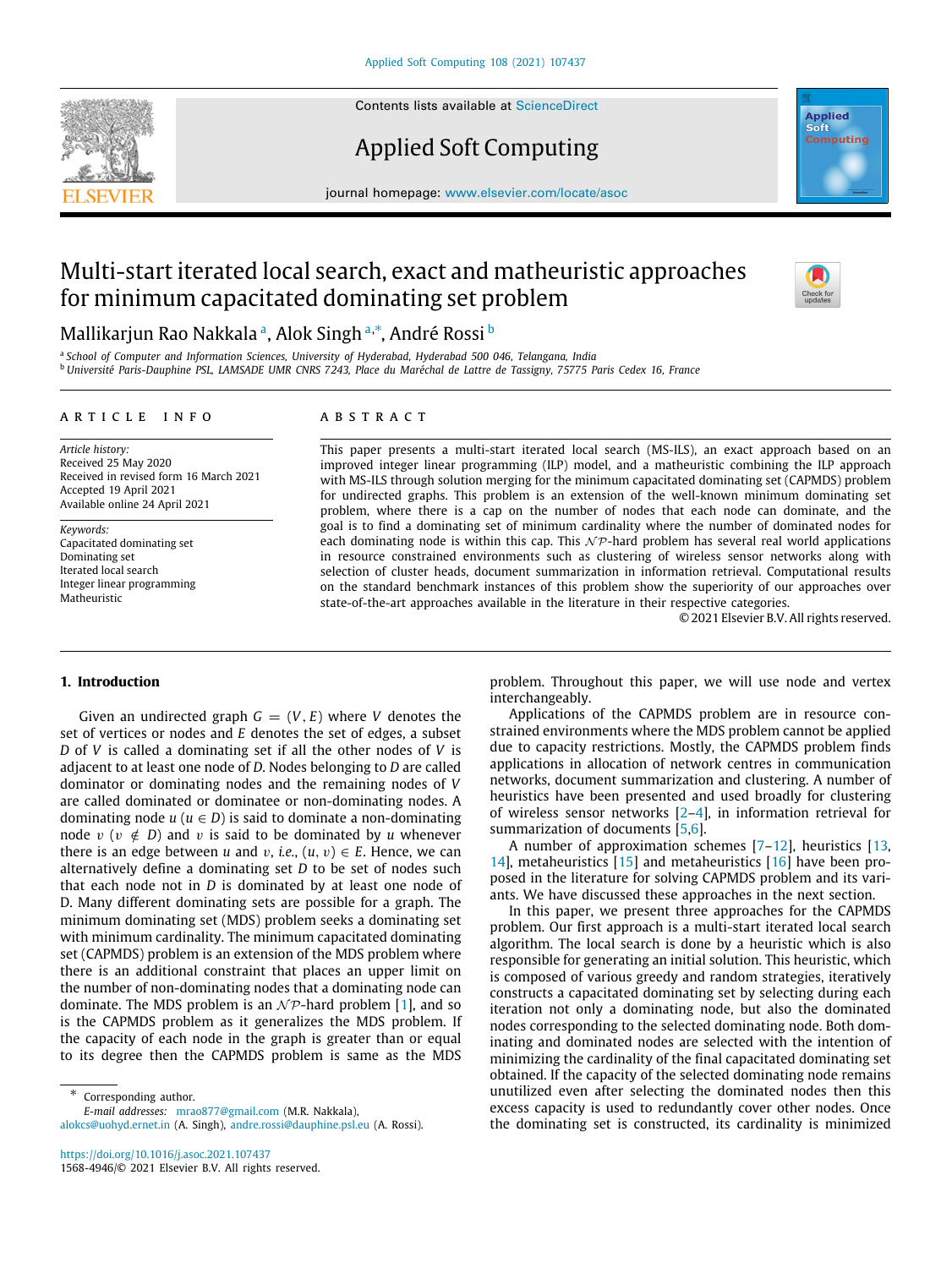further by iteratively removing the redundant nodes, *i.e.*, the dominating nodes which can be removed from the constructed capacitated dominating set without affecting its feasibility. Our second approach is an exact approach based on an improved integer linear programming (ILP) model that utilizes the concept of strong vertices in addition to other improvements. Our third approach is a matheuristic that combines the multi-start iterated local search with the ILP through solution merging [\[17\]](#page-18-11). Computational results show the effectiveness of our approaches in solving the CAPMDS problem via-a<u>evis state-of-the-art</u> approaches available in the literature in their respective categories. Our approaches obtained better quality solutions in shorter times.

The rest of the paper is organized as follows: Section [2](#page-1-0) provides a survey of related works. Section [3](#page-1-1) presents our multi-start iterated local search algorithm. Section [4](#page-5-0) is devoted to our ILP approach, whereas [5](#page-7-0) describes our matheuristic approach. Computational results on benchmark instances are presented and analysed in Section [6.](#page-7-1) Finally, the paper concludes with Section [7](#page-17-0) listing the contributions made and possible direction for future research.

## **2. Related work**

<span id="page-1-0"></span>A number of approximation algorithms, heuristics and metaheuristics have been proposed in the literature to solve the CAP-MDS problem. In this section, we will provide a survey of these approaches. Bar-Ilan et al. [\[7\]](#page-18-5) presented a logarithmic approximation algorithm utilizing a greedy strategy for a problem called  $\rho$ -dominating set problem. At the abstract level, this problem is the CAPMDS problem with uniform capacity (every node have same capacity) on unit disk graphs (UDGs) [[18](#page-18-12)]. Starting with an empty dominating set *C*, this algorithm iteratively adds to *C*, a vertex, whose addition will enable *C* to cover the maximum number of non-dominating vertices. For determining this, a maximum integer flow problem is solved in each iteration. This process is repeated till no uncovered vertex remains.

Kao and Chen [[8\]](#page-18-13) proposed logarithmic approximation algorithms with respect to different capacity assignment models for the CAPMDS problem on general graphs. A distributed approximation algorithm for the CAPMDS problem with uniform capacity on UDGs is proposed by Kuhn and Moscibroda [\[9](#page-18-14)] based on the concept of maximum independent set. They further concluded that CAPMDS problem with variable capacity is inherently non-local for general graphs as well as UDGs, whereas the CAPMDS problem with uniform capacity is non-local on general graphs. Cygan et al. [\[10\]](#page-18-15) developed an algorithm for solving the CAPMDS problem in  $\mathcal{O}(1.89^{|V|})$  time based on the concept of maximum matching. They also presented an exponential approximation scheme for the CAPMDS problem. Liedloff et al. [\[11\]](#page-18-16) further improved the time complexity of the algorithm of  $[10]$ to  $\mathcal{O}(1.8463^{|V|})$  by utilizing dynamic programming over subsets. Becker [\[12](#page-18-6)] developed a polynomial-time approximation scheme for solving the problem of capacitated domination on planar graphs under bounded maximum capacity and bounded maximum demand.

Potluri and Singh [\[13\]](#page-18-7) proposed three heuristics for the CAP-MDS problem, viz. maximum coverage lowest degree heuristic (MC-LDEG), cluster-subdivision heuristic (C-SUBD) and relax minimum independent heuristic (DS-RELAX). MC-LDEG can be considered as an extension of the optimal approximation algorithm for MDS problem [[19](#page-18-17)] to solve CAPMDS problem. This heuristic uses a concept, which we call *effective capacity* (explained in Section [3\)](#page-1-1), primarily to select dominating nodes. C-SUBD and DS-RELAX both were based on the concept of maximum independent set (MIS), and both make use of MC-LDEG to extend the dominating set obtained by computing a MIS into a capacitated dominating set. Performance of these heuristics have been evaluated on general graphs as well as UDGs with both variable and uniform capacities. Overall, MC-LDEG heuristic performed the best, though C-SUBD heuristic performed the best for UDGs with low uniform capacity.

Potluri and Singh [\[15\]](#page-18-9) proposed two hybrid metaheuristic approaches based on ant colony optimization (ACO) and genetic algorithm (GA) for the CAPMDS problem, where ACO and GA are hybridized with a minimization heuristic that removes the redundant nodes. Furthermore, 20% of the initial population of GA is seeded with solutions returned by MC-LDEG heuristic, and pheromone values in ACO are initialized based on 250 solutions generated through MC-LDEG heuristic. Performance of these two metaheuristic approaches are tested on the same instances as used in [\[13\]](#page-18-7) against MC-LDEG. These metaheuristic approaches offer significant advantage over MC-LDEG when capacities of nodes are small. However, the difference in performance declines when capacity increases. Similar effect is observed with respect to degree when capacity remains the same. The two metaheuristic approaches performed quite similar as far as their relative performance is concerned.

Li et al. [\[14](#page-18-8)], proposed a novel local search algorithm to address the CAPMDS problem. They used a dynamic scoring method based on vertex penalizing to iteratively build a capacitated dominating set. The node with the highest score is selected as a dominating node and in case of a tie in score, the node with highest capacity is selected. Two-mode (greedy strategy and random strategy) dominated node selection method is used by them to yield more favourable solutions. They also used an intensification scheme at the end of every iteration after dominating and dominated nodes are selected to further improve the partial solution by adding more dominated nodes at the expense of reducing the degree of redundancy of redundantly covered nodes. Computational results show the superiority of this approach, which was called LS\_PD, over ACO, GA and MC-LDEG approaches.

Recently, Pinacho-Davidson et al. [\[16](#page-18-10)] developed a matheuristic called construct, merge, solve and adapt (CMSA), where an ILP model is iteratively solved on a reduced set of vertices *V* ′ whose composition changes dynamically during each iteration. Initially, *V*' is initialized to Ø. Then during each iteration, this set of vertices is updated by building a capacitated dominating set *C* in each iteration through a GRASP based heuristic utilizing the concept of effective capacity. The vertices belonging to *C* are added to *V* ′ and ILP model is solved to obtain a new CAPMDS solution *C* ′ . The vertices which are in V' over a certain maximum number of iterations without appearing in solution *C* ′ are deleted from V'. This process is repeated again and again for fixed amount of time and best solution found during this time is returned as the solution found by CMSA approach. Computational results show the superiority of CMSA over LS\_PD, ACO, GA and MC-LDEG approaches albeit at the cost of high computational time.

## **3. Multi-start iterated local search approach for the CAPMDS problem**

<span id="page-1-1"></span>To address the CAPMDS problem, we have developed a multistart iterated local search approach. Iterated local search (ILS) is a simple and powerful metaheuristic for solving combinatorial optimization problems [\[20,](#page-18-18)[21](#page-18-19)]. ILS maintains a single solution which is improved in an iterative manner. ILS possess several desirable features like simplicity, ease of implementation, robustness, and effectiveness. ILS comprises four principal components, viz. initial solution generation, local search, perturbation procedure and acceptance criterion. ILS starts with the generation of an initial solution which is improved through a local search. Then this solution becomes the current solution and an iterative process ensues. During each iteration, the current solution is perturbed, and the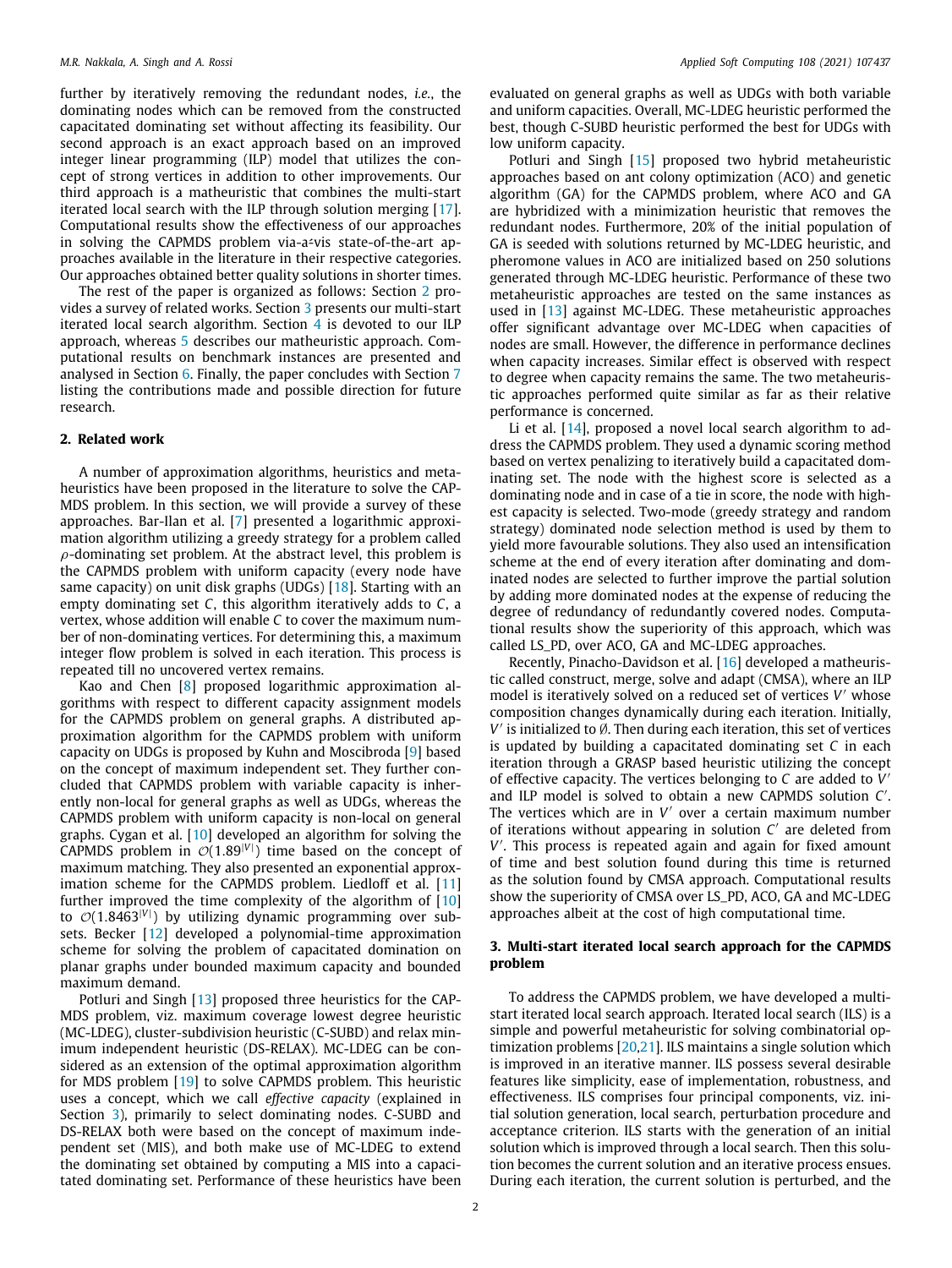<span id="page-2-0"></span>

| <b>Algorithm 1: Basic ILS framework</b>                   |
|-----------------------------------------------------------|
| Input: An instance of the problem under consideration and |
| parameters for ILS                                        |
| <b>Output:</b> Best solution found                        |
| $S \leftarrow$ Generate_Initial_Solution();               |
| $S \leftarrow$ Local_Search(S);                           |
| best $\leftarrow$ S:                                      |
| while termination criteria not met do                     |
| $S_1 \leftarrow$ Perturb(S);                              |
| $S_1 \leftarrow$ Local_Search(S <sub>1</sub> );           |
| $S \leftarrow$ Acceptance_Criteria(S, S <sub>1</sub> );   |
| <b>if</b> S is better than best <b>then</b>               |
| best $\leftarrow$ S:                                      |
| <b>return</b> best:                                       |

local search is applied on the perturbed solution to obtain a new solution. Then depending on the acceptance criteria, this new solution may replace the current solution. Common acceptance criteria are mandatorily replacing the current solution with the new solution, and, replacing only if the new solution is better than the current one. The latter criteria yields a first improvement strategy, whereas the former one results into a random-walk sort of strategy. This iterative process continues till the termination condition is met. Already, ILS has been used to solve numerous combinatorial optimization problems, e.g. [\[22](#page-18-20)[–27](#page-18-21)], where it has shown its effectiveness in comparison to other state-of-the-art metaheuristic approaches. Algorithm [1](#page-2-0) provides the pseudo-code of basic ILS framework.

Our ILS based approach makes multiple starts and the overall best solution among the best solutions found in each start is returned as the solution found by our approach. The local search in our approach is done by a heuristic which is also responsible for generating an initial solution. This heuristic, which is a proper mix of various greedy and random strategies, and, which we call H-MECU (Heuristic for maximum effective capacity utilization) is described first. Local search immediately after initial solution generation (as in Algorithm [1](#page-2-0)) is not required in our ILS approach as same heuristic is used for local search as well as initial solution generation. Acceptance criteria used in our ILS approach is to replace the current solution with new solution only when new solution is better than the current solution. We have represented a dominating set directly by the set of dominating nodes. Like [\[15\]](#page-18-9), we are also maintaining a count called reference count for each node (irrespective of whether it is dominating or dominated) in the input graph *G*, regarding the number of dominating nodes in the solution covering it, and this count is updated for each affected node whenever there is a change in the set of dominating nodes. We have followed the convention that a dominating node covers itself while defining these reference counts. The concept of reference count aids in redundant node removal (Section [3.1.3](#page-3-0)).

## *3.1. Heuristic (H-MECU) for the CAPMDS problem*

This heuristic builds a capacitated dominating set in an iterative manner (iterations of H-MECU should not be confused with the iterations of the multi-start iterated local search). During each iteration, H-MECU selects a dominating node and corresponding dominated nodes on the current graph *G<sup>c</sup>* . For initial solution generation, this heuristic begins with the empty solution, and the current graph *G<sup>c</sup>* initialized to input graph *G*. When this heuristic is used for local search, this heuristic begins with the partial solution and the current graph *G<sup>c</sup>* both returned by the perturbation procedure (described in Section [3.2](#page-5-1)). During each iteration,

**Table 1**

<span id="page-2-1"></span>

|                     | Important notational conventions.                                  |
|---------------------|--------------------------------------------------------------------|
| Symbol              | Meaning                                                            |
| $G_c$               | Current graph                                                      |
| $V_c$               | Set of nodes present in $G_c$                                      |
| $E_c$               | Set of unordered pair of nodes present in $G_c$                    |
| $d_G(v_i)$          | Degree of node $v_i$ in G                                          |
| $d_{G_c}(v_i)$      | Degree of node $v_i$ in $G_c$                                      |
| $C(v_i)$            | Capacity of node $v_i$                                             |
| $EC(v_i)$           | Effective capacity of node $v_i$ in $G_c$ which is defined to be   |
|                     | $min(C(v_i), d_{G_c}(v_i))$                                        |
| $N_{EC_{cum}}(v_i)$ | Sumtotal of the effective capacities of adjacent nodes of $v_i$ in |
|                     | G,                                                                 |

this heuristic selects a dominating node and the corresponding dominated nodes in such a manner that the selected dominating node can utilize its capacity as much as possible and lower degree nodes can be avoided from becoming dominating in a bid to decrease the cardinality of the final solution. This point will be clear when we discuss the selection of dominating and dominated nodes. At the end of the every iteration, the selected nodes (both dominating and dominated) are removed from the current graph *G<sup>c</sup>* , and then the degree of nodes in *G<sup>c</sup>* are updated. Then another iteration begins. This process continues until a feasible solution has been obtained. This solution is improved further by the redundant node removal procedure. Important definitions and notational conventions in the context of our heuristic are presented in [Table](#page-2-1) [1.](#page-2-1) Our heuristic uses the concept of effective capacity which was introduced in  $[13]$  $[13]$  $[13]$  in the context of MC-LDEG heuristic though it was not given any name there. The procedures for selecting dominating nodes, dominated nodes and redundant node removal are described below.

## *3.1.1. Selection of dominating node*

<span id="page-2-2"></span>A dominating node is selected from nodes in *G<sup>c</sup>* through one of the following three steps. In each of these steps, unless stated otherwise, ties are broken arbitrarily wherever they occur, and a higher numbered step is used only when all the lower numbered steps fail to find a dominating node.

1. **Isolated Node:** If a node  $v_i \in G$  is an isolated node, then  $v_i$  must be a part of the solution and is added to the solution in the starting iterations. If  $v_i \in G$  is not an isolated node, but after certain number of iterations  $v_i$ becomes an isolated node in *G<sup>c</sup>* , then a non-dominating node  $v_j$  ∈ *G* with highest effective capacity in *G* which is adjacent to  $v_i$  in G is inserted into the graph  $G_c$ . The graph  $G_c$  is updated by connecting  $v_j$  to the nodes present in  $G_c$ , which are adjacent to  $v_j$  in G and current iteration ends without adding any dominating node to the solution (and obviously without selecting any dominated nodes). On the other hand, if no non-dominating adjacent node is available, then the node  $v_i$  itself is made dominating and added to the candidate solution. The motivation for this step comes from the fact that instead of an isolated node, it is always better to add a non-isolated highest effective capacity adjacent node to the candidate solution if we are interested in minimizing the cardinality of the obtained solution as it can dominate more nodes. The reason for not immediately making newly inserted non-dominating adjacent node  $v_i$  dominating is to increase the randomness of the heuristic. Our heuristic always search for isolated nodes in *G<sup>c</sup>* in natural order of nodes and the first isolated node found is processed. If no isolated node is found in this step then we proceed to step 2, otherwise process exits.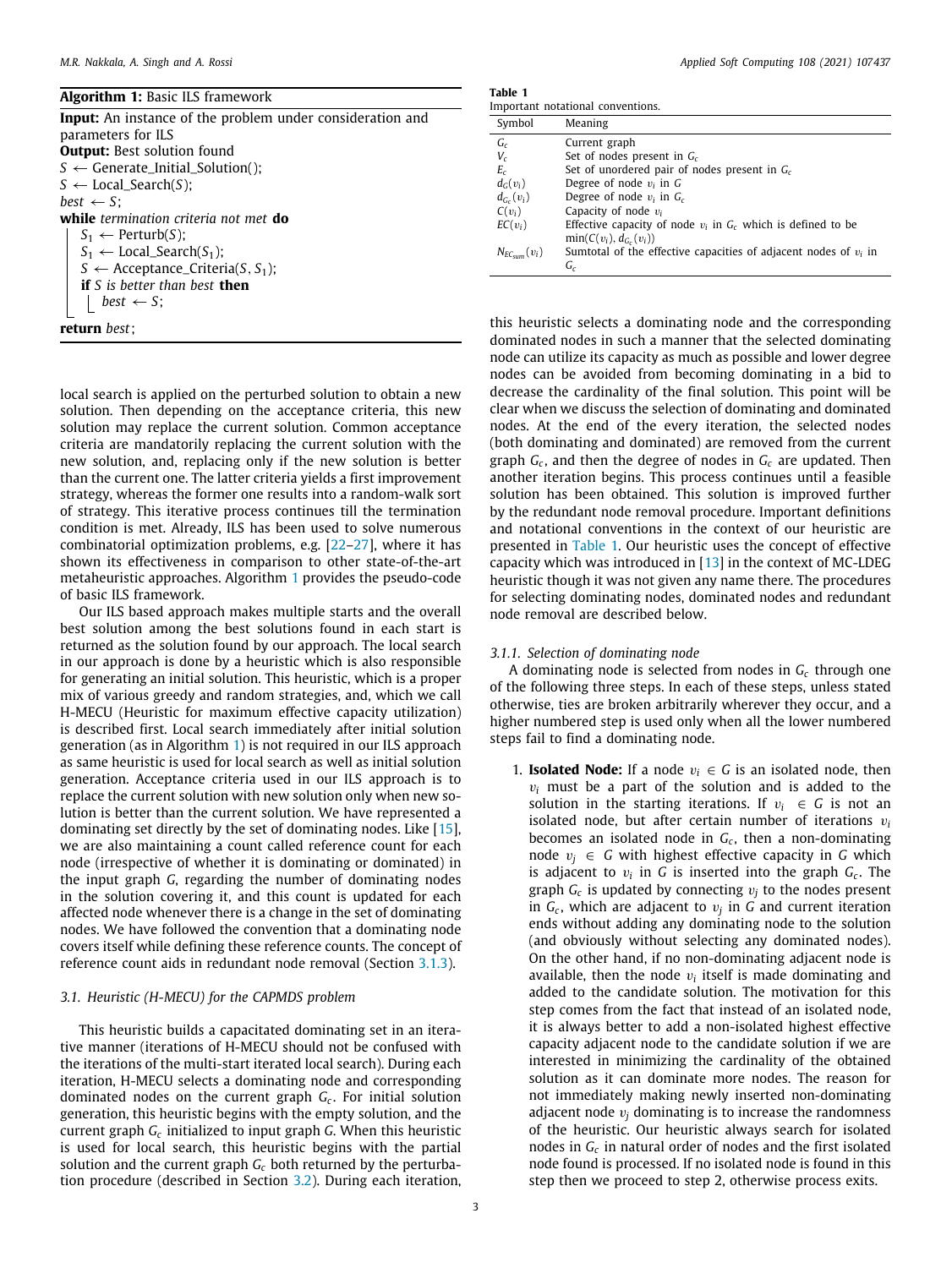- 2. **Node with degree one:** If the graph *G<sup>c</sup>* have at least one node with degree one, then its only adjacent node is selected as a dominating node. As already mentioned, ties are broken arbitrarily by selecting one node randomly for processing in case there are more than one node with degree one. This step is also motivated by the argument analogous to the previous step. If there is no node in *G<sup>c</sup>* with degree one, we proceed to step 3, otherwise process exits.
- 3. **Multiple adjacent nodes:** If there is no isolated node and degree one node present in the current graph *G<sup>c</sup>* , then a node v*<sup>i</sup>* is selected as a dominating node based on its effective capacity, and adjacent effective capacity sum in  $G_c$  (*EC*( $v_i$ ),  $N_{EC_{sum}}(v_i)$  as defined in [Table](#page-2-1) [1\)](#page-2-1). A node having highest effective capacity in  $G_c$  is selected as a dominating node. If there are two or more nodes with highest effective capacity, then a node having smallest adjacent effective capacity sum in *G<sup>c</sup>* among these nodes is selected as a dominating node. If still there are two or more candidate nodes, then ties are broken arbitrarily.

The concept of effective capacity aids in minimizing the number of nodes in the dominating set as a node can have high capacity, but less degree, thereby effectively reducing its capacity to degree. Selecting such a high capacity node may lead to a very poor solution. In case of tie on effective capacity, we are selecting a node with minimum adjacent effective capacity sum. This is done to avoid a lesser effective capacity node from becoming dominating at a latter iteration, thereby hampering the minimization of cardinality of capacitated dominating set.

## *3.1.2. Selection of dominated nodes*

<span id="page-3-2"></span>Dominated nodes are selected greedily. The number of dominated nodes selected for a dominating node should not exceed the capacity constraint of that node. If the capacity of a dominating node is greater than or equal to its degree in *G<sup>c</sup>* , then all its adjacent nodes in *G<sup>c</sup>* are made dominated. Otherwise, only the adjacent nodes equal to capacity of the dominating node can be made dominated. In this case adjacent nodes are selected one-byone in non-decreasing order of their degree in *G<sup>c</sup>* (Ties are broken arbitrarily) till their number reaches the capacity of the newly added dominating node. Here lower degree nodes are preferred for making them dominated so as to avoid them from becoming dominating during latter iterations. If the dominating node has some excess capacity after covering all its adjacent nodes in *Gc* , then it utilizes this excess capacity in covering other nodes which are adjacent to it in *G*. These nodes are already marked dominating or dominated in the partially constructed solution and are selected randomly. For each dominating node  $v$ , we are also maintaining a list  $\ell_v$  of the nodes that it covers. This aids in further minimizing the cardinality of a capacitated dominating set through redundant node removal which is described in the next section.

## *3.1.3. Redundant node removal*

<span id="page-3-0"></span>A solution constructed by H-MECU is subjected to redundant node removal procedure. If *D* is a capacitated dominating set, and even after removal of a node  $v_i \in D$ , the set *D* remains the capacitated dominating set, then the node  $v_i$  is termed as a redundant node. Obviously, a dominating node v*<sup>i</sup>* is a redundant node if its own reference count and reference count of all the nodes it covers is at least two. To remove the redundant nodes from the generated solution, we have used a strategy which is a modified version of the strategy used in Potluri and Singh [\[15\]](#page-18-9). This strategy is a mix of random and greedy strategies, and removes the redundant nodes one-by-one in an iterative manner.

It begins by computing the set of redundant nodes, and then during each iteration, one of the random or greedy strategy is used to remove a redundant node. The random strategy is used with probability  $p_r$  (otherwise, greedy strategy is used), where *pr* is a parameter to be determined empirically. In the random strategy, like [[15](#page-18-9)], a node from the set of redundant nodes is selected randomly and removed from the dominating set. In the greedy strategy, unlike [[15\]](#page-18-9), the redundant node with lowest degree (in *G*) is removed. If there are two or more nodes with lowest degree then ties broken arbitrarily. Actually, greedy strategy of  $[15]$  $[15]$  removes a redundant node  $v_i$  with largest residual capacity ( $max(C(v_i) - d_G(v_i), 0)$ ), and only in case of a tie, node with lowest degree is removed. For variable capacity graphs, a redundant node with capacity 10 and degree 7 (residual capacity 3) is better than a node with capacity 6 and degree 5 (residual capacity 1) as former node is covering more nodes than the latter node due to higher degree, and it is more likely that a capacitated dominating set with smaller cardinality is obtained in case we retain the former instead of latter. Hence, our approach selects the former node. After removal of a redundant node, reference counts of all affected nodes are updated and the set of redundant nodes is recomputed. Then another iteration begins. This process continues until there is no redundant node in the dominating set.

Algorithm [2](#page-3-1) provides the pseudo code of H-MECU. As H-MECU plays the double role of generating an initial solution and performing the local search, it takes as input a partial solution *S*, input graph *G*, and the current graph *G<sup>c</sup>* corresponding to *S*. For initial solution generation,  $S = \emptyset$  and  $G_c = G$ . On the other hand, for performing the local search, *S* and *G<sup>c</sup>* both are returned by the perturbation procedure (Section [3.2](#page-5-1)).

## **Algorithm 2:** Pseudo-code of H-MECU

<span id="page-3-1"></span>

| <b>Input:</b> A partial solution S, input graph $G = (V, E)$ and the current graph $G_C = (V_C, E_C)$<br>Initialize reference count $r_v$ for all nodes $v \in V$ as per S;<br>while $(V_C \neq \emptyset)$ do                                                                   |
|----------------------------------------------------------------------------------------------------------------------------------------------------------------------------------------------------------------------------------------------------------------------------------|
| <b>if</b> (an isolated node u exists in $GC$ ) then<br><b>if</b> $((d_G(u) = 0) \vee (all nodes adjacent to u in G are already in S))$ then<br>$S := S \cup \{u\};$<br>$v := u;$                                                                                                 |
| else                                                                                                                                                                                                                                                                             |
|                                                                                                                                                                                                                                                                                  |
|                                                                                                                                                                                                                                                                                  |
| $\label{eq:2} \begin{array}{ c c } \hline \begin{array}{cccc} &v:=\text{argmax}_{\{X:\{X\in V\}\wedge((u,x)\in E)\}}\min(C(x),d_G(x));\\ &V_C&:=V_C\cup\{v\};\\ &E_C&:=E_C\cup\{(v,x):((v,x)\in E)\wedge(x\in V_C)\};\\ &\text{continuous} \end{array} \end{array}$<br>continue; |
| <b>else if</b> (a degree one node exists in $G_C$ ) <b>then</b>                                                                                                                                                                                                                  |
| Compute set $D_1$ of all degree one nodes in $G_c$ ;                                                                                                                                                                                                                             |
| $v$ := Select a node adjacent to a node in $D_1$ randomly;                                                                                                                                                                                                                       |
| $S := S \cup \{v\};$                                                                                                                                                                                                                                                             |
| else                                                                                                                                                                                                                                                                             |
| $ECmax := 0;$                                                                                                                                                                                                                                                                    |
| $N_{ECmin}$ := $+\infty$ ;                                                                                                                                                                                                                                                       |
| for $(u \in V_C)$ do                                                                                                                                                                                                                                                             |
| if $((\widetilde{EC}(u) > EC_{max}) \vee ((EC(u) = EC_{max}) \wedge (N_{EC_{sum}}(u) < N_{EC_{min}})))$ then<br>$\begin{cases}\nv := u; \\ EC_{max} := EC(u); \\ N_{EC_{min}} := N_{EC_{sum}}(u); \n\end{cases}$                                                                 |
| $S := S \cup \{v\};$                                                                                                                                                                                                                                                             |

Select the set of dominated nodes *Y* corresponding to *v* in  $G_c$ ;<br>**if** ( $(mm(C_v), d_G(v))$  - |*Y*|) > 0) **then**<br>| Utilize this excess capacity of *v* to cover other adjacent nodes of *v* in G; Update the reference count *r<sub>u</sub>* of each affected node *u* in *G*;<br>Update *G<sub>C</sub>* = (*V<sub>C</sub>*, *E<sub>C</sub>*) by deleting nodes in *Y* ∪ {*v*} along with their corresponding edges;  $R := \{v : (v \in S) \land (r_v(v) \geq 2) \land (r_u(u) \geq 2 \forall u \in \ell_v)\};$ <br>while  $(R \neq \emptyset)$  do  $(R \neq \emptyset)$  **do if**  $(u_{01} \leq p_r)$  **then**<br>  $\vert \quad v \quad \text{:} = \text{Choose a node from } R \text{ randomly};$ **else**

```
v := \operatorname{argmin}_{u \in R} d_G(u);
         S := S \{v\};<br>
R := R \{v\};<br>
Update the reference count r<sub>u</sub> of each affected node u in G;
         R<sup>i</sup> := {v : (v ∈ R) ∧ (r<sub>V</sub>(v) ≥ 2) ∧ (r<sub>U</sub>(u) ≥ 2∀u ∈ \ell<sub>v</sub>)};
         R := R';
return S;
```
The working of H-MECU is illustrated with the help of an example in [Fig.](#page-4-0) [1](#page-4-0). Input graph *G* is given in [Fig.](#page-4-0) [1\(](#page-4-0)a). The graph *G* is an uniform capacity graph, where every node in the graph have the capacity 2. Hence, any dominating node in a candidate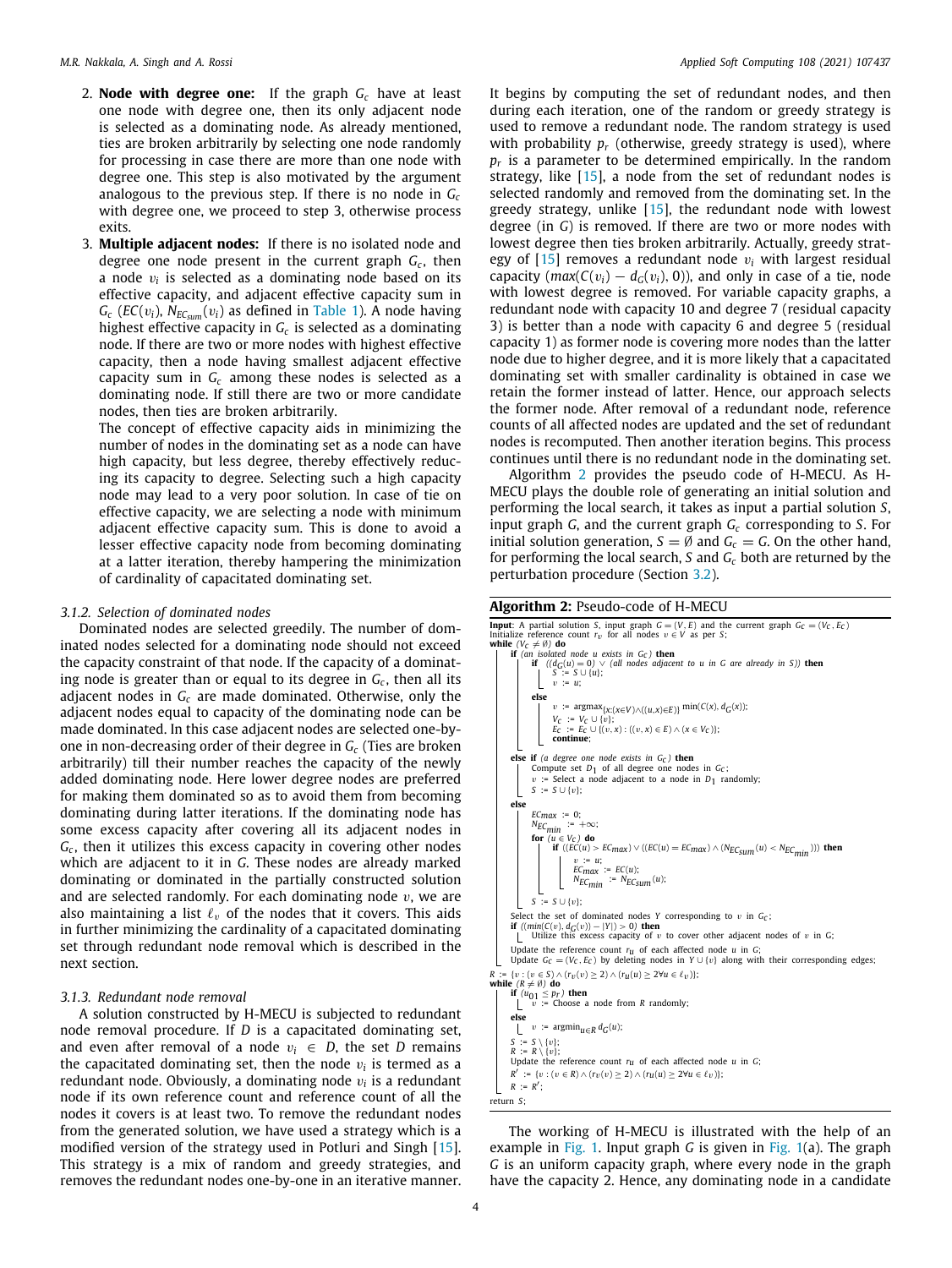*M.R. Nakkala, A. Singh and A. Rossi Applied Soft Computing 108 (2021) 107437*



**Fig. 1.** Illustrating H-MECU on a uniform capacity graph *G* where every node has capacity 2.

<span id="page-4-0"></span>solution can dominate at most two adjacent nodes. The H-MECU begins by initializing current graph *G<sup>c</sup>* to *G* and the candidate solution *D* to Ø (empty set).

In the first iteration, H-MECU first searches for the isolated nodes in *G<sup>c</sup>* . However, there is no isolated node in *G<sup>c</sup>* , then this approach search for the degree one nodes in *G<sup>c</sup>* . There are five nodes with degree one, viz. *a*, *b*, *c*, *e*, and *j* and their corresponding adjacent nodes are *f* , *g*, *g*, *f* , and *k* respectively. Node *j* is selected randomly for processing and its adjacent node *k* is added to the candidate solution *D*. In *G<sup>c</sup>* , node *k* has three adjacent nodes viz. *j*, *l* and *f* , and their degrees are 1, 4, and 4 respectively. Here node *j* have the lowest degree, so it is made a dominated node. Nodes *l* and *f* have the same degree, so randomly node *f* is made a dominated node. This situation is shown in [Fig.](#page-4-0)  $1(b)$  $1(b)$ , where newly determined dominating node is shown in dark grey colour and newly determined dominated nodes are shown in light grey colour. Now, the dominating node *k* along with its dominated nodes *j* and *f* are deleted from *G<sup>c</sup>* , thereby creating two isolated nodes  $a$  and  $e$  [\(Fig.](#page-4-0) [1\(](#page-4-0)c)).

In the second iteration, there are two isolated nodes *a* and *e* in *G<sup>c</sup>* . Among these two nodes, *a* being lower in natural (lexicographic) order is selected for processing. Then it checks for a non-dominating node in *G* with the highest effective capacity that is adjacent to *a*. In *G*, *a* has only one non-dominating adjacent node  $f$ . The node  $f$  is inserted into  $G_c$  and is connected to all the nodes present in  $G_c$  to which it is adjacent in  $G$  [\(Fig.](#page-4-0) [1\(](#page-4-0)d)). This iteration ends without adding any node to *D*.

In next iteration, no isolated nodes exists in *G<sup>c</sup>* , so H-MECU searches for degree one nodes. There are four nodes with degree one, viz. *a*, *b*, *c*, *e* and their corresponding adjacent nodes are *f* , *g*, *g* and *f* respectively. Now, node *a* is selected randomly for processing and its adjacent node *f* is added to the candidate

solution *D*. Node *f* has three adjacent nodes in *G<sup>c</sup>* , viz. *a*, *e* and *g*, out of which *a* and *e* have degree 1 and *g* has degree 5, So *a* and *e* are now made dominated nodes. This situation is shown in [Fig.](#page-4-0)  $1(e)$  $1(e)$ , where newly determined dominating node is shown in dark grey colour and newly determined dominated nodes are shown in light grey colour. Now, the dominating node *f* along with its dominated nodes *a* and *e* are deleted from *G<sup>c</sup>* .

In the next iteration, isolated nodes are not found in  $G_c$  then it searches for degree one nodes. There are two nodes with degree one, viz. *b* and *c*, and node *g* is the adjacent to both. Node *c* is randomly selected for processing and its adjacent node *g* is added to the candidate solution. Node *g* has four neighbours, viz. *b*, *c*, *h* and *l* with degree 1, 1, 4 and 3 respectively, so nodes *b* and *c* are made dominated. This situation is shown in [Fig.](#page-4-0) [1](#page-4-0)(f). The dominating node *g* along with its dominated nodes *b* and *c* are now deleted from *G<sup>c</sup>* .

In the next iteration, isolated nodes and degree one nodes are not found in the graph *G<sup>c</sup>* . Then it tries to select a node based on the effective capacity. However, all the nodes in *G<sup>c</sup>* have the same capacity, and have degree greater than or equal to the uniform capacity, so effective capacity is same for all the nodes. Hence, adjacent effective capacity sum of nodes is utilized for breaking the tie. The adjacent effective capacity sum of nodes *d*, *h*, *i*, *l* and *m* in *G<sup>c</sup>* are 4, 6, 6, 4, and 4 respectively. The nodes *d*, *l* and *m* have the same minimum value, so the node *l* is selected randomly, and its two adjacent nodes *h* and *m* are made dominated. This situation is shown in [Fig.](#page-4-0) [1](#page-4-0)(g). Now, the nodes *l*, *m*, and *h* are deleted from *G<sup>c</sup>* .

In the next iteration, only two nodes *d* and *i* with degree one are present in *G<sup>c</sup>* . The node *i* is selected at random for processing and its only adjacent node *d* is made dominating and added to the candidate solution *D*. Obviously, node *i* will become dominated.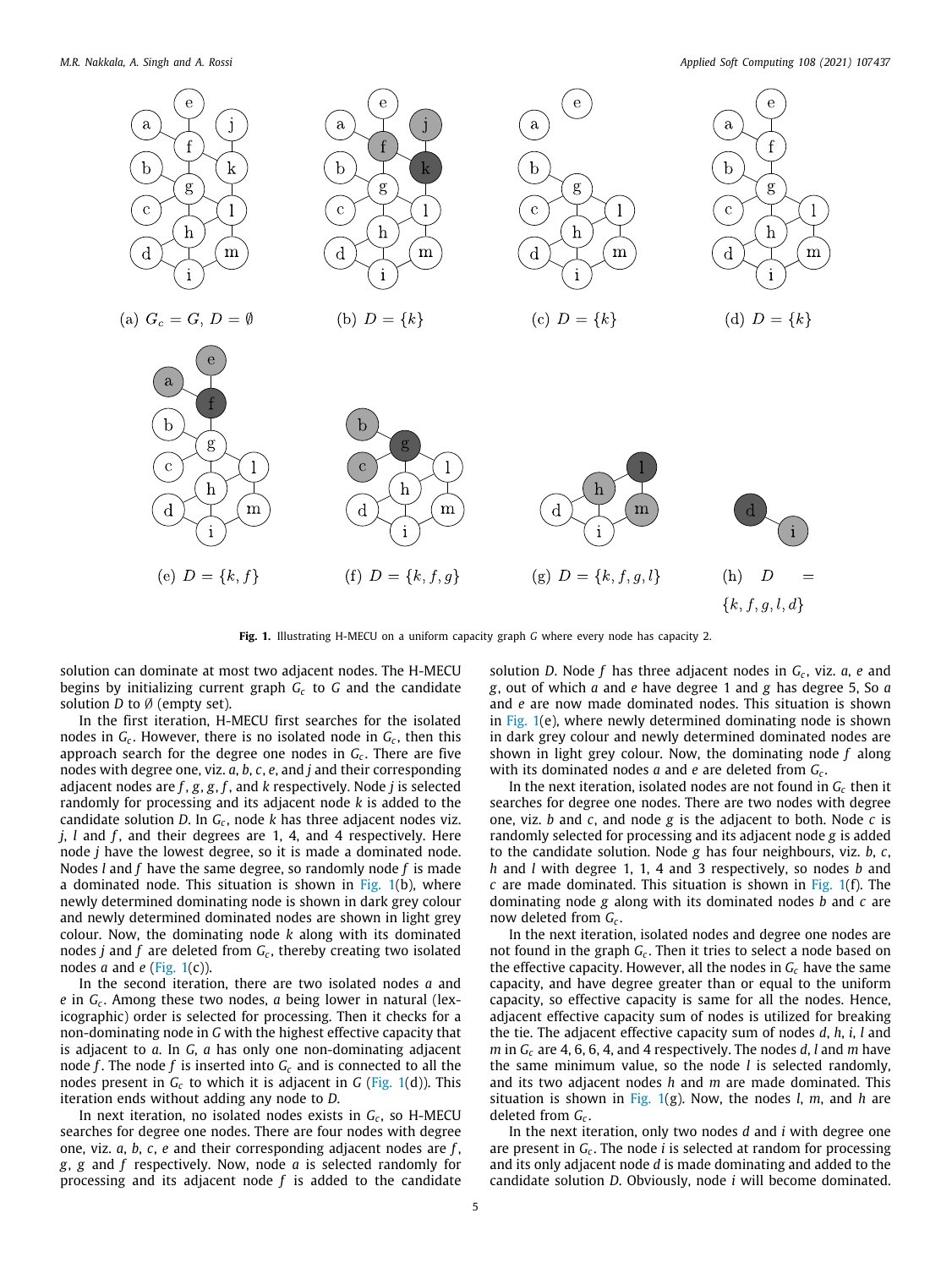This situation is shown in [Fig.](#page-4-0) [1\(](#page-4-0)h). Now, nodes *d* and *i* are deleted from  $G_c$ . The graph  $G_c$  is now empty and a feasible solution  $D =$ {*k*, *f* , *g*, *l*, *d*} to the CAPMDS problem has been obtained. Now, this solution is checked for redundant nodes. However, there is no redundant node in *D*, so H-MECU terminates and *D* is returned as a solution found by it.

## *3.2. Perturbation procedure*

<span id="page-5-1"></span>Perturbation procedure perturbs the current solution by copying only fraction of nodes from the current solution to the new candidate solution. This procedure copy  $\lfloor \frac{|D|}{4} \rfloor$  dominating nodes  $A$ <sup> $A$ </sup> a commuting nearby the current solution *D* to the new candidate solution, where *A* is a parameter to be determined empirically. This procedure begins by initializing the current graph *G<sup>c</sup>* to the input graph *G* and new candidate solution to the empty set, and then an iterative process ensues. During each iteration a node in *D* is selected uniformly at random and copied to the new candidate solution. In each iteration, after the selection of a dominating node, its adjacent nodes are made dominated by using the dominated node selection procedure discussed in Section [3.1.2.](#page-3-2) And the selected nodes (both dominating and dominated nodes) are removed from the current graph *G<sup>c</sup>* and *D*. After this, the next iteration begins. This process is repeated till the required number of nodes gets copied to the new candidate solution, and, then the new candidate solution (which is actually only a partial solution) along with current graph  $G_c$  is returned by this procedure. Please note that dominated nodes returned for a dominating nodes can be different from the current solution as the order of selection of dominating nodes is different from their order of selection in the current solution.

## *3.3. Two lower bounds*

In this section, we compute two lower bounds on the minimum capacitated dominating set. The first lower bound which we call  $LB_1$  can be computed as follows:

$$
x := \max_{v \in V} (\min(C(v), d_G(v))) + 1
$$
  
\n
$$
LB_1 := \left\lceil \frac{|V|}{x} \right\rceil
$$
\n(2)

With regard to  $(1)$  $(1)$  $(1)$ , please note that a dominating node cover itself in addition to other nodes. A tighter lower bound which we call  $LB<sub>2</sub>$  can be obtained by sorting all the  $|V|$  values in non-increasing order of  $min(C(v), d_G(v)) + 1 \ \forall v \in V$  into a list and finding first  $LB<sub>2</sub>$  numbers in this list whose sum is as large as  $|V|$ . We have utilized *LB*<sub>2</sub> in terminating our multi-start iterated local search as explained in the next section.

It is to be noted that  $LB_1$  purely depends on maximum effective capacity in the graph. Hence, this lower bound will not be tight if only a few nodes in the graph have effective capacity equal to maximum value. For example, the value of *LB*<sub>1</sub> for a 50 node graph having only one node with maximum effective capacity 4 is 10. But in this case, we cannot get a CAPMDS with 10 nodes, because only the maximum effective capacity node can cover 5 nodes including itself, and to cover remaining 45 nodes we need more than 9 nodes (in fact, at least 12). However, when a graph have all nodes with same effective capacity, this bound is tight.  $LB<sub>2</sub>$  is tighter than  $LB<sub>1</sub>$  as it is computed using information about effective capacities of more nodes. However, this bound also cannot be tight when nodes involved in computing this bound cover the same set of nodes including covering one another.

## *3.4. Other features*

<span id="page-5-5"></span>Our multi-start iterated local search approach makes a maximum of  $N_0$  fresh starts. If a solution with cardinality  $LB_2$  is found then it terminates immediately without making any further

starts as this solution is optimal. During each start, iterated local search terminates either when best solution of that start has not improved over  $N_1$  iterations or a solution with cardinality  $LB_2$ has been found. The best solution found over all the starts is returned as the solution found by our approach. Hereafter, our multi-start iterated local search approach will be referred to as MS-ILS. It is to be noted that  $N_0$  and  $N_1$  are parameters to be determined empirically. So MS-ILS have four parameters in total. In addition to these two parameters, we have *p<sup>r</sup>* (Section [3.1.3\)](#page-3-0) and *A* (Section [3.2\)](#page-5-1).

Algorithm [3](#page-5-3) provides the pseudo-code of MS-ILS, where Perturb(*S<sup>i</sup>* , *G*) is a procedure that takes as input a solution *S<sup>i</sup>* and the input graph *G*, and implements the perturbation procedure described in Section [3.2.](#page-5-1) H-MECU(*S*, *G*, *G<sup>c</sup>* ) implements Algorithm [2](#page-3-1).

| Algorithm 3: Pseudo code for MS-ILS |  |  |  |  |  |
|-------------------------------------|--|--|--|--|--|
|-------------------------------------|--|--|--|--|--|

<span id="page-5-3"></span>**Input**: An undirected Graph  $G := (V, E)$  with  $V := \{v_1, v_2, ... v_n\}$ and  $C(v_i) \geq 1$ ,  $\forall v_i \in V$ . **Output**: Best solution found Compute *LB*<sub>2</sub>;  $i := 0$ ;  $best := V$ : **while**  $((i < N_0) ∧ (|best| > LB_2))$  **do**  $S_i := H$ -MECU( $\emptyset$ , *G*, *G*);  $not$ \_*improved* := 0; **while**  $((\text{not\_improved} < N_1) \land (|\text{best}| > LB_2))$  **do**  $(S, G_c) :=$  Perturb $(S_i, G)$ ;  $S := H-MECU(S, G, G<sub>c</sub>)$ ; **if**  $(|S| < |S_i|)$  **then**  $S_i := S;$ **if**  $(|S_i| < |best|)$  **then** *best* :=  $S_i$ ;  $not$ \_*improved* := 0; **else**  $not\_improved := not\_improved + 1;$  $i := i + 1;$ **return** *best*;

## <span id="page-5-2"></span>**4. An improved integer linear programming model for the CAPMDS problem**

<span id="page-5-0"></span>This section is devoted to our exact approach based on integer linear programming (ILP). Our ILP model is derived from the ILP model of Pinacho-Davidson et al. [\[16\]](#page-18-10) by introducing several improvements. The ILP model of  $[16]$  $[16]$  itself is a slightly improved version of ILP model introduced in [\[14\]](#page-18-8). As our exact approach uses the concept of strong vertices, so we will introduce this concept first, and then we will describe our ILP approach.

## *4.1. Strong vertices in a graph for the CAPMDS problem*

<span id="page-5-4"></span>Let  $v_i$  and  $v_j$  be two (adjacent) vertices in the graph  $G = (V, E)$ . We say that vertex  $v_i$  is stronger than  $v_j$  if the following two conditions hold:

- 1. min( $C(v_i)$ ,  $d_G(v_i)$ ) > min( $C(v_i)$ ,  $d_G(v_i)$ ), *i.e.*, effective capacity of  $v_i$  in G is greater than that of  $v_j$ .
- 2. *N*[ $v_i$ ]  $\subseteq$  *N*[ $v_i$ ] where *N*[ $v_j$ ] = { $v_k$  : ( $v_j$ ,  $v_k$ )  $\in$  *E*}  $\cup$  { $v_j$ } and *N*[ $v_i$ ] = { $v_k$  : ( $v_i$ ,  $v_k$ ) ∈  $E$ } ∪ { $v_i$ }. As per standard graph theory terminology, *N*[v*i*] and *N*[v*j*] are closed neighbourhoods of vertices  $v_i$  and  $v_j$  respectively. Hence, this condition can be restated as the closed neighbourhood of  $v_j$  should be a subset of closed neighbourhood of  $v_i$ .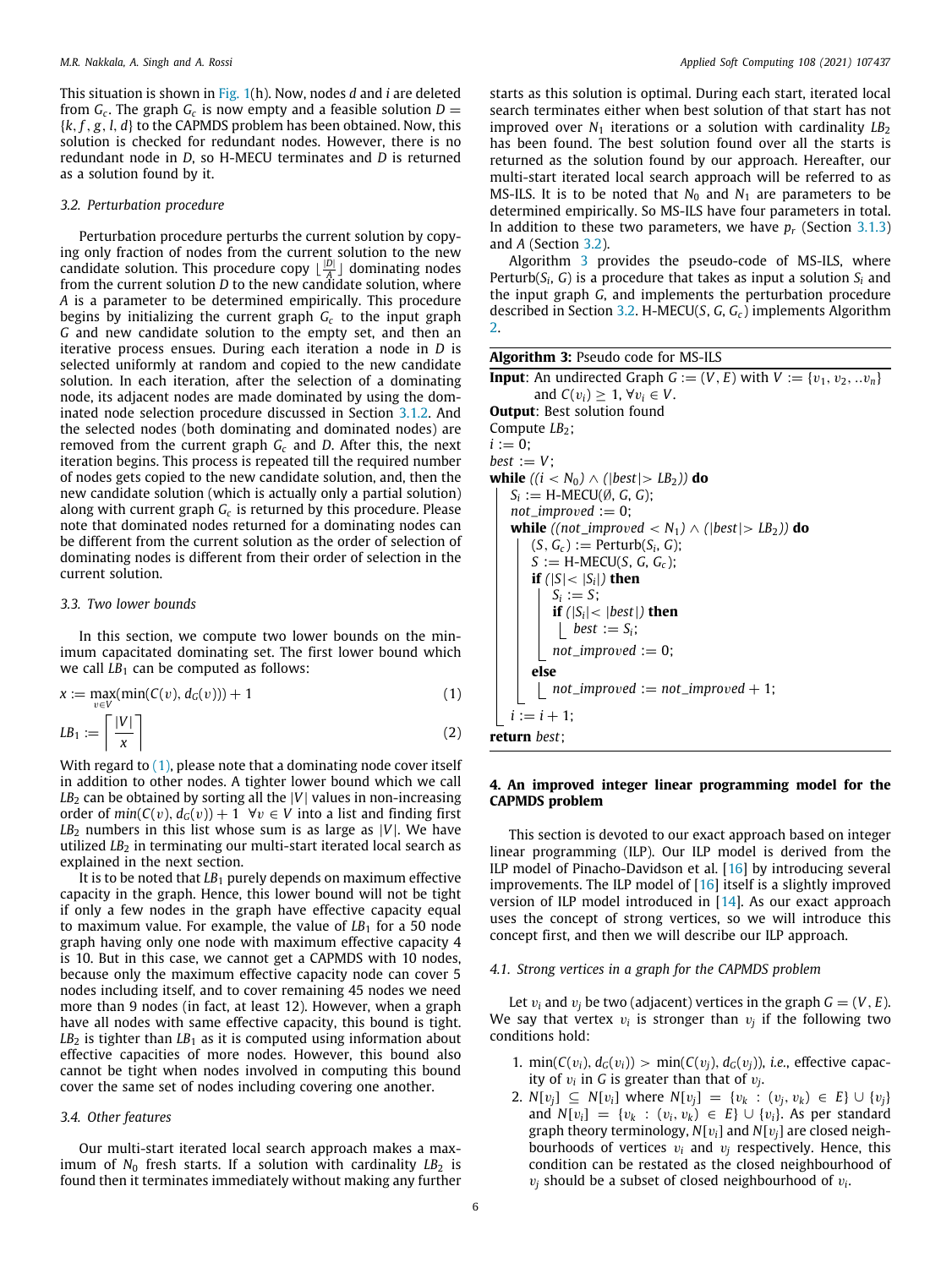Less formally, vertex  $v_i$  is stronger than  $v_j$  if any capacitated dominating set (CDS) containing  $v_i$  and not  $v_i$  can be turned into another CDS by removing  $v_i$  and by introducing  $v_i$  (this does not change the cardinality of the CDS). If we add the constraint vertex  $v_j$  cannot be selected in any CDS if vertex  $v_i$  is not already selected whenever  $v_i$  is stronger than  $v_j$ , then we can curtail the size of the solution space to be searched by the exact solver. Depending on the topology of the underlying graph, this can significantly reduce the size of the solution space. Please note that in the first condition above substituting  $\geq$  in place of  $>$  will not work because  $v_i$  not only has to cover all the vertices covered by  $v_j$ , but v*j* itself also.

#### *4.2. ILP model improvements*

First, we will describe the ILP model of Pinacho-Davidson et al. [\[16\]](#page-18-10). This model uses the concept of open neighbourhood which is the set of vertices adjacent to a vertex. The open neighbourhood of a vertex  $v_i$  is denoted by  $N(v_i)$ , so  $N(v_i) = N[v_i] \setminus$ {v*i*}. In this model, binary variables *xi*∀v*<sup>i</sup>* ∈ *V* are introduced to indicate whether the vertex  $v_i$  belongs to the dominating set  $(x_i = 1)$  or not  $(x_i = 0)$ . A pair of binary variables  $y_{ij}$  and  $y_{ji}$  are introduced for each edge  $(i, j) \in E$ .  $y_{ij} = 1$  indicates that node  $v_i$  dominates node  $v_i$  and  $y_{ii} = 0$  indicates that node  $v_i$  does not dominate node v*<sup>j</sup>* . With the help of these binary variables, the ILP formulation of Pinacho-Davidson et al. [[16](#page-18-10)] for the CAPMDS problem is given below:

**Minimize** 
$$
\sum_{v_i \in V} x_i
$$
 (3a)

**Subject to** ∑  $v_j ∈ N(v_i)$  $y_{ji} \ge 1 - x_i$   $\forall v_i \in V$  (3b)

$$
\sum_{v_j \in N(v_i)} y_{ij} \le C(v_i) \qquad \forall v_i \in V \qquad (3c)
$$

 $y_{ij} \le x_i$   $\forall v_i \in V, v_j \in N(v_i)$  (3d)

$$
x_i \in \{0, 1\} \qquad \forall v_i \in V \qquad (3e)
$$

$$
y_{ij}, y_{ji} \in \{0, 1\} \qquad \qquad \forall (i, j) \in E \qquad (3f)
$$

([3a\)](#page-6-0) is the objective function which needs to be minimized. Constraint ([3b\)](#page-6-1) enforces the constraint that a vertex is either a dominating vertex itself or it should be dominated by at least one dominating vertex. Constraint  $(3c)$  enforces the capacity restrictions on nodes. Constraint ([3d](#page-6-3)) enforces the constraint that  $y_{ij}$  can be non-zero only when  $v_i$  is a dominating vertex. Con-straints [\(3e\)](#page-6-4) and [\(3f\)](#page-6-5) enforce the binary nature of variables  $x_i$ and *yij*. This model will be referred to as ILP-PD. We have made four improvements in ILP-PD. These improvements are described below.

## *4.2.1. Improvement 1: Variable types*

It can be seen that only the *x* variables have to be binary, the *y* variables can be set to continuous. Indeed, when all the *x* variables are integer, then all the *y* variables are binary too. Doing so is likely to decrease the computational effort of the solver, as the number of variables for branching is  $|V|$  instead of  $|V| + 2|E|$ .

In addition, constraint  $(3b)$  states that if a vertex is a dominatee, then the number of entering arcs can be larger than one. However, it could be exactly one with no inconvenience, so this constraint can be transformed into an equality.

## *4.2.2. Improvement 2: Capacity constraint*

Constraint ([3c](#page-6-2)) enforces the capacity constraint on dominating nodes. However, since it is active for dominating nodes only, it can be improved to  $\sum_{v_j \in N(v_i)} y_{ij} \le \min(C(v_i), d_G(v_i))$ *x<sub>i</sub>*. Hence,

this implies that a dominatee cannot dominate any node, and does not change the original constraint for dominators. Since  $\min(C(v_i), d_G(v_i))x_i \leq \min(C(v_i), d_G(v_i))$ , the new constraint is tighter than the original one.

## *4.2.3. Improvement 3: Utilizing strong vertices*

As explained in Section [4.1,](#page-5-4) adding the constraint that vertex  $v_j$  cannot be chosen in any CDS if vertex  $v_i$  is not already chosen whenever vertex  $v_i$  is stronger than vertex  $v_j$ , can reduce the size of the solution space to be searched by the exact solver thereby boosting its performance. Hence, we add at most |*E*| additional constraints of the form  $x_j \leq x_i$  whenever vertex  $v_i$  is stronger than vertex v*<sup>j</sup>* .

## *4.2.4. Improvement 4: Lower bound on the cardinality of a capacitated dominating set*

For each vertex  $v_i \in V$ , let  $w(v_i) = \min(C(v_i), d_G(v_i)) + 1 > 0$  be the maximum number of vertices that can be covered by vertex  $v_i$ . Since any CDS should cover all the vertices, the following constraint holds:  $\sum_{v_i \in V} w(v_i) x_i \geq |V|$ . Let *W* be the set of all the pairwise different values of  $w(v_i)$  (the cardinality of *W* is at most |*V*|). The previous constraint can be attempted for strengthening as follows:

$$
\sum_{v_i \in V} \left\lceil \frac{w(v_i)}{q} \right\rceil x_i \ge \left\lceil \frac{|V|}{q} \right\rceil \quad \forall q \in W \tag{4}
$$

<span id="page-6-0"></span>Since it is not guaranteed that one of these constraint dominate the original one, they are all enforced. If some of them are redundant, they can be removed at presolve stage.

## <span id="page-6-1"></span>*4.2.5. New ILP formulation*

The new ILP model incorporating the improvements described above is given below:

<span id="page-6-2"></span>**Minimize** 
$$
\sum_{v_i \in V} x_i
$$
 (5a)

<span id="page-6-4"></span><span id="page-6-3"></span>**Subject to** 
$$
\sum_{v_j \in N(v_i)} y_{ji} = 1 - x_i \qquad \forall v_i \in V
$$

<span id="page-6-8"></span><span id="page-6-7"></span><span id="page-6-6"></span>
$$
(5b)
$$

<span id="page-6-5"></span>
$$
\sum_{v_j \in N(v_i)} y_{ij} \le \min(C(v_i), d_G(v_i))x_i \qquad \forall v_i \in V
$$

$$
\forall v \in V \quad v \in N(v)
$$
\n
$$
\forall v \in V \quad v \in N(v)
$$

$$
\forall v_i \in V, v_j \in N(v_i)
$$
\n
$$
\forall v_i \in V, v_j \in N(v_i)
$$
\n(5d)

$$
\forall v_i, v_j \in V \times V \mid v_i \text{ is stronger than } v_j
$$
\n
$$
(5e)
$$

$$
\sum_{v_i \in V} \left\lceil \frac{w(v_i)}{q} \right\rceil x_i \ge \left\lceil \frac{|V|}{q} \right\rceil \qquad \forall q \in W
$$

<span id="page-6-11"></span><span id="page-6-10"></span><span id="page-6-9"></span>
$$
(5f)
$$

$$
x_i \in \{0, 1\} \qquad \forall v_i \in V
$$

<span id="page-6-12"></span>
$$
(5g)
$$

$$
y_{ij}, y_{ji} \in [0, 1] \qquad \qquad \forall (i, j) \in E
$$

<span id="page-6-13"></span>
$$
(5h)
$$

([5a\)](#page-6-6) represents the objective function of the CAPMDS problem that has to be minimized. Constraint  $(5b)$  $(5b)$  $(5b)$  enforces the constraint that each vertex is either part of the dominating set or covered by a vertex belonging to the dominating set (Improvement 1). Constraint [\(5c\)](#page-6-8) enforces the constraint on the maximum number of vertices that a vertex can dominate. Constraint  $(5d)$  $(5d)$  enforces the constraint that  $y_{ij}$  can be non-zero only when  $v_i$  is a dominating vertex. Constraint  $(5e)$  $(5e)$  enforces the constraint due to strong vertices. Constraint ([5f](#page-6-11)) enforces the fourth improvement.

 $x_j \leq x_i$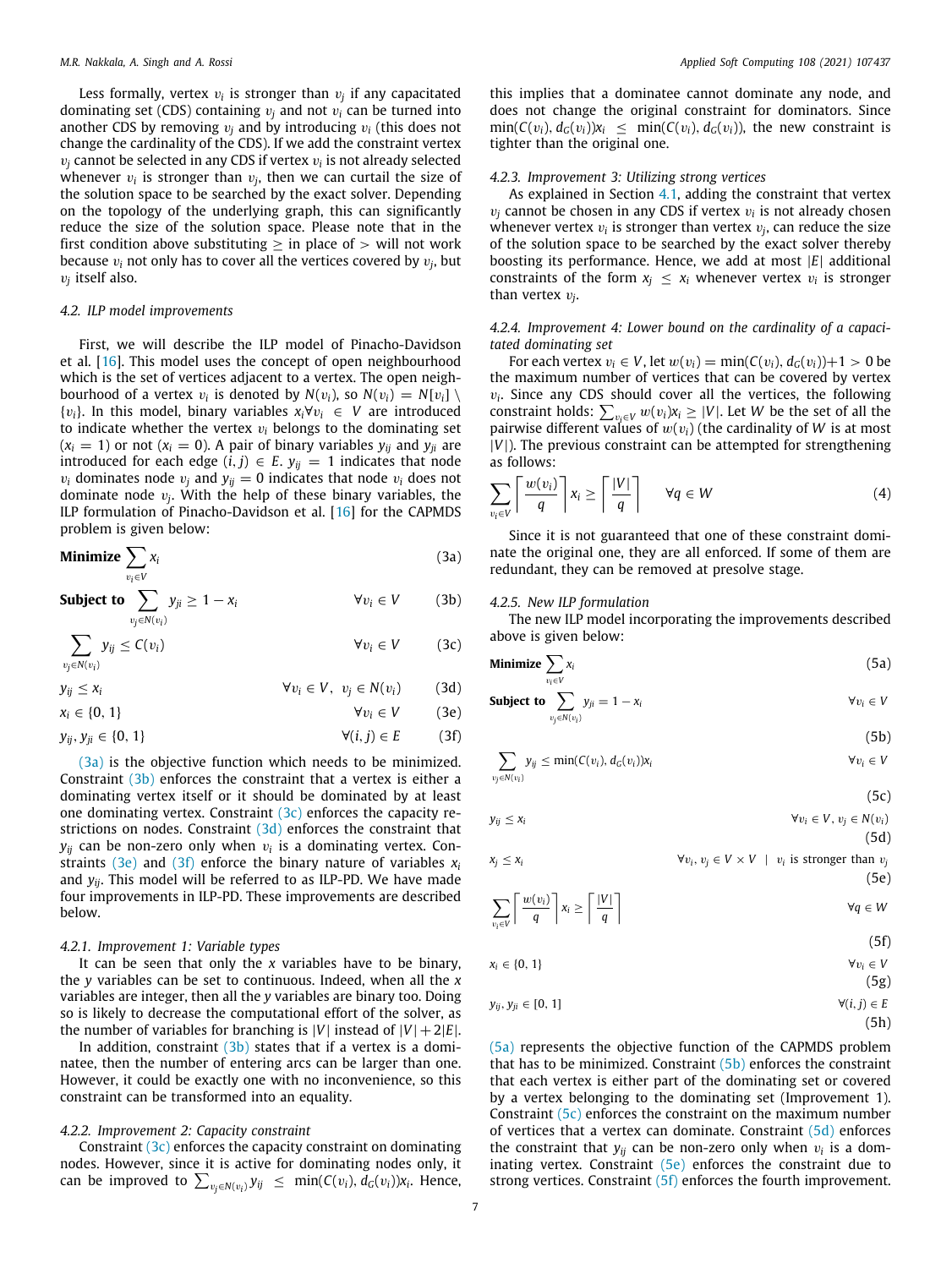Constraint [\(5g](#page-6-12)) restricts the value of each  $x_i \forall v_i \in V$  to 0 or 1. Constraint [\(5h](#page-6-13)) confines each  $y_{ii}$  and  $y_{ii} \forall (i, j) \in E$  to interval [0, 1]. We will refer to this new model as ILP only. Our exact approach consists of solving this ILP model through an exact solver such as CPLEX.

## **5. A matheuristic for the CAPMDS problem**

<span id="page-7-0"></span>We have developed a matheuristic combining MS-ILS with the ILP problem formulation described in previous section. If MS-ILS is able to find an optimal solution (a solution with value equal to  $LB_2$  as mentioned in Section  $3.4$ ) then the ILP is not solved and this solution is returned as solution found by the matheuristic. Otherwise, the ILP is solved, but it is executed on a subset  $V' \subseteq V$  of vertices. This subset consists of those vertices which occur as dominating vertices either with certain minimum frequency in different CDS computed by MS-ILS or in best solution computed by MS-ILS or their respective stronger vertices. This way of utilizing the information about dominating vertices is called solution merging in  $[17]$ , and it is based on the assumption that if a vertex is a dominating vertex in one good solution, then chances of it being a dominating vertex in several good solutions are high. Therefore, limiting the search for dominating vertices to this set can aid the exact approach in finding an even better solutions quickly.

To compute *V* ′ , we count the frequency of occurrences of each vertex as a dominating vertex in  $N_0$  solutions computed by MS-ILS. Now, V' is initialized with those vertices of V whose frequency of occurrence is at least *K<sup>f</sup>* , where *K<sup>f</sup>* is a parameter to be determined empirically. Moreover, vertices belonging to the best solution of MS-ILS is added to V' if they are not already there. Now, whenever a vertex  $v_j \in V'$  is such that a vertex  $v_j$ is stronger than  $v_j$  and  $v_i \notin V'$ , then  $v_j \in V'$  is replaced with  $v_i$ . This process is repeated until no such vertex  $v_j$  van be found in  $V'$ . This is done to increase the possibility of finding a better solution as replacing a vertex in *V* ′ with a stronger vertex can reduce the size of final dominating set obtained. If even after this process, a vertex v*<sup>i</sup>* that is stronger than some other vertex and no other vertex is stronger than  $v_i$  is left out of  $V'$  then  $v_i$  is added to  $V'$ . This process is also repeated until no such vertex is left out of *V* ′ . This is done so as not to left out any promising vertex from V'. By solving the ILP model on a reduced set of vertices, we loose the proof of optimality. However, when executed for a fixed amount of time, the solution obtained with this approach can be better than executing the exact approach on *V* for the same amount of time, specially on large instances. For small instances where ILP can be solved in reasonable amount of time,  $K_f$  can be set to 0 to retain the proof of optimality. Hereafter, this matheuristic approach will be referred to as MH.

## **6. Computational results**

<span id="page-7-1"></span>In this section, we will present the computational results and their analysis. First, we discuss about the benchmark instances used to evaluate the performance of various approaches. Next, we present the results of MS-ILS along with other stateof-the-art heuristic approaches available in the literature. At last, we present the results of our ILP approach and metaheuristics along with their comparison with state-of-the-art approaches. All our algorithms are implemented in C and executed on an Intel core i7-7700 CPU based system with 32 GB of RAM running at 3.60 GHz under Ubuntu 18.04. IBM CPLEX 12.7 library is used to solve the ILP models and their relaxed versions, and is restrained to use a single core.

## *6.1. Benchmark instances*

The performance of our approach has been evaluated on same benchmark instances as used in the literature [\[13](#page-18-7)[–16](#page-18-10)]. These instances consist of two kinds of graphs. One kind of graphs are Unit Disk Graphs (UDG) which are created using the topology generator proposed in [\[28\]](#page-18-22), the other kind of graphs are general graphs which have been taken from the Type-I instances in [[29](#page-18-23)]. Each kind of these graphs have six different sizes, viz. 50, 100, 250, 500, 800 and 1000 nodes. In case of UDG, nodes are randomly distributed in an area of  $1000 \times 1000$  units. Two different communication ranges 150 and 200 units are used to study the effect of degree of connectivity on the solution. In case of general graphs, the number of edges varies from 100 to 10 000 based on the number of nodes in the graphs. With regard to capacity, there are two types of benchmark instances, viz. uniform capacity instances and variable capacity instances [\[13\]](#page-18-7). In case of uniform capacity instances, capacity of every node in the graph is same. Three values of uniform capacities are taken, viz. 2, 5 and average degree  $α$ . On the other hand, in case of variable capacity graphs, three scenarios are considered. In the first scenario, capacity of each node in the graph is set randomly to either 2 or 5, in the second scenario, capacity of each node is set randomly to either  $\frac{\alpha}{5}$  or  $\frac{\alpha}{2}$ . These two scenarios are real world scenarios based on the characteristics of wireless networks. In the third scenario, capacity of each node is randomly chosen from the set  $\{1, 2, \ldots, \alpha\}$ . For each combination of nodes, range and capacity in UDGs, and nodes, edges and capacity in general graphs, there are 10 different instances. Reported results are the average results over each group of these 10 instances after executing our approach once on each instance. This is inline with the practice followed in the literature  $[13-16]$  $[13-16]$  $[13-16]$ .

## *6.2. MS-ILS results*

In this section, we will discuss the values of different parameters used in MS-ILS, comparative performance of MS-ILS vis-à-vis state-of-the-art approaches. As MS-ILS is a heuristic approach, we have compared it with 4 state-of-the-art heuristic approaches, viz. MC-LDEG [\[13](#page-18-7)], GA and ACO [\[15\]](#page-18-9), LS\_PD [\[14\]](#page-18-8). Results of these 4 approaches are taken from their respective papers. In particular, comparison of MS-ILS with LS\_PD is most important as latter is the best heuristic approach available in the literature.

## *6.2.1. Parameters*

<span id="page-7-2"></span>As discussed in Section [3.4,](#page-5-5) MS-ILS makes use of four parameters, viz.  $N_0$ ,  $N_1$ ,  $p_r$  and A. In all our experiments with MS-ILS, the number of starts  $N_0$  is set to 75 and the maximum number of iterations *N*<sup>1</sup> without improvement in solution quality is set to 150 for each start. The random strategy is used with probability  $p_r$  = 0.4 while removing redundant nodes. The parameter *A* is set to 5, *i.e.*, only 20% of the dominating nodes are retained after perturbation. The values for all these parameters are set empirically. As MS-ILS was beating the heuristic approaches available in the literature easily, we tried to reduce its execution time without significantly reducing the quality of solutions returned by it. This was important for our matheuristic also which needs to be run for a fixed amount of time like the previous matheuristic/exact approaches available in the literature.

## *6.2.2. Results on uniform capacity instances*

Performance on uniform capacity instances are reported separately for Unit Disk Graphs (UDGs) and General Graphs.

**Performance on UDGs**: [Table](#page-8-0) [2](#page-8-0) provides the computational results of different approaches on uniform capacity UDG instances. First two columns represent the number of nodes (|*V*|) and the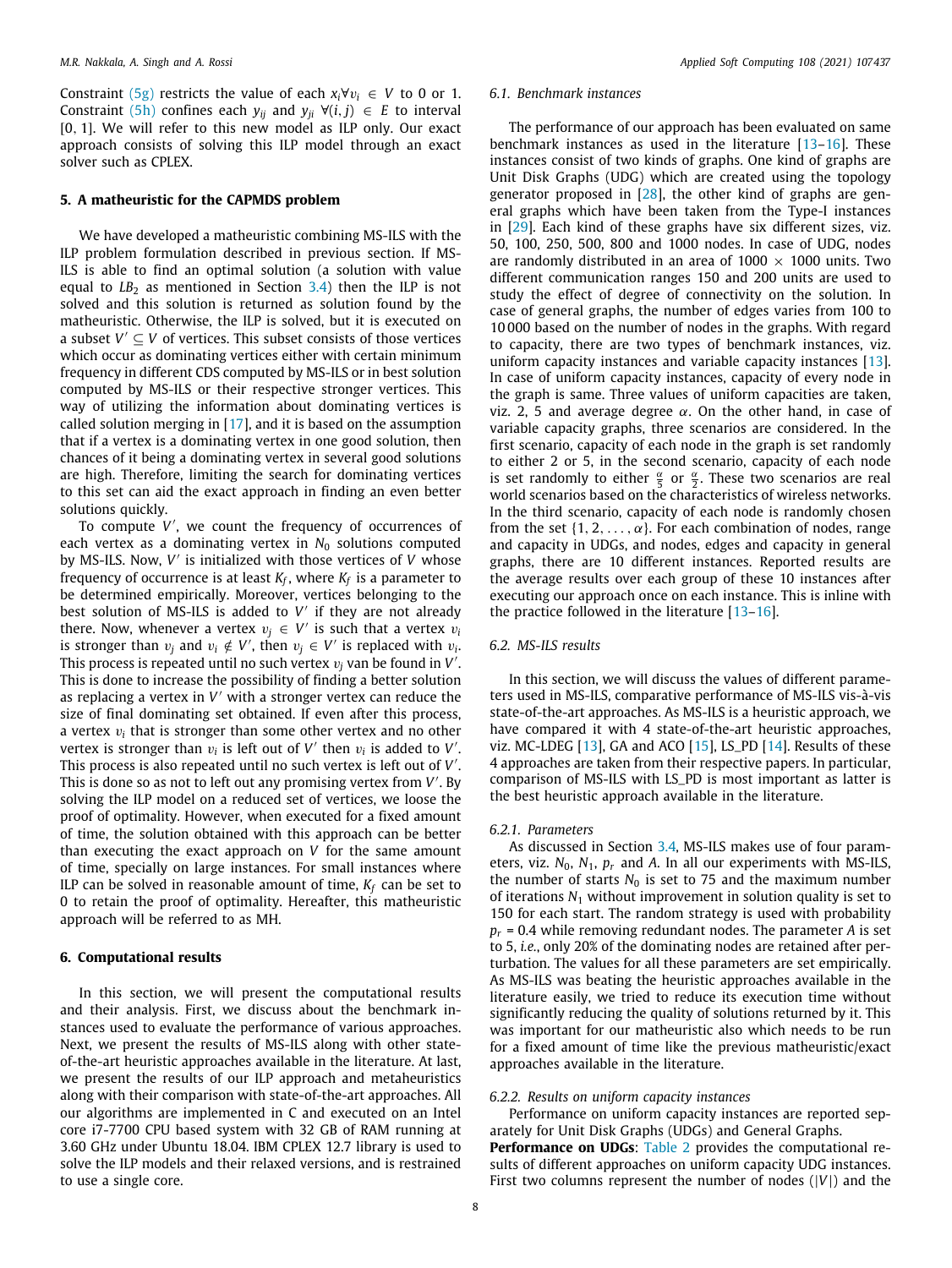<span id="page-8-0"></span>Cardinality of CAPMDS computed using MC-LDEG, ACO, HGA, LS\_PD and MS-ILS for UDG graph instances with an uniform capacity of 2, 5, and average degree  $(\alpha)$ for every node.

| IV   | Range | MC-LDEG |       |          | ACO   |       |          | <b>HGA</b> |       |       |          | LS_PD |   |       |          | MS-ILS |       |          |
|------|-------|---------|-------|----------|-------|-------|----------|------------|-------|-------|----------|-------|---|-------|----------|--------|-------|----------|
|      |       |         |       | $\alpha$ |       |       | $\alpha$ |            |       |       | $\alpha$ |       | 5 |       | $\alpha$ |        |       | $\alpha$ |
| 50   | 150   | 21.1    | 15.6  | 17.9     | 17.9  | 13.5  | 15.2     |            | 18.1  | 13.0  | 14.7     | 17.2  |   | 12.9  | 14.4     | 17.2   | 13.0  | 14.4     |
| 50   | 200   | 20.4    | 12.7  | 12.7     | 17.6  | 10.8  | 10.8     |            | 17.7  | 10.5  | 10.5     | 17.0  |   | 10.0  | 10.0     | 17.0   | 10.2  | 10.2     |
| 100  | 150   | 41.2    | 23.3  | 23.3     | 35.9  | 20.8  | 20.8     |            | 36.4  | 20.6  | 20.6     | 34.5  |   | 18.8  | 18.9     | 34.0   | 18.8  | 18.8     |
| 100  | 200   | 41.4    | 21.0  | 14.1     | 35.5  | 18.7  | 12.5     |            | 35.8  | 18.7  | 11.8     | 34.1  |   | 17.4  | 11.0     | 34.0   | 17.4  | 11.0     |
| 250  | 150   | 104.0   | 48.4  | 25.1     | 92.6  | 46.5  | 22.6     |            | 92.5  | 46.4  | 21.8     | 86.0  |   | 43.7  | 19.4     | 84.0   | 42.0  | 19.6     |
| 250  | 200   | 106.4   | 47.8  | 15.3     | 92.1  | 45.9  | 13.7     |            | 91.9  | 44.9  | 13.0     | 85.4  |   | 43.0  | 11.5     | 84.0   | 42.0  | 11.9     |
| 500  | 150   | 212.7   | 95.7  | 26.3     | 187.7 | 93.3  | 24.5     |            | 187.4 | 91.2  | 22.7     | 171.6 |   | 86.2  | 20.7     | 167.0  | 84.0  | 21.2     |
| 500  | 200   | 213.5   | 95.4  | 15.7     | 187.0 | 92.1  | 14.2     |            | 186.5 | 90.4  | 13.8     | 170.3 |   | 85.0  | 12.1     | 167.0  | 84.0  | 12.8     |
| 800  | 150   | 343.4   | 152.7 | 27.4     | 303.5 | 149.7 | 26.1     |            | 301.1 | 145.4 | 24.0     | 273.9 |   | 137.0 | 21.3     | 267.0  | 134.0 | 22.3     |
| 800  | 200   | 344.3   | 152.0 | 16.3     | 302.6 | 146.8 | 14.7     |            | 301.1 | 144.0 | 14.5     | 272.4 |   | 135.7 | 12.6     | 267.0  | 134.0 | 13.1     |
| 1000 | 150   | 428.4   | 190.8 | 27.2     | 380.8 | 186.7 | 25.9     |            | 377.6 | 181.5 | 24.5     | 342.6 |   | 171.0 | 21.5     | 334.0  | 167.0 | 23.1     |
| 1000 | 200   | 430.5   | 190.6 | 17.0     | 379.5 | 183.7 | 15.2     |            | 377.3 | 179.8 | 14.5     | 340.4 |   | 169.6 | 12.9     | 334.0  | 167.0 | 13.2     |
| Avg: |       | 192.3   | 87.2  | 19.9     | 169.4 | 84.0  | 18.0     |            | 168.6 | 82.2  | 17.2     | 153.8 |   | 77.5  | 15.5     | 150.5  | 76.1  | 16.0     |

#### **Table 3**

<span id="page-8-1"></span>Cardinality of CAPMDS computed using MC-LDEG, ACO, HGA, LS\_PD and MS-ILS for general graph instances with an uniform capacity of 2, 5, and average degree  $(\alpha)$  for every node.

| V    | E     | MC-LDEG        |       |          | ACO   |       |          | HGA   |       |          | LS_PD |       |          | MS-ILS |       |          |
|------|-------|----------------|-------|----------|-------|-------|----------|-------|-------|----------|-------|-------|----------|--------|-------|----------|
|      |       | $\overline{2}$ | 5     | $\alpha$ | 2     | 5     | $\alpha$ | 2     | 5     | $\alpha$ | 2     | 5     | $\alpha$ |        | 5.    | $\alpha$ |
| 50   | 100   | 20.3           | 14.2  | 15.2     | 17.3  | 13.0  | 13.4     | 17.5  | 12.1  | 12.7     | 17.0  | 11.9  | 12.0     | 17.0   | 12.0  | 12.0     |
| 50   | 250   | 19.9           | 10.1  | 7.0      | 17.0  | 9.1   | 6.9      | 17.2  | 9.1   | 6.5      | 17.0  | 9.0   | 6.0      | 17.0   | 9.0   | 6.1      |
| 50   | 500   | 19.3           | 9.5   | 4.2      | 17.0  | 9.0   | 4.1      | 17.0  | 9.0   | 3.8      | 17.0  | 9.0   | 3.8      | 17.0   | 9.0   | 3.9      |
| 100  | 100   | 43.6           | 39.5  | 43.6     | 36.9  | 35.7  | 36.9     | 35.5  | 35.0  | 35.5     | 34.0  | 33.6  | 34.0     | 34.0   | 33.6  | 34.0     |
| 100  | 250   | 39.3           | 26.1  | 26.1     | 36.2  | 22.8  | 22.8     | 36.0  | 22.4  | 22.4     | 34.0  | 20.3  | 20.2     | 34.0   | 20.2  | 20.2     |
| 100  | 500   | 39.6           | 21.1  | 15.3     | 35.6  | 19.2  | 14.9     | 35.3  | 19.1  | 14.1     | 34.0  | 17.0  | 12.2     | 34.0   | 17.0  | 12.5     |
| 250  | 250   | 108.8          | 100.0 | 108.8    | 92.6  | 93.1  | 92.6     | 91.0  | 89.5  | 91.0     | 84.0  | 83.5  | 84.0     | 84.0   | 83.3  | 84.0     |
| 250  | 500   | 99.4           | 71.1  | 77.7     | 95.2  | 66.7  | 68.7     | 93.5  | 64.4  | 68.5     | 84.0  | 59.9  | 61.7     | 84.0   | 59.1  | 60.3     |
| 250  | 1000  | 98.3           | 55.8  | 45.4     | 93.2  | 54.3  | 43.7     | 92.2  | 52.7  | 42.4     | 84.0  | 45.0  | 37.9     | 84.0   | 44.3  | 38.5     |
| 500  | 500   | 216.5          | 201.2 | 216.5    | 190.2 | 190.0 | 190.2    | 185.9 | 181.5 | 185.9    | 168.6 | 168.3 | 168.4    | 167.0  | 167.0 | 167.0    |
| 500  | 1000  | 199.2          | 141.2 | 153.4    | 194.7 | 136.8 | 143.5    | 191.2 | 131.9 | 140.2    | 170.2 | 121.5 | 126.4    | 167.0  | 119.8 | 122.4    |
| 500  | 2000  | 197.0          | 109.4 | 91.2     | 189.3 | 107.7 | 89.7     | 186.9 | 107.3 | 88.6     | 167.5 | 92.2  | 78.6     | 167.0  | 90.9  | 79.8     |
| 800  | 1000  | 330.8          | 281.3 | 330.8    | 312.8 | 279.8 | 312.8    | 303.3 | 264.9 | 303.3    | 274.2 | 253.2 | 274.0    | 267.0  | 244.1 | 267.0    |
| 800  | 2000  | 317.1          | 209.4 | 209.4    | 308.7 | 207.4 | 207.4    | 307.0 | 200.8 | 200.8    | 272.7 | 176.2 | 178.1    | 267.0  | 174.2 | 174.2    |
| 800  | 5000  | 313.0          | 156.8 | 104.3    | 301.9 | 152.5 | 101.6    | 298.0 | 154.2 | 101.9    | 267.8 | 140.4 | 92.2     | 267.0  | 139.0 | 97.9     |
| 1000 | 1000  | 431.7          | 399.5 | 431.7    | 385.9 | 385.0 | 385.9    | 377.5 | 370.3 | 377.5    | 338.4 | 338.7 | 338.4    | 334.0  | 333.7 | 334.0    |
| 1000 | 5000  | 391.6          | 205.7 | 152.6    | 380.0 | 200.8 | 149.6    | 375.6 | 202.3 | 150.8    | 336.0 | 181.0 | 137.4    | 334.0  | 177.2 | 142.2    |
| 1000 | 10000 | 391.3          | 187.7 | 88.7     | 378.3 | 183.4 | 85.6     | 372.1 | 184.1 | 86.4     | 334.0 | 171.0 | 81.3     | 334.0  | 169.7 | 89.5     |
| Avg: |       | 182.0          | 124.4 | 117.9    | 171.3 | 120.4 | 109.5    | 168.5 | 117.3 | 107.4    | 151.9 | 107.3 | 97.0     | 150.5  | 105.7 | 97.0     |

## **Table 4**

<span id="page-8-2"></span>Cardinality of CAPMDS computed using MC-LDEG, ACO, HGA, LS\_PD and MS-ILS for UDG graph instances where capacity of each node vary randomly over {2, 5},  $\{\frac{\alpha}{5}, \frac{\alpha}{2}\}\$  and  $\{1, \ldots, \alpha\}.$ 

| V    | Range | MC-LDEG    |                                           |                       | ACO        |                                                     |                       | <b>HGA</b> |                                                     |                       | LS_PD      |                                                     |                       | MS-ILS     |                                                     |                       |
|------|-------|------------|-------------------------------------------|-----------------------|------------|-----------------------------------------------------|-----------------------|------------|-----------------------------------------------------|-----------------------|------------|-----------------------------------------------------|-----------------------|------------|-----------------------------------------------------|-----------------------|
|      |       | $\{2, 5\}$ | $\{\frac{\alpha}{5}, \frac{\alpha}{2}\}\$ | $\{1,\ldots,\alpha\}$ |            | $\{2, 5\}$ $\{\frac{\alpha}{5}, \frac{\alpha}{2}\}$ | $\{1,\ldots,\alpha\}$ |            | $\{2, 5\}$ $\{\frac{\alpha}{5}, \frac{\alpha}{2}\}$ | $\{1,\ldots,\alpha\}$ |            | $\{2, 5\}$ $\{\frac{\alpha}{5}, \frac{\alpha}{2}\}$ | $\{1,\ldots,\alpha\}$ |            | $\{2, 5\}$ $\{\frac{\alpha}{5}, \frac{\alpha}{2}\}$ | $\{1,\ldots,\alpha\}$ |
| 50   | 150   | 16.1       | 31.0                                      | 19.1                  | 15.0       | 25.6                                                | 17.1                  | 14.7       | 25.6                                                | 17.2                  |            | 14.5 25.4                                           | 16.7                  |            | 14.5 25.4                                           | 16.8                  |
| 50   | 200   | 12.7       | 21.1                                      | 13.7                  | 12.0       | 17.9                                                | 12.7                  | 11.4       | 18.1                                                | 12.5                  |            | 11.1 17.3                                           | 12.1                  | 11.1       | 17.3                                                | 12.3                  |
| 100  | 150   | 25.8 37.4  |                                           | 25.6                  | 23.7 33.1  |                                                     | 24.1                  |            | 23.4 33.2                                           | 23.3                  |            | 21.8 30.3                                           | 21.4                  | 21.9 29.9  |                                                     | 21.8                  |
| 100  | 200   | 21.3 21.0  |                                           | 15.2                  | 19.2       | 19.5                                                | 14.3                  |            | 19.2 19.4                                           | 13.8                  |            | 17.8 17.8                                           | 13.0                  | 17.7       | 17.8                                                | 13.2                  |
| 250  | 150   | 49.7       | 37.6                                      | 26.8                  | 46.3       | 35.0                                                | 24.7                  | 47.0       | 35.7                                                | 24.3                  | 43.0       | 32.4                                                | 21.9                  | 42.1       | 31.9                                                | 22.6                  |
| 250  | 200   | 47.6 22.6  |                                           | 16.9                  | 45.2 20.7  |                                                     | 15.5                  |            | 45.1 21.4                                           | 15.0                  | 42.0       | 19.2                                                | 13.0                  | 42.0 18.9  |                                                     | 14.1                  |
| 500  | 150   | 95.8       | 39.2                                      | 30.0                  | 92.1       | 35.7                                                | 26.6                  |            | 92.2 37.0                                           | 26.8                  | 84.9       | 32.9                                                | 22.6                  | 84.0       | 32.0                                                | 24.2                  |
| 500  | 200   | 95.2 24.2  |                                           | 17.6                  |            | 91.9 21.4                                           | 16.0                  | 90.3       | 22.3                                                | 15.8                  | 84.0       | 19.4                                                | 13.0                  | 84.0       | 19.4                                                | 14.5                  |
| 800  | 150   | 151.7      | 40.4                                      | 29.7                  | 148.0      | 36.7                                                | 26.9                  | 146.1      | 38.0                                                | 27.7                  | 134.9 33.3 |                                                     | 22.7                  | 134.0 31.8 |                                                     | 24.6                  |
| 800  | 200   | 151.7 24.3 |                                           | 18.0                  | 148.2 21.9 |                                                     | 16.5                  | 144.7 23.1 |                                                     | 16.6                  | 134.1      | 19.8                                                | 13.2                  | 134.0      | 19.6                                                | 14.7                  |
| 1000 | 150   | 189.2 41.0 |                                           | 29.8                  | 185.5 37.4 |                                                     | 27.3                  | 183.0      | 38.6                                                | 28.4                  | 168.6      | 33.5                                                | 22.6                  | 167.0 32.5 |                                                     | 25.5                  |
| 1000 | 200   | 189.0      | 25.1                                      | 18.4                  | 185.7 22.1 |                                                     | 16.7                  | 180.9      | 23.1                                                | 16.5                  | 167.5 20.0 |                                                     | 13.0                  | 167.0 19.2 |                                                     | 14.9                  |
| Avg: |       | 87.1       | 30.4                                      | 21.7                  | 84.4       | 27.2                                                | 19.9                  | 83.2       | 28.0                                                | 19.8                  | 77.0       | 25.1                                                | 17.1                  |            | 76.6 24.6                                           | 18.3                  |

transmission range (*Range*), The last row Avg represents the overall average values obtained by each approach for different capacities. The best values obtained by all the approaches are represented in bold for ease of identification. This table clearly shows that MS-ILS obtained better results in comparison to MC-LDEG, ACO, HGA. As far as comparison with LS\_PD is concerned, MS-ILS obtained better or equal results on 25 instance groups out of 36. We can observe that, in most of the cases MS-ILS has obtained optimal results whenever the graphs have capacity 2 or 5 by comparing these values with respective lower bounds (*LB*<sub>2</sub>). By observing these instances, it can clearly be seen that the average degree of the graph is more than the value of uniform capacity 2 or 5 as the case may be. On the other hand, for graphs with capacity same as the average degree, MS-ILS has slightly poor performance. Actually, UDG graphs that we considered are highly dense due to the large values of transmission ranges. So when capacity is equal to average degree, dominating set has smaller size and there will be fewer iterations of H-MECU. As a result, each decision have wider impact and even one error of judgement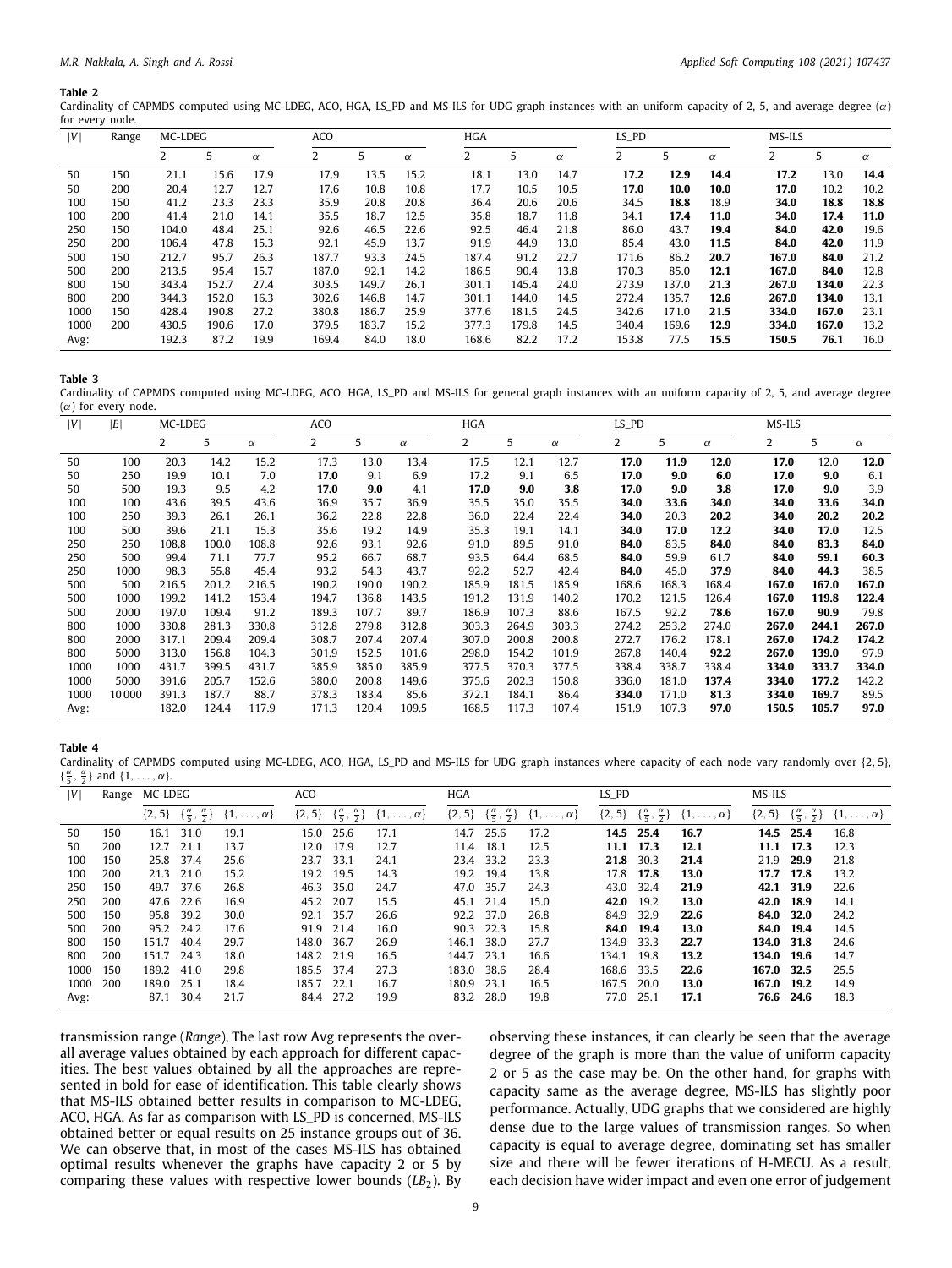<span id="page-9-0"></span>Cardinality of CAPMDS computed using MC-LDEG, ACO, HGA, LS\_PD and MS-ILS for general graph instances with capacity of each node vary randomly over {2, 5},  $\{\frac{\alpha}{5}, \frac{\alpha}{2}\}\$  and  $\{1, \ldots, \alpha\}.$ 

| V    | E     | MC-LDEG    |                                          |                       | ACO        |                                          |                       | <b>HGA</b> |                                          |                       | LS_PD      |       |                                                                   | MS-ILS     |                                          |                       |
|------|-------|------------|------------------------------------------|-----------------------|------------|------------------------------------------|-----------------------|------------|------------------------------------------|-----------------------|------------|-------|-------------------------------------------------------------------|------------|------------------------------------------|-----------------------|
|      |       | $\{2, 5\}$ | $\{\frac{\alpha}{5}, \frac{\alpha}{2}\}$ | $\{1,\ldots,\alpha\}$ | $\{2, 5\}$ | $\{\frac{\alpha}{5}, \frac{\alpha}{2}\}$ | $\{1,\ldots,\alpha\}$ | $\{2, 5\}$ | $\{\frac{\alpha}{5}, \frac{\alpha}{2}\}$ | $\{1,\ldots,\alpha\}$ | $\{2, 5\}$ |       | $\{\frac{\alpha}{5}, \frac{\alpha}{2}\}\$ $\{1, \ldots, \alpha\}$ | $\{2, 5\}$ | $\{\frac{\alpha}{5}, \frac{\alpha}{2}\}$ | $\{1,\ldots,\alpha\}$ |
| 50   | 100   | 15.1       | 21.7                                     | 16.3                  | 14.3       | 18.3                                     | 15.0                  | 13.2       | 18.9                                     | 14.5                  | 13.0       | 17.7  | 13.7                                                              | 13.0       | 17.7                                     | 13.7                  |
| 50   | 250   | 10.3       | 10.5                                     | 8.6                   | 9.8        | 9.6                                      | 8.4                   | 9.2        | 9.6                                      | 7.8                   | 9.0        | 9.0   | 7.2                                                               | 9.0        | 9.0                                      | 7.6                   |
| 50   | 500   | 9.8        | 6.0                                      | 4.5                   | 9.0        | 5.2                                      | 4.3                   | 9.0        | 5.1                                      | 3.9                   | 9.0        | 5.0   | 3.9                                                               | 9.0        | 5.0                                      | 4.1                   |
| 100  | 100   | 41.6       | 63.9                                     | 47.6                  | 36.0       | 51.6                                     | 41.1                  | 35.4       | 51.7                                     | 40.7                  | 33.7       | 50.0  | 40.1                                                              | 33.7       | 50.0                                     | 40.1                  |
| 100  | 250   | 26.8       | 42.6                                     | 28.5                  | 26.2       | 38.2                                     | 27.1                  | 24.7       | 38.4                                     | 26.0                  | 22.3       | 34.9  | 23.7                                                              | 22.2       | 34.3                                     | 24.0                  |
| 100  | 500   | 21.4       | 21.4                                     | 16.2                  | 19.9       | 19.9                                     | 15.6                  | 20.0       | 19.6                                     | 15.5                  | 17.2       | 17.3  | 14.1                                                              | 17.1       | 17.3                                     | 14.5                  |
| 250  | 250   | 103.3      | 156.4                                    | 113.4                 | 93.1       | 132.7                                    | 104.8                 | 90.7       | 132.9                                    | 102.6                 | 83.7       | 125.0 | 99.0                                                              | 83.7       | 125.0                                    | 98.9                  |
| 250  | 500   | 75.4       | 107.6                                    | 82.2                  | 74.6       | 102.2                                    | 81.5                  | 72.1       | 102.0                                    | 77.7                  | 66.5       | 91.4  | 71.5                                                              | 65.0       | 88.9                                     | 70.3                  |
| 250  | 1000  | 57.6       | 65.6                                     | 49.5                  | 55.7       | 61.7                                     | 47.0                  | 56.1       | 63.1                                     | 47.4                  | 48.4       | 54.9  | 44.6                                                              | 48.5       | 54.9                                     | 44.2                  |
| 500  | 500   | 209.4      | 314.0                                    | 231.2                 | 190.1      | 269.7                                    | 216.6                 | 185.3      | 270.0                                    | 212.3                 | 168.2      | 251.1 | 203.2                                                             | 167.0      | 250.0                                    | 202.7                 |
| 500  | 1000  | 153.1      | 214.0                                    | 166.2                 | 151.9      | 205.8                                    | 163.0                 | 146.8      | 206.1                                    | 162.0                 | 135.2      | 183.5 | 147.7                                                             | 131.7      | 178.0                                    | 146.0                 |
| 500  | 2000  | 115.0      | 131.1                                    | 98.6                  | 111.0      | 124.9                                    | 94.3                  | 112.4      | 127.2                                    | 96.2                  | 98.9       | 110.8 | 92.6                                                              | 99.3       | 111.5                                    | 92.1                  |
| 800  | 1000  | 298.7      | 496.7                                    | 356.6                 | 295.7      | 437.4                                    | 348.0                 | 279.4      | 437.4                                    | 339.2                 | 261.7      | 401.6 | 310.5                                                             | 252.4      | 400.0                                    | 304.6                 |
| 800  | 2000  | 222.4      | 339.6                                    | 228.7                 | 219.9      | 328.8                                    | 223.0                 | 219.0      | 329.6                                    | 225.3                 | 199.1      | 292.2 | 208.2                                                             | 193.6      | 283.1                                    | 205.4                 |
| 800  | 5000  | 162.8      | 146.6                                    | 109.3                 | 157.1      | 140.6                                    | 105.2                 | 159.0      | 142.7                                    | 107.1                 | 144.5      | 127.0 | 104.8                                                             | 145.8      | 131.3                                    | 110.5                 |
| 1000 | 1000  | 413.0      | 628.7                                    | 457.5                 | 385.0      | 545.8                                    | 437.5                 | 374.0      | 545.5                                    | 428.3                 | 338.6      | 505.6 | 405.0                                                             | 333.8      | 500.0                                    | 400.8                 |
| 1000 | 5000  | 213.1      | 213.2                                    | 164.7                 | 206.4      | 206.6                                    | 157.7                 | 209.5      | 208.3                                    | 160.3                 | 189.4      | 188.0 | 156.4                                                             | 191.8      | 189.8                                    | 162.0                 |
| 1000 | 10000 | 191.4      | 118.4                                    | 92.9                  | 186.2      | 113.7                                    | 88.4                  | 188.0      | 115.5                                    | 90.3                  | 172.2      | 104.7 | 92.4                                                              | 172.1      | 113.6                                    | 97.8                  |
| Avg: |       | 130.0      | 172.1                                    | 126.2                 | 124.5      | 156.3                                    | 121.0                 | 122.4      | 156.9                                    | 119.8                 | 111.7      | 142.8 | 113.3                                                             | 110.5      | 142.2                                    | 113.3                 |

**Table 6**

<span id="page-9-1"></span>Execution times (in seconds) of ACO, HGA, LS\_PD and MS-ILS for UDG graph instances with an uniform capacity of 2, 5, and average degree  $(\alpha)$  for every node.

| V    | Range | ACO   |       |          | HGA   |       |          | LS_PD |     |          | MS-ILS                      |     |          |
|------|-------|-------|-------|----------|-------|-------|----------|-------|-----|----------|-----------------------------|-----|----------|
|      |       |       | 5     | $\alpha$ |       | 5     | $\alpha$ | 2     | 5   | $\alpha$ | $\mathcal{L}_{\mathcal{L}}$ | 5   | $\alpha$ |
| 50   | 150   | 2.7   | 2.8   | 2.3      | 1.0   | 0.9   | 1.0      | 0.1   | 0.0 | 0.0      | 0.0                         | 0.1 | 0.1      |
| 50   | 200   | 2.4   | 2.8   | 2.8      | 1.0   | 0.8   | 0.8      | 0.0   | 0.1 | 0.0      | 0.0                         | 0.1 | 0.1      |
| 100  | 150   | 8.8   | 8.1   | 7.7      | 3.5   | 2.6   | 2.4      | 0.0   | 2.7 | 2.6      | 0.0                         | 0.5 | 0.5      |
| 100  | 200   | 7.1   | 6.9   | 9.1      | 3.3   | 3.1   | 2.3      | 0.0   | 0.0 | 0.0      | 0.0                         | 0.3 | 0.5      |
| 250  | 150   | 38.0  | 28.2  | 34.8     | 18.9  | 24.1  | 8.0      | 0.0   | 0.4 | 8.3      | 0.0                         | 0.0 | 2.3      |
| 250  | 200   | 31.2  | 23.0  | 27.9     | 18.2  | 19.8  | 7.2      | 0.0   | 0.0 | 1.7      | 0.0                         | 0.0 | 2.5      |
| 500  | 150   | 129.3 | 84.8  | 99.9     | 83.1  | 100.0 | 20.3     | 0.1   | 0.1 | 79.4     | 0.0                         | 0.0 | 7.2      |
| 500  | 200   | 130.0 | 74.1  | 82.9     | 91.0  | 69.3  | 16.0     | 0.0   | 0.0 | 22.5     | 0.0                         | 0.0 | 8.1      |
| 800  | 150   | 360.6 | 207.1 | 264.9    | 241.4 | 238.6 | 44.1     | 0.2   | 0.2 | 250.1    | 0.0                         | 0.0 | 15.8     |
| 800  | 200   | 394.2 | 218.2 | 198.3    | 244.1 | 152.7 | 35.2     | 0.1   | 0.0 | 129.5    | 0.0                         | 0.0 | 19.6     |
| 1000 | 150   | 582.2 | 337.2 | 340.3    | 420.8 | 346.0 | 65.5     | 0.2   | 1.0 | 319.7    | 0.0                         | 0.0 | 23.1     |
| 1000 | 200   | 631.1 | 365.4 | 289.4    | 414.4 | 253.4 | 41.0     | 0.1   | 0.1 | 21.4     | 0.0                         | 0.0 | 30.1     |
| Avg: |       | 193.1 | 113.2 | 113.4    | 128.4 | 100.9 | 20.3     | 0.1   | 0.4 | 69.6     | 0.0                         | 0.1 | 9.2      |

can drastically deteriorate the final solution obtained. For example, if a node has degree equal to average degree of the graph, which lets us assume is 10, then this node will have effective capacity of 10, and, by selecting this node as a dominating node, it will end-up using its maximum capacity, but the problem is subsequent deletion of this node along with all its dominated node. By deleting these 11 nodes, there is a chance of deleting more than 100 edges from *G<sup>c</sup>* , thereby creating the possibility of isolated nodes in *G<sup>c</sup>* . This is the possible reason for slightly poor performance of MS-ILS in comparison to LS\_PD on uniform capacity UDG instances where capacity is equal to average degree. **Performance on General Graphs:** [Table](#page-8-1) [3](#page-8-1) reports the computational results of different approaches on general graph instances with uniform capacity. First two columns represents the number of nodes  $(|V|)$  and the number of edges  $(|E|)$ . We can observe that, in almost all the cases MS-ILS is able to obtain better results when compared with MC-LDEG, ACO and HGA. Compared with LS\_PD, MS-ILS has obtained better or equal results on 45 instance groups out of 54 groups. Furthermore, all the graphs with uniform capacity 2 are solved to optimality as the solutions obtained match the respective lower bounds (*LB*<sub>2</sub>). In comparison to UDG graphs with capacity equal to average degree, MS-ILS performed better on general graphs with capacity equal to average degree. This is due to the fact that average degree of general graphs are comparatively less.

From these two tables, we can see that compared with LS\_PD, our approach MS-ILS has obtained 70 better or equal results out of 90 uniform capacity instance groups.

*6.2.3. Results on variable capacity instances*

In this subsection, we will discuss the computational results of various approaches on variable capacity UDGs as well as general graphs.

**Performance on UDGs**: [Table](#page-8-2) [4](#page-8-2) presents the computational results of different approaches on UDG instances with variable capacity. For the UDG instances with variable capacity, MS-ILS has outperformed MC-LDEG, ACO, HGA for all cases. In comparison to LS\_PD, MS-ILS has obtained better or equal results on 23 instance groups out of 36.

**Performance on General Graphs:** [Table](#page-9-0) [5](#page-9-0) reports the computational results of different approaches on general graph instances with variable capacity. Here also similar conclusions to previous tables can be drawn with regard to comparative performance of different approaches. MS-ILS has obtained better or equal results on 39 instance groups out of 54 in comparison to LS\_PD.

So out of 90 variable capacity instance groups, MS-ILS has obtained better or equal results in 62 groups in comparison to LS\_PD.

## *6.2.4. Comparison of execution times*

[Tables](#page-9-1) [6](#page-9-1) to [9](#page-10-0) report the execution times of various approaches, viz. HGA, ACO, LS\_PD and MS-ILS. MC-LDEG being a constructive heuristic has negligible execution time in comparison to other approaches, and hence, its execution time is not reported. MS-ILS is executed on an Intel Core i7-7700 CPU based system with 32 GB of RAM running at 3.60 GHz under Ubuntu 18.04. Whereas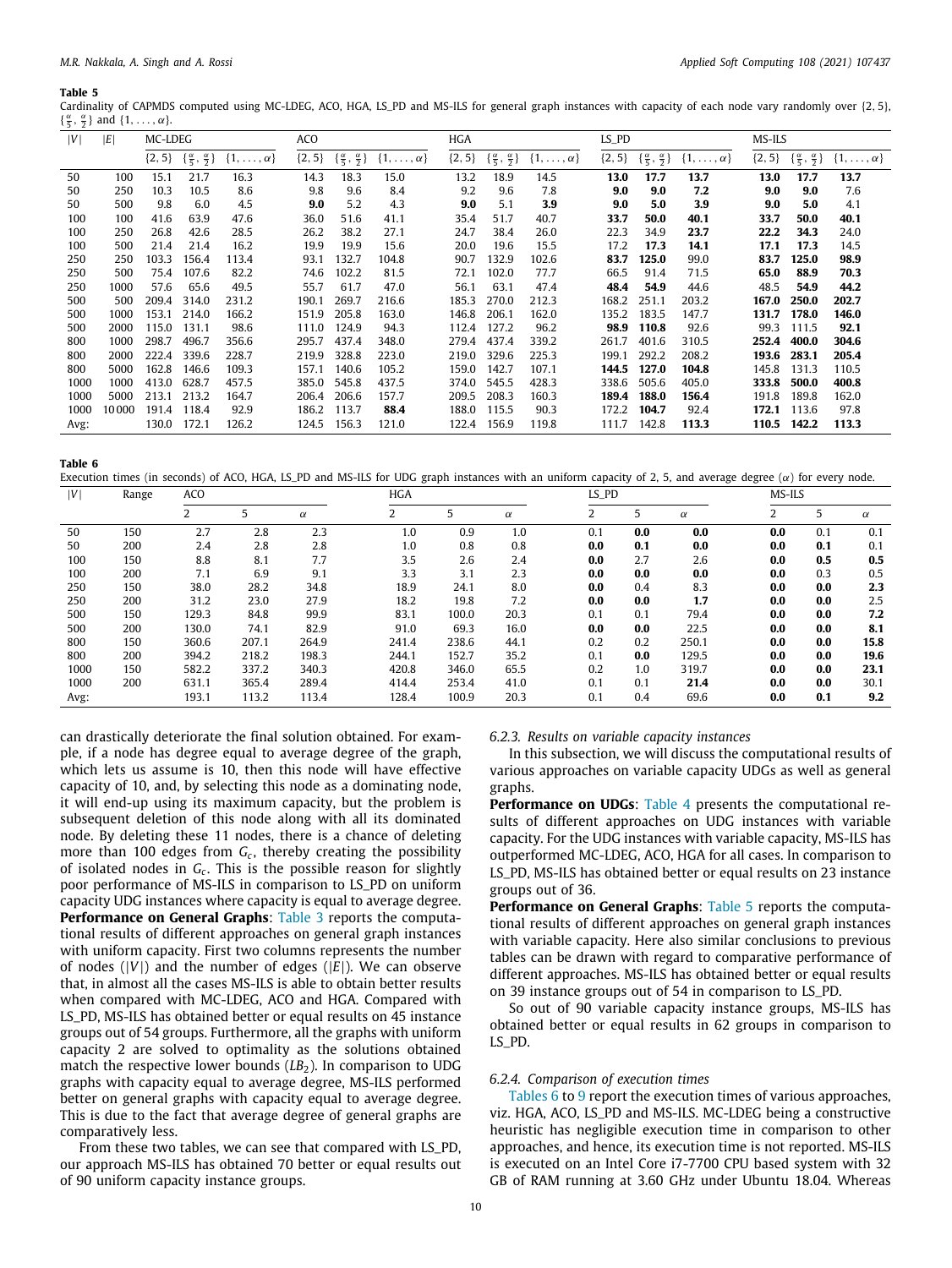Execution times (in seconds) of ACO, HGA, LS\_PD and MS-ILS for general graph instances with an uniform capacity of 2, 5, and average degree  $(\alpha)$  for every node.

| V    | ΙE    | AC <sub>O</sub> |        |          | <b>HGA</b>     |       |          | $LS_PD$ |       |          | MS-ILS         |       |          |
|------|-------|-----------------|--------|----------|----------------|-------|----------|---------|-------|----------|----------------|-------|----------|
|      |       | 2               | 5      | $\alpha$ | $\overline{2}$ | 5     | $\alpha$ | 2       | 5     | $\alpha$ | $\overline{2}$ | 5     | $\alpha$ |
| 50   | 100   | 2.5             | 2.6    | 2.1      | 1.0            | 12.1  | 1.0      | 0.0     | 0.0   | 0.0      | 0.0            | 0.2   | 0.2      |
| 50   | 250   | 2.1             | 2.2    | 2.0      | 1.0            | 9.1   | 0.9      | 0.0     | 0.0   | 0.1      | 0.0            | 0.0   | 0.3      |
| 50   | 500   | 2.2             | 1.8    | 2.0      | 1,1            | 9.0   | 0.8      | 0.0     | 0.0   | 0.0      | 0.0            | 0.0   | 0.2      |
| 100  | 100   | 6.1             | 10.4   | 6.2      | 3.9            | 35.0  | 3.7      | 0.0     | 0.2   | 0.0      | 0.0            | 0.2   | 0.0      |
| 100  | 250   | 9.0             | 9.3    | 9.1      | 3.9            | 22.4  | 2.7      | 0.0     | 5.9   | 5.9      | 0.0            | 0.7   | 0.7      |
| 100  | 500   | 7.2             | 6.6    | 6.0      | 3.5            | 19.1  | 2.7      | 0.0     | 0.1   | 2.6      | 0.0            | 0.0   | 1.0      |
| 250  | 250   | 46.2            | 84.6   | 46.4     | 37.2           | 89.5  | 36.2     | 3.6     | 11.6  | 2.1      | 0.0            | 0.4   | 0.0      |
| 250  | 500   | 82.7            | 90.4   | 76.7     | 42.4           | 64.4  | 25.5     | 5.7     | 46.0  | 17.8     | 0.0            | 2.3   | 2.3      |
| 250  | 1000  | 52.1            | 57.6   | 55.2     | 34.1           | 52.7  | 26.4     | 10.0    | 32.6  | 41.1     | 0.0            | 4.1   | 3.8      |
| 500  | 500   | 281.0           | 537.8  | 273.7    | 253.8          | 181.5 | 250.8    | 0.0     | 10.7  | 32.3     | 0.0            | 3.6   | 0.0      |
| 500  | 1000  | 567.0           | 581.0  | 536.2    | 308.6          | 131.9 | 181.1    | 55.5    | 80.5  | 59.0     | 0.0            | 7.0   | 6.8      |
| 500  | 2000  | 300.0           | 338.8  | 335.4    | 234.7          | 107.3 | 206.2    | 38.4    | 71.3  | 101.0    | 0.0            | 12.1  | 10.9     |
| 800  | 1000  | 2579.5          | 3282.1 | 2594.8   | 979.9          | 264.9 | 975.8    | 160.9   | 101.8 | 120.8    | 0.2            | 16.5  | 0.2      |
| 800  | 2000  | 2099.9          | 2240.6 | 2262.4   | 1252.9         | 200.8 | 952.3    | 127.1   | 223.6 | 159.2    | 0.0            | 15.4  | 15.5     |
| 800  | 5000  | 633.1           | 633.1  | 683.2    | 773.4          | 154.2 | 607.6    | 44.4    | 131.6 | 329.4    | 0.0            | 40.6  | 31.0     |
| 1000 | 1000  | 2251.9          | 3729.3 | 2231.3   | 1733.9         | 370.3 | 1714.9   | 136.5   | 75.7  | 134.7    | 0.0            | 10.3  | 0.0      |
| 1000 | 5000  | 1703.5          | 1916.3 | 2000.7   | 1728.1         | 202.3 | 1528.8   | 126.0   | 140.3 | 352.2    | 0.0            | 45.7  | 35.9     |
| 1000 | 10000 | 734.5           | 614.5  | 726.6    | 1104.5         | 184.1 | 823.1    | 4.2     | 62.7  | 604.8    | 0.0            | 103.0 | 55.4     |
| Avg: |       | 631.1           | 785.5  | 658.3    | 472.1          | 117.3 | 407.8    | 39.6    | 55.3  | 109.1    | 0.0            | 14.6  | 9.1      |

**Table 8**

Execution times (in seconds) of ACO, HGA, LS\_PD and MS-ILS for UDG graph instances where capacity of each node vary randomly over  $\{2, 5\}$ ,  $\{\frac{\alpha}{5}, \frac{\alpha}{2}\}$  and  $\{1, \ldots, \alpha\}$ .

| V    | Range | ACO        |                                                   |                       | HGA        |                                         |                       | LS_PD      |                                          |                       | MS-ILS     |                                          |                       |
|------|-------|------------|---------------------------------------------------|-----------------------|------------|-----------------------------------------|-----------------------|------------|------------------------------------------|-----------------------|------------|------------------------------------------|-----------------------|
|      |       | $\{2, 5\}$ | $\left[\frac{\alpha}{5}, \frac{\alpha}{2}\right]$ | $\{1,\ldots,\alpha\}$ | $\{2, 5\}$ | $\{\frac{\alpha}{5},\frac{\alpha}{2}\}$ | $\{1,\ldots,\alpha\}$ | $\{2, 5\}$ | $\{\frac{\alpha}{5}, \frac{\alpha}{2}\}$ | $\{1,\ldots,\alpha\}$ | $\{2, 5\}$ | $\{\frac{\alpha}{5}, \frac{\alpha}{2}\}$ | $\{1,\ldots,\alpha\}$ |
| 50   | 150   | 3.5        | 2.9                                               | 3.3                   | 1.1        | 1.1                                     | 1.1                   | 0.0        | 0.0                                      | 0.1                   | 0.2        | 0.1                                      | 0.2                   |
| 50   | 200   | 2.8        | 2.9                                               | 3.2                   | 1.0        | 1.1                                     | 1.0                   | 0.0        | 0.1                                      | 0.5                   | 0.2        | 0.2                                      | 0.2                   |
| 100  | 150   | 10.2       | 9.4                                               | 12.4                  | 4.5        | 4.5                                     | 3.7                   | 3.5        | 6.7                                      | 4.3                   | 0.6        | 0.6                                      | 0.6                   |
| 100  | 200   | 8.4        | 9.0                                               | 9.7                   | 3.9        | 3.6                                     | 3.4                   | 3.7        | 3.4                                      | 0.8                   | 0.6        | 0.6                                      | 0.5                   |
| 250  | 150   | 37.6       | 38.0                                              | 44.4                  | 30.8       | 24.1                                    | 18.6                  | 18.4       | 25.2                                     | 6.1                   | 0.5        | 1.0                                      | 2.4                   |
| 250  | 200   | 30.5       | 28.7                                              | 36.1                  | 29.7       | 17.6                                    | 13.8                  | 36.0       | 13.3                                     | 5.5                   | 0.0        | 0.3                                      | 2.6                   |
| 500  | 150   | 132.1      | 116.0                                             | 131.8                 | 152.0      | 98.4                                    | 73.6                  | 35.7       | 35.9                                     | 55.7                  | 0.0        | 0.1                                      | 7.4                   |
| 500  | 200   | 117.0      | 89.1                                              | 107.7                 | 132.5      | 75.8                                    | 47.3                  | 33.4       | 116.3                                    | 53.0                  | 0.0        | 0.0                                      | 8.5                   |
| 800  | 150   | 365.3      | 271.9                                             | 356.1                 | 497.9      | 269.8                                   | 204.3                 | 251.8      | 91.8                                     | 163.0                 | 0.0        | 6.9                                      | 16.5                  |
| 800  | 200   | 349.2      | 218.9                                             | 273.8                 | 435.6      | 202.8                                   | 72.1                  | 595.3      | 100.1                                    | 76.5                  | 0.0        | 0.1                                      | 20.3                  |
| 1000 | 150   | 617.9      | 409.7                                             | 470.2                 | 881.9      | 404.6                                   | 265.5                 | 235.4      | 173.6                                    | 500.4                 | 0.0        | 1.0                                      | 24.6                  |
| 1000 | 200   | 601.4      | 319.6                                             | 351.1                 | 795.6      | 321.6                                   | 146.2                 | 408.1      | 88.2                                     | 319.3                 | 0.0        | 0.3                                      | 31.2                  |
| Avg: |       | 189.7      | 126.3                                             | 150.0                 | 247.2      | 118.8                                   | 70.9                  | 135.1      | 54.6                                     | 98.8                  | 0.2        | 0.9                                      | 9.6                   |

## **Table 9**

<span id="page-10-0"></span>Execution times (in seconds) of ACO, HGA, LS\_PD and MS-ILS for general graph instances where capacity of each node vary randomly over  $\{2, 5\}$ ,  $\{\frac{\alpha}{5}, \frac{\alpha}{2}\}$ and  $\{1, \ldots, \alpha\}$ 

| V    | E     | ACO        |                                          |                       | HGA      |                                          |                       | LS_PD    |                                          |                       | MS-ILS   |                                          |                       |
|------|-------|------------|------------------------------------------|-----------------------|----------|------------------------------------------|-----------------------|----------|------------------------------------------|-----------------------|----------|------------------------------------------|-----------------------|
|      |       | $\{2, 5\}$ | $\{\frac{\alpha}{5}, \frac{\alpha}{2}\}$ | $\{1,\ldots,\alpha\}$ | ${2, 5}$ | $\{\frac{\alpha}{5}, \frac{\alpha}{2}\}$ | $\{1,\ldots,\alpha\}$ | ${2, 5}$ | $\{\frac{\alpha}{5}, \frac{\alpha}{2}\}$ | $\{1,\ldots,\alpha\}$ | ${2, 5}$ | $\{\frac{\alpha}{5}, \frac{\alpha}{2}\}$ | $\{1,\ldots,\alpha\}$ |
| 50   | 100   | 3.4        | 3.0                                      | 3.1                   | 1.1      | 1.1                                      | 0.9                   | 0.2      | 0.4                                      | 0.8                   | 0.2      | 0.2                                      | 0.2                   |
| 50   | 250   | 2.2        | 2.2                                      | 2.3                   | 0.9      | 1.0                                      | 0.9                   | 0.0      | 0.2                                      | 0.6                   | 0.0      | 0.0                                      | 0.3                   |
| 50   | 500   | 2.0        | 1.9                                      | 2.1                   | 1.1      | 0.9                                      | 0.9                   | 0.0      | 0.0                                      | 0.0                   | 0.0      | 0.0                                      | 0.2                   |
| 100  | 100   | 12.9       | 12.7                                     | 11.7                  | 3.8      | 3.9                                      | 4.4                   | 0.1      | 0.1                                      | 0.0                   | 0.2      | 0.0                                      | 0.3                   |
| 100  | 250   | 12.0       | 10.8                                     | 11.5                  | 4.1      | 4.6                                      | 4.2                   | 8.9      | 6.7                                      | 7.4                   | 0.7      | 0.3                                      | 0.8                   |
| 100  | 500   | 7.7        | 7.5                                      | 8.7                   | 3.5      | 3.9                                      | 3.4                   | 6.5      | 6.4                                      | 5.9                   | 0.5      | 0.6                                      | 1.0                   |
| 250  | 250   | 128.7      | 105.7                                    | 102.9                 | 36.1     | 40.4                                     | 40.7                  | 6.6      | 8.9                                      | 6.6                   | 0.6      | 0.0                                      | 1.4                   |
| 250  | 500   | 115.7      | 95.6                                     | 106.4                 | 53.8     | 48.2                                     | 46.1                  | 20.7     | 19.3                                     | 18.7                  | 2.3      | 3.0                                      | $2.5\,$               |
| 250  | 1000  | 74.5       | 64.6                                     | 74.0                  | 41.6     | 40.8                                     | 35.4                  | 20.6     | 20.2                                     | 27.3                  | 4.5      | 5.0                                      | 4.1                   |
| 500  | 500   | 895.3      | 658.1                                    | 735.8                 | 243.3    | 288.8                                    | 296.3                 | 60.4     | 61.2                                     | 28.3                  | 0.8      | 0.0                                      | 3.9                   |
| 500  | 1000  | 828.8      | 632.8                                    | 706.1                 | 320.5    | 352.7                                    | 346.2                 | 104.5    | 36.5                                     | 55.0                  | 6.2      | 8.4                                      | 7.0                   |
| 500  | 2000  | 367.9      | 363.9                                    | 438.4                 | 289.8    | 280.3                                    | 261.0                 | 63.2     | 59.8                                     | 99.8                  | 13.2     | 14.7                                     | 11.2                  |
| 800  | 1000  | 4037.9     | 2368.0                                   | 2961.3                | 1210.3   | 1101.4                                   | 1341.4                | 180.3    | 85.9                                     | 90.1                  | 10.9     | 0.3                                      | 9.4                   |
| 800  | 2000  | 2651.8     | 2256.0                                   | 3127.4                | 1404.0   | 1316.6                                   | 1392.6                | 174.9    | 107.6                                    | 124.8                 | 15.4     | 26.6                                     | 17.2                  |
| 800  | 5000  | 838.9      | 900.9                                    | 1063.6                | 839.8    | 810.0                                    | 726.6                 | 161.5    | 101.8                                    | 227.2                 | 46.9     | 44.0                                     | 33.8                  |
| 1000 | 1000  | 7318.9     | 4941.1                                   | 6013.6                | 1683.0   | 2159.6                                   | 2277.3                | 139.9    | 108.9                                    | 146.0                 | 9.0      | 0.0                                      | 12.2                  |
| 1000 | 5000  | 2609.5     | 2692.5                                   | 3406.4                | 1891.8   | 1759.4                                   | 1740.8                | 175.7    | 118.4                                    | 335.5                 | 47.9     | 49.6                                     | 39.2                  |
| 1000 | 10000 | 971.3      | 1091.9                                   | 1542.9                | 1249.1   | 1026.1                                   | 911.9                 | 207.2    | 123.0                                    | 387.0                 | 121.6    | 82.8                                     | 60.3                  |
| Avg: |       | 1160.0     | 900.5                                    | 1128.8                | 515.4    | 513.3                                    | 523.9                 | 74.0     | 48.1                                     | 86.7                  | 15.6     | 13.1                                     | 11.4                  |

the execution times of all other algorithms are taken from [\[14\]](#page-18-8) where these approaches had been executed on a 2.13 GHz Intel Xeon E7-4830 CPU based system. Therefore, exact comparison of execution times are not possible. However, a rough comparison can always be made. Based on the information available in the

public domain regarding the performance of these two processors on various benchmark instances, our system can be 1.5 to 2 times faster than the one used in [\[14](#page-18-8)]. Even after compensating for this difference in processing speeds, MS-ILS is several times faster than other approaches on most of the instances. Furthermore,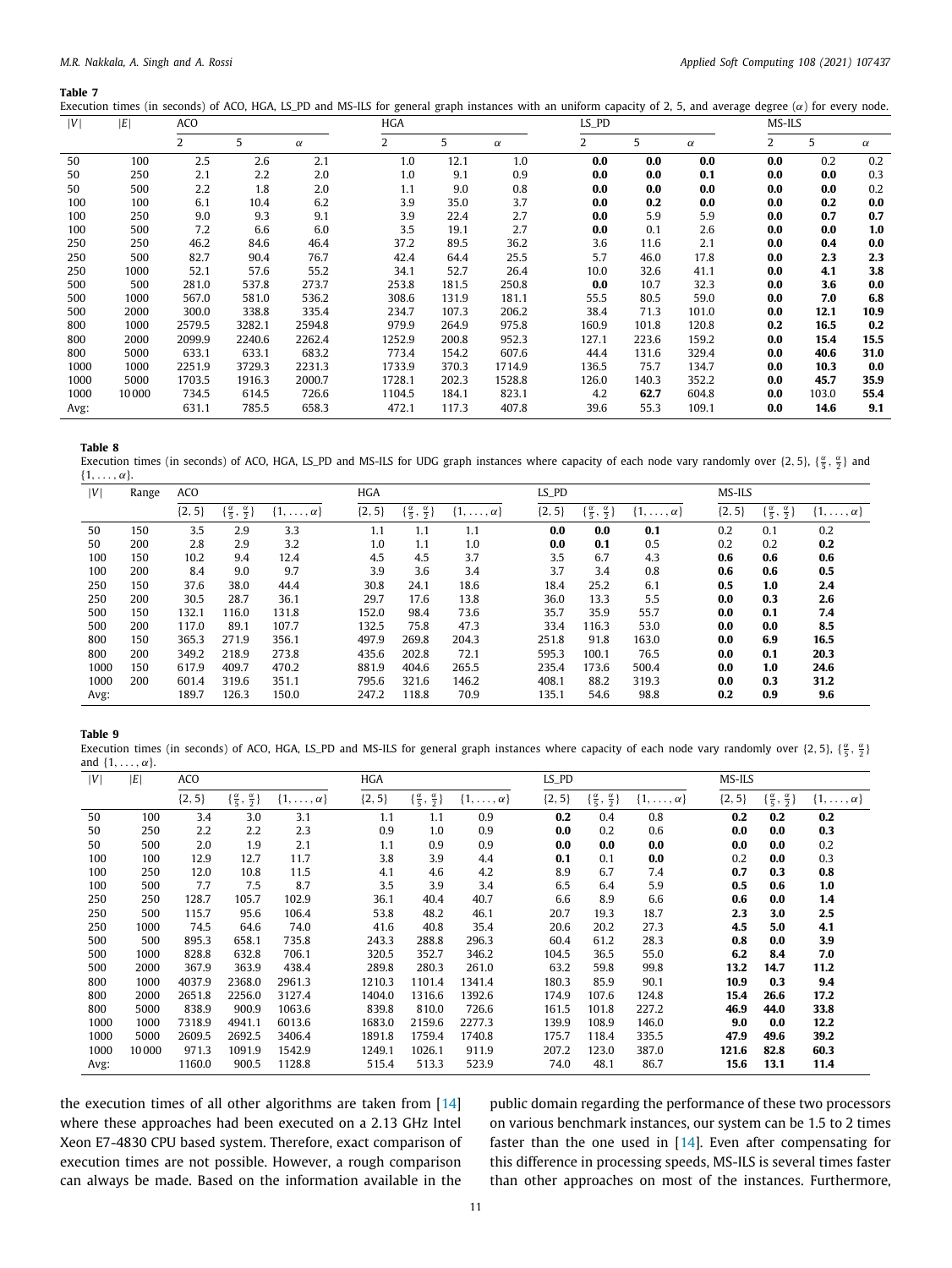<span id="page-11-0"></span>Summary table for MS-ILS Vs. LS\_PD.

| Capacity | Graph      | Better | Equal | Worst | Total |
|----------|------------|--------|-------|-------|-------|
| Uniform  | <b>UDG</b> | 19     |       | 11    | 36    |
|          | General    | 27     | 18    | 9     | 54    |
| Variable | <b>UDG</b> | 15     |       | 13    | 36    |
|          | General    | 25     | 14    | 15    | 54    |
| Total    |            | 86     | 46    | 48    | 180   |
|          |            |        |       |       |       |

following observations can be made regarding the execution time of MS-ILS:

- The execution time of MS-ILS increases with the increase in the number of nodes in the graph.
- If the number of nodes are same, then the execution time increases with increase in the number of edges in the graph.
- In general, the execution time of MS-ILS is expected to increase as effective capacity decreases. This is due to increase in size of the dominating set with decrease in effective capacity and as a result H-MECU require higher number of iterations. However, this has not been observed in most cases due to pre-mature termination resulting from finding an optimal solution.
- On no instance MS-ILS requires more than 122 s.

## *6.2.5. MS-ILS Vs. LS\_PD*

As LS\_PD is the existing best heuristic approach for the CAP-MDS problem, therefore, superiority of MS-ILS over LS\_PD is extremely important. To highlight this superiority, we have provided a summary table where performance of MS-ILS is compared with LS\_PD in terms of number of instances where MS-ILS performed better, same or worse than LS\_PD on each category of instances and overall. [Table](#page-11-0) [10](#page-11-0) provides this summary. This table clearly establishes the superiority of MS-ILS over LS\_PD. In addition, as discussed in previous Section, MS-ILS is several times faster than LS\_PD.

| ıa<br>۱<br>ı<br>n<br>ı |
|------------------------|
|------------------------|

<span id="page-11-1"></span>Impact of different parameters of MS-ILS on solution quality.

#### *6.2.6. Sensitivity analysis of MS-ILS*

This section study the impact of different parameter values and components of MS-ILS on solution quality. First, we will study the impact of parameter values on solution quality. MS-ILS has four parameters. These four parameters along with their respective values are  $N_0 = 75$ ,  $N_1 = 150$ ,  $p_r = 0.4$  and  $A = 5$ . To determine how sensitive MS-ILS is to parameter settings, we have varied all parameter values one-by-one while keeping all other parameters set to their respective aforementioned values. For each parameter, we have taken one value smaller and one value larger than the chosen value. This analysis is done on eight groups of instances. These instances have the capacity  $\alpha$ for uniform capacity graphs and  $\{1, \ldots, \alpha\}$  for variable capacity graphs. [Table](#page-11-1) [11](#page-11-1) presents the result of this study. In this table, first column represents the type of the graph. Second column represents the number of nodes and number of edges (for general graphs) or range (UDG) in the instance group. The next 18 columns provides either the solution quality (column labelled "v") or execution time (column labelled "t") for a particular parameter value listed above it. Solution quality and execution time under the head ''Reported'' are those obtained with parameter settings used throughout this paper. We can see increasing  $N_0/N_1$  can improve the solution quality slightly at the expense of increased execution times. On the other hand, opposite effects were observed on solution quality and execution time when we have decreased  $N_0/N_1$ . This is on expected lines as increase in values of these two parameters cannot harm solution quality. We have already explained the rationale for retaining  $N_0 = 75$  and  $N_1 = 150$  in Section [6.2.1.](#page-7-2) Parameter  $p_r$  does not have any impact on solution quality on these 8 instance groups. This is because a solution constructed by H-MECU either has no redundant node or only a few redundant nodes, and even in the former case, constructed solution can be the best solution sometimes. In the latter case, number of redundant nodes decreases rapidly when we start removing such nodes. As one can see, the value of parameter *A* is so chosen that whether we increase or decrease it, there will be deterioration in solution quality in most cases.

| Graph       | ( V ,  E /R)               | Reported           |              | $N_0 = 50$    |              | $N_0 = 100$   |              | $N_1 = 125$   |              | $N_1 = 175$   |              | $p_r = 0.3$   |              | $p_r = 0.5$   |              | $A = 4$       |              | $A = 6$       |              |
|-------------|----------------------------|--------------------|--------------|---------------|--------------|---------------|--------------|---------------|--------------|---------------|--------------|---------------|--------------|---------------|--------------|---------------|--------------|---------------|--------------|
|             |                            | V                  |              |               |              | V             |              |               |              | V             |              | v             |              | v             |              | V             |              | V             |              |
| Uni-UDG     | (800, 150)<br>(1000, 200)  | 22.3<br>13.2       | 15.8<br>30.1 | 22.4<br>13.4  | 10.5<br>20.2 | 22.2<br>13.2  | 20.8<br>39.6 | 22.5<br>13.2  | 13.1<br>25.1 | 22.2<br>13.2  | 18.3<br>34.6 | 22.3<br>13.2  | 15.6<br>29.8 | 22.3<br>13.2  | 15.6<br>29.8 | 22.0<br>13.6  | 15.7<br>29.8 | 22.8<br>13.7  | 15.8<br>28.1 |
| Uni-General | (800, 5000)<br>1000, 10000 | 97.9<br>89.5       | 31.0<br>55.4 | 97.9<br>89.8  | 20.5<br>36.3 | 97.6<br>89.4  | 40.7<br>73.4 | 98.0<br>89.7  | 25.9<br>45.6 | 97.7<br>89.4  | 35.5<br>64.9 | 97.9<br>89.5  | 30.7<br>54.9 | 97.9<br>89.5  | 30.7<br>54.6 | 98.2<br>90.5  | 29.6<br>54.1 | 97.6<br>89.2  | 31.9<br>55.7 |
| Var-UDG     | (800, 150)<br>(1000, 200)  | 24.6<br>14.9       | 16.5<br>31.2 | 24.8<br>14.9  | 11.0<br>20.7 | 24.4<br>14.8  | 22.0<br>41.5 | 24.8<br>14.9  | 13.7<br>26.1 | 24.5<br>14.9  | 19.0<br>36.0 | 24.6<br>14.9  | 16.4<br>31.1 | 24.6<br>14.9  | 16.4<br>31.0 | 24.8<br>14.7  | 16.4<br>31.6 | 24.9<br>15.2  | 15.9<br>29.4 |
| Var-General | (800, 5000)<br>1000, 10000 | 110.5 33.8<br>97.8 | 60.3         | 111.1<br>98.0 | 21.9<br>39.1 | 110.0<br>97.6 | 44.0<br>80.0 | 110.8<br>97.9 | 27.3<br>49.1 | 110.5<br>97.7 | 38.6<br>69.9 | 110.5<br>97.8 | 33.1<br>59.7 | 110.5<br>97.8 | 33.1<br>59.7 | 111.6<br>98.4 | 31.5<br>58.2 | 110.7<br>97.6 | 33.4<br>61.2 |
| Average:    |                            | 58.84              | 34.26        | 59.04         | 22.53        | 58.65         | 45.25        | 58.98         | 28.24        | 58.76         | 39.60        | 58.84         | 33.91        | 58.84         | 33.86        |               | 59.23 33.36  | 58.96 33.93   |              |

| . .<br>٧ |  |
|----------|--|
|----------|--|

<span id="page-11-2"></span>Impact of different components of MS-ILS on solution quality.

| Graph       | ( V ,  E /R)  | Reported |       | Case I |       | Case II |       | Case III |       |
|-------------|---------------|----------|-------|--------|-------|---------|-------|----------|-------|
|             |               | v        |       | v      | t     | v       |       | v        |       |
| Uni-UDG     | (800, 150)    | 22.3     | 15.8  | 22.5   | 14.4  | 22.6    | 14.8  | 22.6     | 15.5  |
|             | (1000, 200)   | 13.2     | 30.1  | 13.8   | 28.3  | 13.7    | 28.6  | 13.7     | 29.9  |
| Uni-general | (800, 5000)   | 97.9     | 31.0  | 103.0  | 29.6  | 98.1    | 28.7  | 97.9     | 31.3  |
|             | (1000, 10000) | 89.5     | 55.4  | 94.4   | 54.3  | 90.5    | 54.2  | 90.0     | 55.6  |
| Var-UDG     | (800, 150)    | 24.6     | 16.5  | 24.8   | 15.0  | 25.0    | 15.6  | 24.6     | 16.3  |
|             | (1000, 200)   | 14.9     | 31.2  | 14.8   | 30.6  | 14.9    | 31.3  | 15.1     | 31.6  |
| Var-general | (800, 5000)   | 110.5    | 33.8  | 117.2  | 32.7  | 111.1   | 29.9  | 110.8    | 33.3  |
|             | (1000, 10000) | 97.8     | 60.3  | 103.3  | 61.5  | 98.4    | 58.0  | 98.1     | 60.5  |
| Average:    |               | 58.84    | 34.26 | 61.73  | 33.30 | 59.29   | 32.64 | 59.10    | 34.25 |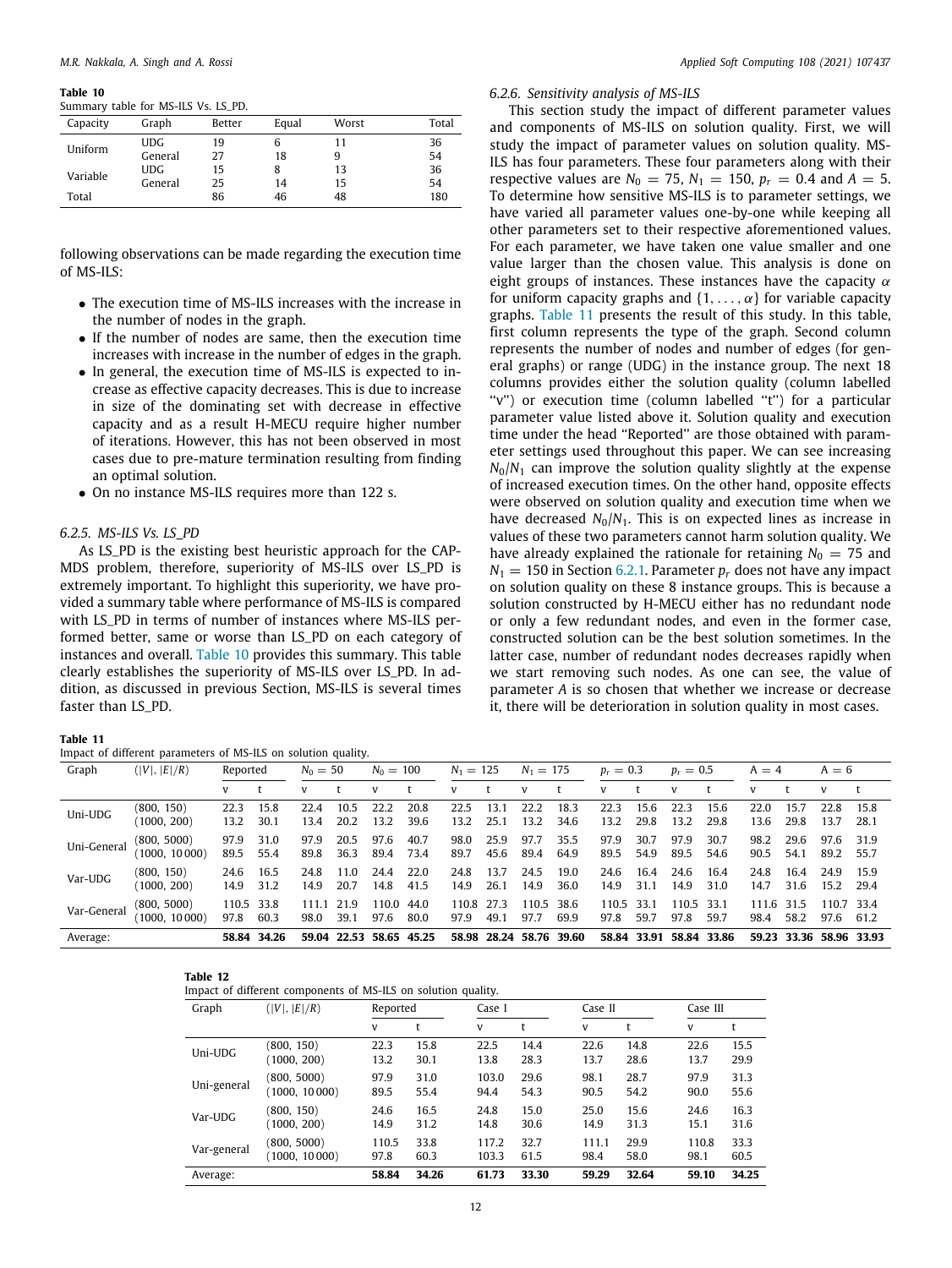<span id="page-12-0"></span>Comparison of *LB*<sub>1</sub>, *LB*<sub>2</sub>, relaxed versions of ILP-PD and ILP for UDG graph instances with an uniform capacity of 2, 5, and average degree ( $\alpha$ ) for every node.

| V    | Range | LB1   |       |          | LB2   |       |          | ILP-PD |      |          | ILP   |       |          | ILP-PD Time |       |          | ILP Time |      |       |
|------|-------|-------|-------|----------|-------|-------|----------|--------|------|----------|-------|-------|----------|-------------|-------|----------|----------|------|-------|
|      |       |       |       | $\alpha$ |       |       | $\alpha$ |        | 5    | $\alpha$ |       |       | $\alpha$ |             |       | $\alpha$ |          |      | α     |
| 50   | 150   | 17.0  | 9.0   | 13.0     | 17.0  | 9.1   | 13.0     | 14.1   | 12.9 | 13.6     | 17.0  | 12.9  | 14.1     | 0.0         | 0.0   | 0.0      | 0.0      | 0.0  | 0.0   |
| 50   | 200   | 17.0  | 9.0   | 9.0      | 17.0  | 9.0   | 9.0      | 10.1   | 9.5  | 9.5      | 17.0  | 10.0  | 10.0     | 0.0         | 0.0   | 0.0      | 0.0      | 0.0  | 0.0   |
| 100  | 150   | 34.0  | 17.0  | 17.0     | 34.0  | 17.0  | 17.0     | 18.1   | 17.5 | 17.5     | 34.0  | 18.4  | 18.4     | 0.0         | 0.0   | 0.0      | 0.0      | 0.0  | 0.0   |
| 100  | 200   | 34.0  | 17.0  | 10.0     | 34.0  | 17.0  | 10.0     | 11.5   | 10.9 | 10.7     | 34.0  | 17.4  | 11.0     | 0.0         | 0.0   | 0.0      | 0.0      | 0.0  | 0.0   |
| 250  | 150   | 84.0  | 42.0  | 16.0     | 84.0  | 42.0  | 16.0     | 18.7   | 18.0 | 17.7     | 84.0  | 42.0  | 18.0     | 0.5         | 0.3   | 0.1      | 0.1      | 0.2  | 0.4   |
| 250  | 200   | 84.0  | 42.0  | 10.0     | 84.0  | 42.0  | 10.0     | 11.7   | 11.0 | 10.9     | 84.0  | 42.0  | 11.0     | 1.4         | 0.9   | 0.2      | 0.1      | 0.5  | 1.2   |
| 500  | 150   | 167.0 | 84.0  | 16.0     | 167.0 | 84.0  | 16.0     | 19.0   | 18.3 | 18.1     | 167.0 | 84.0  | 18.1     | 8.4         | 5.6   | 1.1      | 0.5      | 3.4  | 5.5   |
| 500  | 200   | 167.0 | 84.0  | 10.0     | 167.0 | 84.0  | 10.0     | 12.0   | 11.2 | 11.0     | 167.0 | 84.0  | 11.0     | 20.5        | 9.7   | 1.9      | 1.0      | 6.8  | 25.3  |
| 800  | 150   | 267.0 | 134.0 | 16.0     | 267.0 | 134.0 | 16.0     | 19.2   | 18.6 | 18.3     | 267.0 | 134.0 | 18.3     | 61.4        | 32.2  | 6.3      | 2.3      | 23.8 | 26.0  |
| 800  | 200   | 267.0 | 134.0 | 10.0     | 267.0 | 134.0 | 10.0     | 12.0   | 11.6 | 11.0     | 267.0 | 134.0 | 11.0     | 126.2       | 69.9  | 9.5      | 5.3      | 42.5 | 230.8 |
| 1000 | 150   | 334.0 | 167.0 | 16.0     | 334.0 | 167.0 | 16.0     | 19.2   | 18.7 | 18.2     | 334.0 | 167.0 | 18.2     | 128.0       | 82.3  | 15.7     | 4.8      | 58.8 | 63.2  |
| 1000 | 200   | 334.0 | 167.0 | 10.0     | 334.0 | 167.0 | 10.0     | 12.0   | 11.9 | 11.0     | 334.0 | 167.0 | dnf(2)   | 327.6       | 191.6 | 22.7     | 11.5     | 98.1 | 704.6 |

**Table 14**

<span id="page-12-1"></span>Comparison of *LB*<sub>1</sub>, *LB*<sub>2</sub>, relaxed versions of ILP-PD and ILP for general graph instances with an uniform capacity of 2, 5, and average degree ( $\alpha$ ) for every node.

| V    | ΙE    | LB1   |       |          | LB2   |       |          | ILP-PD |       |          | ILP   |       |          |      | ILP-PD Time |          |     | ILP Time |          |
|------|-------|-------|-------|----------|-------|-------|----------|--------|-------|----------|-------|-------|----------|------|-------------|----------|-----|----------|----------|
|      |       |       | 5     | $\alpha$ |       | 5     | $\alpha$ |        | 5     | $\alpha$ | 2     | 5     | $\alpha$ |      | 5           | $\alpha$ |     | 5        | $\alpha$ |
| 50   | 100   | 17.0  | 9.0   | 10.0     | 17.0  | 9.0   | 10.0     | 11.5   | 11.5  | 11.5     | 17.0  | 11.5  | 11.5     | 0.0  | 0.0         | 0.0      | 0.0 | 0.0      | 0.0      |
| 50   | 250   | 17.0  | 9.0   | 5.0      | 17.0  | 9.0   | 5.0      | 5.3    | 5.2   | 5.2      | 17.0  | 9.0   | 5.2      | 0.0  | 0.0         | 0.0      | 0.0 | 0.0      | 0.0      |
| 50   | 500   | 17.0  | 9.0   | 3.0      | 17.0  | 9.0   | 3.0      | 3.0    | 3.0   | 3.0      | 17.0  | 9.0   | 3.0      | 0.0  | 0.0         | 0.0      | 0.0 | 0.0      | 0.0      |
| 100  | 100   | 34.0  | 25.0  | 34.0     | 34.0  | 33.0  | 34.0     | 34.0   | 33.6  | 34.0     | 34.0  | 33.6  | 34.0     | 0.0  | 0.0         | 0.0      | 0.0 | 0.0      | 0.0      |
| 100  | 250   | 34.0  | 17.0  | 17.0     | 34.0  | 17.0  | 17.0     | 19.0   | 18.8  | 18.8     | 34.0  | 18.8  | 18.8     | 0.0  | 0.0         | 0.0      | 0.0 | 0.0      | 0.0      |
| 100  | 500   | 34.0  | 17.0  | 10.0     | 34.0  | 17.0  | 10.0     | 10.2   | 10.2  | 10.2     | 34.0  | 17.0  | 10.2     | 0.1  | 0.0         | 0.0      | 0.0 | 0.0      | 0.0      |
| 250  | 250   | 84.0  | 63.0  | 84.0     | 84.0  | 83.0  | 84.0     | 84.0   | 83.3  | 84.0     | 84.0  | 83.3  | 84.0     | 0.0  | 0.0         | 0.0      | 0.0 | 0.0      | 0.0      |
| 250  | 500   | 84.0  | 42.0  | 50.0     | 84.0  | 42.0  | 50.0     | 56.5   | 55.7  | 55.7     | 84.0  | 55.7  | 56.2     | 0.1  | 0.0         | 0.0      | 0.0 | 0.1      | 0.1      |
| 250  | 1000  | 84.0  | 42.0  | 28.0     | 84.0  | 42.0  | 28.0     | 31.6   | 30.8  | 30.8     | 84.0  | 42.0  | 30.8     | 0.3  | 0.1         | 0.1      | 0.1 | 0.3      | 0.4      |
| 500  | 500   | 167.0 | 125.0 | 167.0    | 167.0 | 166.1 | 167.0    | 167.0  | 167.0 | 167.0    | 167.0 | 167.0 | 167.0    | 0.0  | 0.0         | 0.0      | 0.0 | 0.0      | 0.0      |
| 500  | 1000  | 167.0 | 84.0  | 100.0    | 167.0 | 84.0  | 100.0    | 111.5  | 110.0 | 110.0    | 167.0 | 110.1 | 111.2    | 0.3  | 0.1         | 0.1      | 0.2 | 0.3      | 0.4      |
| 500  | 2000  | 167.0 | 84.0  | 56.0     | 167.0 | 84.0  | 56.0     | 62.4   | 60.9  | 60.9     | 167.0 | 84.0  | 61.0     | 1.8  | 0.8         | 0.3      | 0.4 | 1.5      | 1.9      |
| 800  | 1000  | 267.0 | 134.0 | 267.0    | 267.0 | 180.1 | 267.0    | 241.2  | 240.5 | 241.2    | 267.0 | 240.5 | 267.0    | 0.1  | 0.0         | 0.1      | 0.1 | 0.2      | 0.2      |
| 800  | 2000  | 267.0 | 134.0 | 134.0    | 267.0 | 134.0 | 134.0    | 149.9  | 147.6 | 147.6    | 267.0 | 148.6 | 148.6    | 2.0  | 0.5         | 0.5      | 0.8 | 2.1      | 2.1      |
| 800  | 5000  | 267.0 | 134.0 | 62.0     | 267.0 | 134.0 | 62.0     | 65.2   | 63.5  | 63.5     | 267.0 | 134.0 | 63.7     | 12.0 | 6.4         | 2.5      | 1.5 | 8.5      | 11.7     |
| 1000 | 1000  | 334.0 | 250.0 | 334.0    | 334.0 | 333.0 | 334.0    | 334.0  | 333.7 | 334.0    | 334.0 | 333.7 | 334.0    | 0.0  | 0.0         | 0.0      | 0.1 | 0.1      | 0.1      |
| 1000 | 5000  | 334.0 | 167.0 | 91.0     | 334.0 | 167.0 | 91.0     | 100.9  | 98.4  | 98.4     | 334.0 | 167.0 | 98.4     | 15.8 | 7.3         | 2.9      | 2.1 | 12.2     | 14.7     |
| 1000 | 10000 | 334.0 | 167.0 | 48.0     | 334.0 | 167.0 | 48.0     | 51.9   | 50.2  | 50.2     | 334.0 | 167.0 | 50.2     | 50.4 | 67.9        | 8.2      | 2.7 | 25.5     | 36.9     |

**Table 15**

<span id="page-12-2"></span>Comparison of LB<sub>1</sub>, LB<sub>2</sub>, relaxed versions of ILP-PD and ILP for UDG graph instances where capacity of each node vary randomly over {2, 5}, { $\frac{\alpha}{5}$ ,  $\frac{\alpha}{2}$ } and {1, . . . ,  $\alpha$ }.

|          |           |            |                        |                       |                 |                        |                       |            |                        |                       |            |                        |                       |             |                        |                       |            | $\sim$                 |                       |
|----------|-----------|------------|------------------------|-----------------------|-----------------|------------------------|-----------------------|------------|------------------------|-----------------------|------------|------------------------|-----------------------|-------------|------------------------|-----------------------|------------|------------------------|-----------------------|
| V        | Range LB1 |            |                        |                       | LB <sub>2</sub> |                        |                       | ILP-PD     |                        |                       | <b>ILP</b> |                        |                       | ILP-PD Time |                        |                       | ILP Time   |                        |                       |
|          |           | $\{2, 5\}$ | $(\alpha/5, \alpha/2)$ | $\{1,\ldots,\alpha\}$ | $\{2, 5\}$      | $(\alpha/5, \alpha/2)$ | $\{1,\ldots,\alpha\}$ | $\{2, 5\}$ | $(\alpha/5, \alpha/2)$ | $\{1,\ldots,\alpha\}$ | $\{2, 5\}$ | $(\alpha/5, \alpha/2)$ | $\{1,\ldots,\alpha\}$ | $\{2, 5\}$  | $(\alpha/5, \alpha/2)$ | $\{1,\ldots,\alpha\}$ | $\{2, 5\}$ | $(\alpha/5, \alpha/2)$ | $\{1,\ldots,\alpha\}$ |
|          | 50 150    |            | 9.0 25.0               | 13.4                  |                 | 9.7 25.0               | 13.4                  | 13.7       | 15.0                   | 14.4                  |            | 14.3 25.2              | 16.3                  | 0.0         | 0.0                    | 0.0                   | 0.0        | 0.0                    | 0.0                   |
|          | 50 200    |            | 9.0 16.6               | 9.0                   |                 | 9.0 16.6               | 9.4                   | 9.9        | 10.5                   | 10.0                  | 11.1 17.1  |                        | 11.6                  | 0.0         | 0.0                    | 0.0                   | 0.0        | 0.0                    | 0.0                   |
|          | 100 150   |            | 17.0 28.6              | 15.8                  |                 | 17.0 28.6              | 16.3                  | 17.7       | 18.1                   | 17.9                  | 21.0 29.3  |                        | 20.7                  | 0.0         | 0.0                    | 0.0                   | 0.0        | 0.0                    | 0.0                   |
|          | 100 200   |            | 17.0 17.0              | 9.7                   |                 | 17.0 17.0              | 9.7                   | 11.1       | 11.1                   | 10.8                  | 17.6 17.7  |                        | 12.3                  | 0.0         | 0.0                    | 0.0                   | 0.0        | 0.0                    | 0.0                   |
|          | 250 150   |            | 42.0 31.6              | 16.1                  |                 | 42.0 31.6              | 16.1                  | 18.5       | 18.2                   | 18.1                  |            | 42.1 31.6              | 20.1                  | 0.4         | 0.4                    | 0.2                   | 0.2        | 0.3                    | 0.3                   |
|          | 250 200   | 42.0 18.8  |                        | 10.0                  |                 | 42.0 18.8              | 10.0                  | 11.2       | 11.0                   | 11.0                  | 42.0 18.9  |                        | 12.0                  |             | 0.8                    | 0.6                   | 0.3        | 0.9                    | 0.9                   |
|          | 500 150   |            | 84.0 32.0              | 16.6                  |                 | 84.0 32.0              | 16.6                  | 18.7       | 18.1                   | 18.2                  | 84.0 32.0  |                        | 20.3                  | 6.6         | 3.9                    | 3.6                   | 2.1        | 4.9                    | 6.6                   |
|          | 500 200   | 84.0 19.4  |                        | 10.0                  |                 | 84.0 19.4              | 10.0                  | 11.6       | 11.0                   | 11.0                  | 84.0 19.4  |                        | 12.0                  | 13.4        | 7.0                    | 5.7                   | 3.5        | 15.7                   | 11.3                  |
|          | 800 150   | 134.0 31.7 |                        | 16.1                  | 134.0 31.7      |                        | 16.7                  | 18.8       | 18.3                   | 18.3                  | 134.0 31.7 |                        | 19.9                  | 41.8        | 26.0                   | 20.4                  | 12.0       | 55.5                   | 47.6                  |
|          | 800 200   | 134.0 19.6 |                        | 10.0                  | 134.0 19.6      |                        | 10.0                  | 12.0       | 11.0                   | 11.0                  |            | 134.0 $dnf(1)$         | 12.0                  | 89.4        | 39.0                   | 33.5                  | 13.0       | 376.1                  | 83.8                  |
| 1000 150 |           | 167.0 32.5 |                        | 16.5                  | 167.0 32.5      |                        | 16.6                  | 18.9       | 18.2                   | 18.3                  | 167.0 32.5 |                        | 19.8                  | 104.7       | 63.9                   | 51.2                  | 13.4       | 387.4                  | 132.6                 |
| 1000 200 |           | 167.0      | 19.2                   | 10.0                  | 167.0 19.2      |                        | 10.0                  | 12.0       | 11.1                   | 11.0                  |            | 167.0 $dnf(10)$        | 12.0                  | 239.5       | 104.1                  | 80.7                  | 27.0       | 1000.2                 | 226.7                 |

To understand the impact of different components of MS-ILS on solution quality, we have studied the following cases:

- Case I: Steps 1 and 2 (Section [3.1.1\)](#page-2-2) in dominating node selection is not used. This means no preferential treatment to isolated or degree one nodes
- Case II: Step 1 (Section [3.1.1\)](#page-2-2) in dominating node selection is not used. This mean no preferential treatment for isolated nodes. However, degree one nodes are still getting preferential treatment
- Case III: Redundant node removal procedure (Section [3.1.3\)](#page-3-0) is not used

We have utilized the same 8 instance groups as used in sensitivity analysis of parameter settings. [Table](#page-11-2) [12](#page-11-2) presents the results of this study in the same format as in [Table](#page-11-1) [11.](#page-11-1) This table clearly vindicates our dominating node selection strategy. Benefit of redundant node removal procedure can also be seen.

## *6.3. ILP and MH results*

In this section, we will present the results of ILP and MH, and compare them with CMSA and ILP-PD approaches of [[16](#page-18-10)]. As MH is a combination of MS-ILS and ILP, we have also included MS-ILS in this comparison. Results of CMSA and ILP-PD are taken from [\[16\]](#page-18-10). Like the approaches of [[16](#page-18-10)], we have allowed ILP and MH to execute for a maximum of 1000 s. When these approaches terminate before this time, then a proven optimal solution is found. In case of MH, it also terminates when it finds the optimal solution on reduced set of vertices because that is the best solution MH can achieve with that particular reduced set of vertices. For MH, we have set  $K_f$  to 1 for the graphs having number of nodes greater than 250, otherwise *K<sup>f</sup>* is set to 0. We have found that a higher value of *K<sup>f</sup>* leads to faster termination, but solutions of slightly inferior quality. With maximum permissible time of 1000 s,  $K_f = 1$  provides best results on large instances. If we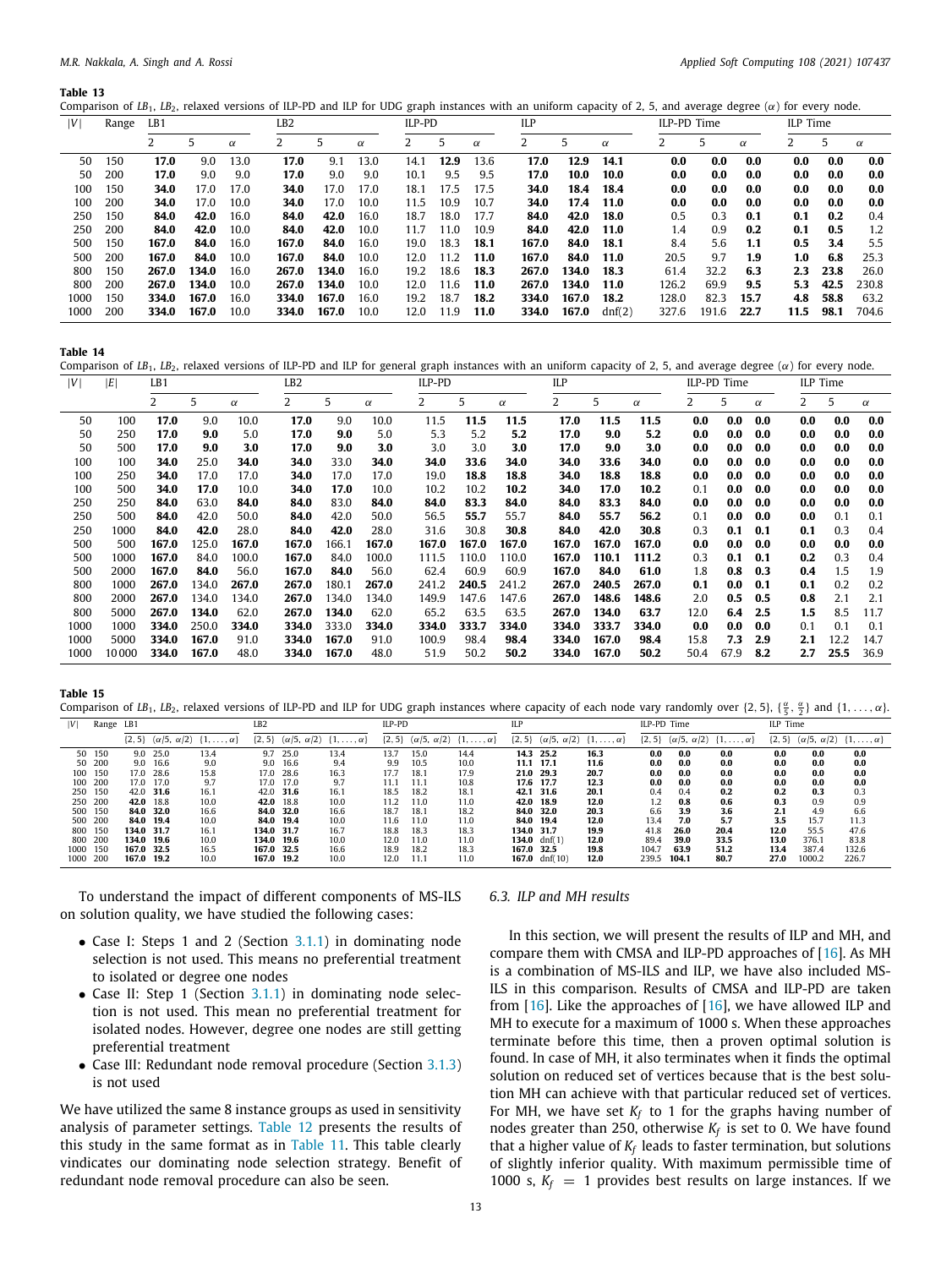<span id="page-13-0"></span>Comparison of LB<sub>1</sub>, LB<sub>2</sub>, relaxed versions of ILP-PD and ILP for general graph instances where capacity of each node vary randomly over {2, 5}, { $\frac{\alpha}{5},\frac{\alpha}{2}$ } and  $\{1, \ldots, \alpha\}.$ 

| V    | E     | LB1         |       |                                                           | LB <sub>2</sub> |             |                                                           | ILP-PD      |             |                                                           | ILP         |             |                                                           |      | ILP-PD Time |                                                             | ILP Time |      |                                                           |
|------|-------|-------------|-------|-----------------------------------------------------------|-----------------|-------------|-----------------------------------------------------------|-------------|-------------|-----------------------------------------------------------|-------------|-------------|-----------------------------------------------------------|------|-------------|-------------------------------------------------------------|----------|------|-----------------------------------------------------------|
|      |       |             |       | $\{2, 5\}$ $(\alpha/5, \alpha/2)$ $\{1, \ldots, \alpha\}$ |                 |             | $\{2, 5\}$ $(\alpha/5, \alpha/2)$ $\{1, \ldots, \alpha\}$ |             |             | $\{2, 5\}$ $(\alpha/5, \alpha/2)$ $\{1, \ldots, \alpha\}$ |             |             | $\{2, 5\}$ $(\alpha/5, \alpha/2)$ $\{1, \ldots, \alpha\}$ |      |             | $\{2, 5\}$ ( $\alpha/5, \alpha/2$ ) $\{1, \ldots, \alpha\}$ |          |      | $\{2, 5\}$ $(\alpha/5, \alpha/2)$ $\{1, \ldots, \alpha\}$ |
| 50   | 100   | 9.0         | 17.0  | 10.0                                                      | 9.0             | 17.0        | 11.4                                                      | 11.5        | 12.0        | 11.7                                                      | 12.4        | 17.7        | 13.7                                                      | 0.0  | 0.0         | 0.0                                                         | 0.0      | 0.0  | 0.0                                                       |
| 50   | 250   | 9.0         | 9.0   | 5.0                                                       | 9.0             | 9.0         | 5.6                                                       | 5.2         | 5.2         | 5.2                                                       | 9.0         | 9.0         | 6.8                                                       | 0.0  | 0.0         | 0.0                                                         | 0.0      | 0.0  | 0.0                                                       |
| 50   | 500   | 9.0         | 5.0   | 3.0                                                       | 9.0             | 5.0         | 3.0                                                       | 3.0         | 3.0         | 3.0                                                       | 9.0         | 5.0         | 3.0                                                       | 0.0  | 0.0         | 0.0                                                         | 0.0      | 0.0  | 0.0                                                       |
| 100  | 100   | 25.9        | 50.0  | 34.0                                                      | 33.1            | 50.0        | 34.0                                                      | 33.7        | 34.0        | 34.0                                                      | 33.7        | 50.0        | 40.1                                                      | 0.0  | 0.0         | 0.0                                                         | 0.0      | 0.0  | 0.0                                                       |
| 100  | 250   | 17.0        | 34.0  | 17.0                                                      | 17.0            | 34.0        | 18.6                                                      | 18.8        | 19.9        | 19.1                                                      | 21.6        | 34.3        | 22.8                                                      | 0.0  | 0.0         | 0.0                                                         | 0.0      | 0.0  | 0.0                                                       |
| 100  | 500   | 17.0        | 17.0  | 10.0                                                      | 17.0            | 17.0        | 10.0                                                      | 10.2        | 10.2        | 10.2                                                      | 17.0        | 17.0        | 12.3                                                      | 0.0  | 0.0         | 0.0                                                         | 0.0      | 0.0  | 0.1                                                       |
| 250  | 250   | 67.2        | 125.0 | 84.0                                                      |                 | 83.2 125.0  | 84.0                                                      | 83.7        | 84.0        | 84.0                                                      |             | 83.7 125.0  | 98.9                                                      | 0.0  | 0.0         | 0.0                                                         | 0.0      | 0.0  | 0.0                                                       |
| 250  | 500   | 42.0        | 84.0  | 50.0                                                      | 42.7            | 84.0        | 52.6                                                      | 56.2        | 58.6        | 57.3                                                      | 62.0        | 86.8        | 66.5                                                      | 0.0  | 0.1         | 0.0                                                         | 0.1      | 0.0  | 0.1                                                       |
| 250  | 1000  | 42.0        | 50.0  | 28.0                                                      | 42.0            | 50.0        | 29.1                                                      | 31.1        | 32.6        | 31.3                                                      | 43.5        | 51.4        | 37.0                                                      | 0.2  | 0.3         | 0.2                                                         | 0.3      | 0.2  | 0.3                                                       |
| 500  | 500   | 129.2       | 250.0 | 167.0                                                     |                 | 166.8 250.0 | 167.0                                                     |             | 167.0 167.0 | 167.0                                                     |             | 167.0 250.0 | 202.7                                                     | 0.0  | 0.0         | 0.0                                                         | 0.0      | 0.0  | 0.0                                                       |
| 500  | 1000  | 84.0        | 167.0 | 100.0                                                     |                 | 84.2 167.0  | 108.3                                                     |             | 110.8 116.0 | 113.1                                                     | 122.2 172.9 |             | 134.7                                                     | 0.2  | 0.4         | 0.2                                                         | 0.4      | 0.2  | 0.3                                                       |
| 500  | 2000  | 84.0        | 100.0 | 56.0                                                      | 84.0            | 100.0       | 58.6                                                      | 61.3        | 64.3        | 61.9                                                      |             | 85.9 101.3  | 74.0                                                      | 1.3  | 1.6         | 1.0                                                         | 1.8      | 0.9  | 1.7                                                       |
| 800  | 1000  | 134.0       | 400.0 | 267.0                                                     |                 | 199.5 400.0 | 267.0                                                     | 240.9 249.3 |             | 246.1                                                     | 246.7 400.0 |             | 300.2                                                     | 0.1  | 0.2         | 0.1                                                         | 0.2      | 0.1  | 0.1                                                       |
| 800  | 2000  | 134.0       | 267.0 | 134.0                                                     |                 | 134.0 267.0 | 142.2                                                     |             | 148.5 157.6 | 151.5                                                     |             | 171.8 273.4 | 179.7                                                     | 1.1  | 2.5         | 1.3                                                         | 1.9      | 0.5  | 1.6                                                       |
| 800  | 5000  | 134.0 115.0 |       | 62.0                                                      |                 | 134.0 115.0 | 63.7                                                      | 64.3        | 64.0        | 64.3                                                      | 134.1 115.0 |             | 78.6                                                      | 10.0 | 9.0         | 6.2                                                         | 5.5      | 7.6  | 15.2                                                      |
| 1000 | 1000  | 258.4 500.0 |       | 334.0                                                     | 333.1           | 500.0       | 334.0                                                     |             | 333.8 334.0 | 334.0                                                     | 333.8 500.0 |             | 400.8                                                     | 0.0  | 0.0         | 0.0                                                         | 0.1      | 0.1  | 0.1                                                       |
| 1000 | 5000  | 167.0       | 167.0 | 91.0                                                      |                 | 167.0 167.0 | 95.1                                                      | 99.4        | 99.2        | 99.4                                                      | 169.0 168.1 |             | 119.8                                                     | 11.6 | 11.0        | 7.6                                                         | 7.4      | 7.4  | 14.6                                                      |
| 1000 | 10000 | 167.0       | 91.0  | 48.0                                                      | 167.0           | 91.0        | 49.1                                                      | 51.0        | 50.2        | 50.7                                                      | 167.0       | 91.0        | 60.9                                                      | 69.6 | 78.8        | 30.1                                                        | 16.0     | 30.0 | 85.3                                                      |

**Table 17**

<span id="page-13-1"></span>Cardinality of CAPMDS computed using ILP-PD, CMSA, MS-ILS, ILP and MH for UDG graph instances with an uniform capacity of 2, 5, and average degree  $(\alpha)$  for every node.

| V    | Range | ILP-PD |       |          | CMSA  |       |          | MS-ILS |       |          | ILP   |       |          | MH    |       |          |
|------|-------|--------|-------|----------|-------|-------|----------|--------|-------|----------|-------|-------|----------|-------|-------|----------|
|      |       |        | 5     | $\alpha$ |       | 5     | $\alpha$ | 2      | 5     | $\alpha$ |       | 5     | $\alpha$ | ۷     | 5     | $\alpha$ |
| 50   | 150   | 17.2   | 12.9  | 14.4     | 17.2  | 12.9  | 14.4     | 17.2   | 13.0  | 14.4     | 17.2  | 12.9  | 14.4     | 17.2  | 12.9  | 14.4     |
| 50   | 200   | 17.0   | 10.0  | 10.0     | 17.0  | 10.0  | 10.0     | 17.0   | 10.2  | 10.2     | 17.0  | 10.0  | 10.0     | 17.0  | 10.0  | 10.0     |
| 100  | 150   | 34.0   | 18.7  | 18.7     | 34.0  | 18.7  | 18.7     | 34.0   | 18.8  | 18.8     | 34.0  | 18.7  | 18.7     | 34.0  | 18.7  | 18.7     |
| 100  | 200   | 34.0   | 17.4  | 11.0     | 34.0  | 17.4  | 11.0     | 34.0   | 17.4  | 11.0     | 34.0  | 17.4  | 11.0     | 34.0  | 17.4  | 11.0     |
| 250  | 150   | 84.0   | 42.0  | 18.5     | 84.0  | 42.0  | 18.6     | 84.0   | 42.0  | 19.6     | 84.0  | 42.0  | 18.5     | 84.0  | 42.0  | 18.5     |
| 250  | 200   | 84.0   | 42.0  | 11.3     | 84.0  | 42.0  | 11.4     | 84.0   | 42.0  | 11.9     | 84.0  | 42.0  | 11.3     | 84.0  | 42.0  | 11.3     |
| 500  | 150   | 167.0  | 84.0  | 18.6     | 167.0 | 84.0  | 18.8     | 167.0  | 84.0  | 21.2     | 167.0 | 84.0  | 18.6     | 167.0 | 84.0  | 18.7     |
| 500  | 200   | 167.0  | 84.0  | 11.3     | 167.0 | 84.0  | 11.7     | 167.0  | 84.0  | 12.8     | 167.0 | 84.0  | 11.3     | 167.0 | 84.0  | 11.6     |
| 800  | 150   | 267.0  | 134.0 | 19.4     | 267.0 | 134.0 | 19.5     | 267.0  | 134.0 | 22.3     | 267.0 | 134.0 | 19.3     | 267.0 | 134.0 | 19.1     |
| 800  | 200   | 267.0  | 134.0 | 12.3     | 267.0 | 134.0 | 12.0     | 267.0  | 134.0 | 13.1     | 267.0 | 134.0 | 11.8     | 267.0 | 134.0 | 11.8     |
| 1000 | 150   | 334.0  | 167.0 | 25.8     | 334.0 | 167.0 | 19.7     | 334.0  | 167.0 | 23.1     | 334.0 | 167.0 | 192.4    | 334.0 | 167.0 | 19.5     |
| 1000 | 200   | 334.0  | 173.3 | 14.7     | 334.0 | 167.0 | 12.0     | 334.0  | 167.0 | 13.2     | 334.0 | 167.0 | 12.8     | 334.0 | 167.0 | 12.1     |
| Avg: |       | 150.5  | 76.6  | 15.5     | 150.5 | 76.1  | 14.8     | 150.5  | 76.1  | 16.0     | 150.5 | 76.1  | 29.2     | 150.5 | 76.1  | 14.7     |

reduce this maximum permissible time, higher value of *K<sup>f</sup>* can provide better results.

## *6.3.1. Results of relaxed versions of ILP-PD and ILP*

Before we present the results of ILP and MH, we compare the linear programming bounds (*i.e.*, the continuous relaxation) of ILP-PD and ILP to ascertain the benefits of our proposed improvements to ILP-PD. For doing this, we will make use of our own implementation of ILP-PD. We will also include the two lower bounds proposed by us, viz.  $LB<sub>1</sub>$  and  $LB<sub>2</sub>$  in this comparison. Results are averages of integer lower bounds over group of 10 instances. As  $LB_1$  and  $LB_2$  can be computed in negligible times, we have not reported the times to compute them. Both relaxed versions are allowed to execute for maximum time of 1000 s. If they cannot find the optimal solution in this permissible time on any of the instances in the group, then we will have *dnf* (did not finish) in the corresponding column with number of instances where corresponding relaxed version is not able to finish in parenthesis.

[Table](#page-12-0) [13](#page-12-0) provides the lower bounds obtained by different methods on UDG instances with uniform capacity. This table clearly shows that relaxed ILP has obtained tighter bounds compared with other three methods. On most of the instances *LB*<sup>1</sup> and LB<sub>2</sub> are equal. On the other hand, ILP-PD has obtained 15 better and 21 worst bounds when compared with *LB*<sub>1</sub> and *LB*<sub>2</sub>. And it got 1 better (the instance group where ILP is not able to finish on two instances in maximum permissible time), 6 equal and 29 worst bounds when compared with ILP. From the table, it is clear that all instance groups, except for one instance group, got tightest lower bounds through relaxed ILP. Computational time of ILP is lesser than ILP-PD for the graphs with capacity 2 and 5, and it requires higher computational time on the graphs with average degree  $(\alpha)$  as capacity.

[Table](#page-12-1) [14](#page-12-1) reports the lower bounds obtained by different methods on general graph instances with uniform capacity. Here, LB<sub>2</sub> is better than *LB*<sub>1</sub>. ILP-PD returns a tighter bounds in comparison to  $LB_1$  and  $LB_2$ . But compared with ILP, ILP-PD has got 30 inferior bounds. ILP returns the tightest bounds on all 54 instance groups. Here also, ILP-PD has taken higher time compared with ILP for the graphs with capacity 2 or 5, and has taken lesser time for the graphs with  $\alpha$  as capacity.

[Table](#page-12-2) [15](#page-12-2) presents the lower bounds obtained by different methods on UDG instances with variable capacity.  $LB_1$  and  $LB_2$ are tighter than the bound returned by ILP-PD, and  $LB<sub>2</sub>$  is tighter than *LB*1. Here also, due to the size of the instances, ILP did not finish on two instance groups.  $LB<sub>2</sub>$  and  $LB<sub>1</sub>$  are equal to the bound of ILP on 12 instance groups, and worse on 22 groups. On the other hand, ILP-PD has got worst lower bounds on 34 instance groups compared with ILP. The remaining two instance groups are those where ILP could not finish. ILP has higher computational cost on the UDG graphs having capacity  $\{\frac{\alpha}{5}, \frac{\alpha}{2}\}\$  and  $\{1, \ldots, \alpha\}\$ in comparison to ILP-PD.

[Table](#page-13-0) [16](#page-13-0) reports the lower bounds obtained by different methods on general graph instances with variable capacity. Similar to the previous tables here also ILP has obtained the tightest lower bounds on all 54 instance groups. ILP-PD has obtained tightest bounds on 5 instance groups. *LB*<sub>1</sub> and *LB*<sub>2</sub> have reached tightest bounds on 15 instance groups. Computational time of ILP is less than that of ILP-PD on the graphs having capacity {2, 5} and  $\{\frac{\alpha}{5}, \frac{\alpha}{2}\}\$ , whereas on the graphs having capacity  $\{1, \ldots, \alpha\}\$ ILP has taken more computational time.

These four tables clearly show the superiority of the relaxed version of ILP over relaxed version ILP-PD as it is able to obtain as good as or better lower bounds on 177 instance groups out of 180 in comparison to ILP-PD. Same is the case with respect to *LB*<sup>1</sup> and *LB*<sub>2</sub>. The remaining three instance groups are those where ILP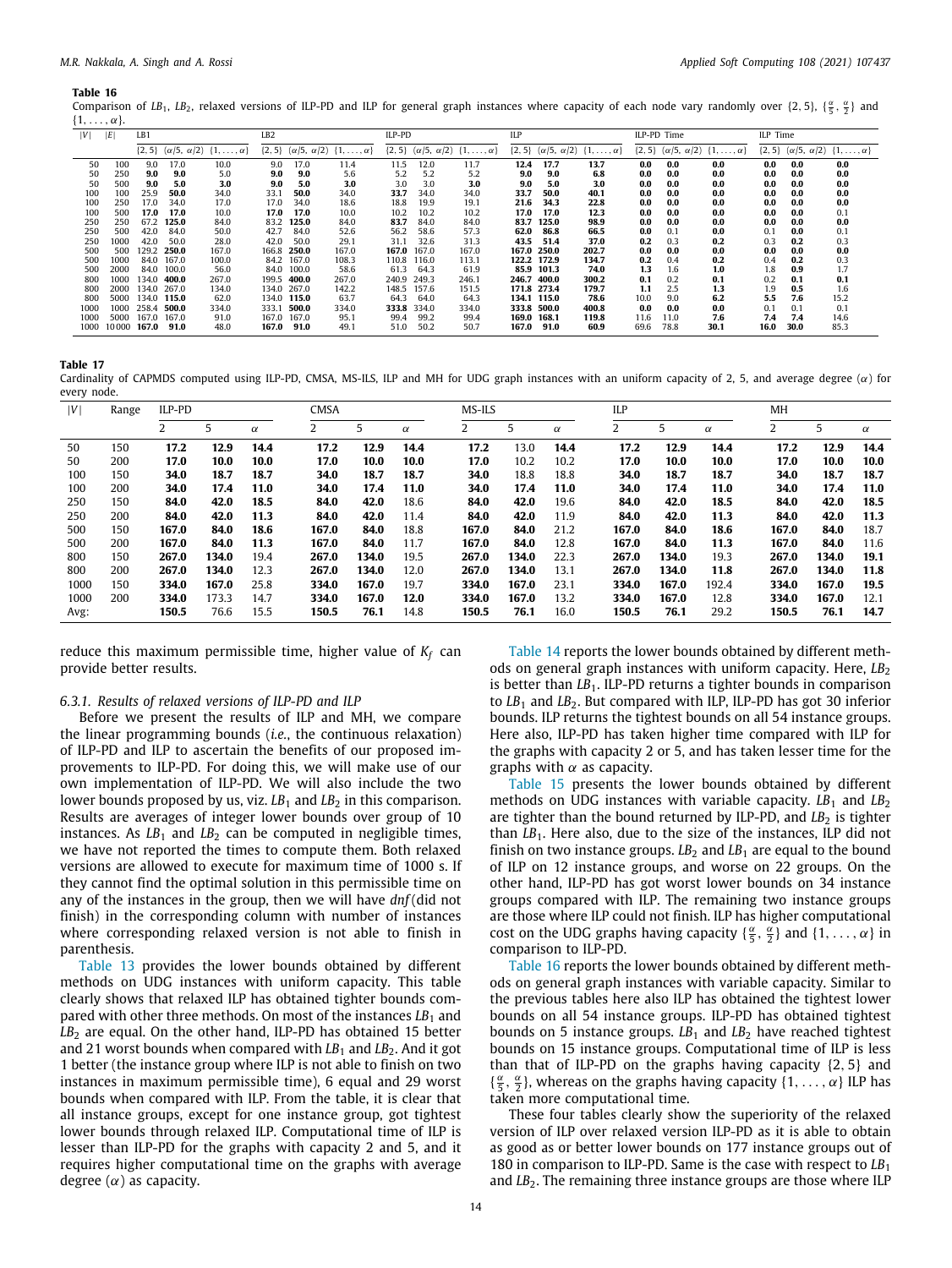<span id="page-14-0"></span>Cardinality of CAPMDS computed using ILP-PD, CMSA, MS-ILS, ILP and MH for general graph instances with an uniform capacity of 2, 5, average degree  $(\alpha)$  for every node.

| V    | E     | ILP-PD         |       |          | CMSA  |       |          | MS-ILS |       |          | ILP   |       |          | МH    |       |          |
|------|-------|----------------|-------|----------|-------|-------|----------|--------|-------|----------|-------|-------|----------|-------|-------|----------|
|      |       | $\overline{2}$ | 5     | $\alpha$ | 2     | 5     | $\alpha$ | 2      | 5     | $\alpha$ | 2     | 5     | $\alpha$ | 2     | 5     | $\alpha$ |
| 50   | 100   | 17.0           | 11.9  | 12.0     | 17.0  | 11.9  | 12.0     | 17.0   | 12.0  | 12.0     | 17.0  | 11.9  | 12.0     | 17.0  | 11.9  | 12.0     |
| 50   | 250   | 17.0           | 9.0   | 6.0      | 17.0  | 9.0   | 6.0      | 17.0   | 9.0   | 6.1      | 17.0  | 9.0   | 6.0      | 17.0  | 9.0   | 6.0      |
| 50   | 500   | 17.0           | 9.0   | 3.8      | 17.0  | 9.0   | 3.8      | 17.0   | 9.0   | 3.9      | 17.0  | 9.0   | 3.8      | 17.0  | 9.0   | 3.8      |
| 100  | 100   | 34.0           | 33.6  | 34.0     | 34.0  | 33.6  | 34.0     | 34.0   | 33.6  | 34.0     | 34.0  | 33.6  | 34.0     | 34.0  | 33.6  | 34.0     |
| 100  | 250   | 34.0           | 20.0  | 20.0     | 34.0  | 20.0  | 20.1     | 34.0   | 20.2  | 20.2     | 34.0  | 20.0  | 20.0     | 34.0  | 20.0  | 20.0     |
| 100  | 500   | 34.0           | 17.0  | 12.2     | 34.0  | 17.0  | 12.2     | 34.0   | 17.0  | 12.5     | 34.0  | 17.0  | 12.2     | 34.0  | 17.0  | 12.2     |
| 250  | 250   | 84.0           | 83.3  | 84.0     | 84.0  | 83.3  | 84.0     | 84.0   | 83.3  | 84.0     | 84.0  | 83.3  | 84.0     | 84.0  | 83.3  | 84.0     |
| 250  | 500   | 84.0           | 57.8  | 58.3     | 84.0  | 57.8  | 58.3     | 84.0   | 59.1  | 60.3     | 84.0  | 57.8  | 58.3     | 84.0  | 57.8  | 58.3     |
| 250  | 1000  | 84.0           | 42.0  | 36.7     | 84.0  | 42.0  | 36.7     | 84.0   | 44.3  | 38.5     | 84.0  | 42.0  | 36.4     | 84.0  | 42.0  | 36.4     |
| 500  | 500   | 167.0          | 167.0 | 167.0    | 167.0 | 167.0 | 167.0    | 167.0  | 167.0 | 167.0    | 167.0 | 167.0 | 167.0    | 167.0 | 167.0 | 167.0    |
| 500  | 1000  | 167.0          | 114.9 | 116.2    | 167.0 | 115.1 | 116.8    | 167.0  | 119.8 | 122.4    | 167.0 | 115.0 | 116.1    | 167.0 | 115.1 | 116.1    |
| 500  | 2000  | 167.0          | 84.1  | 75.3     | 167.0 | 84.0  | 73.7     | 167.0  | 90.9  | 79.8     | 167.0 | 84.0  | 74.1     | 167.0 | 84.0  | 74.2     |
| 800  | 1000  | 267.0          | 242.5 | 267.0    | 267.0 | 243.1 | 267.0    | 267.0  | 244.1 | 267.0    | 267.0 | 242.5 | 267.0    | 267.0 | 242.6 | 267.0    |
| 800  | 2000  | 267.0          | 164.8 | 164.9    | 267.0 | 162.8 | 162.8    | 267.0  | 174.2 | 174.2    | 267.0 | 163.6 | 163.7    | 267.0 | 163.3 | 163.0    |
| 800  | 5000  | 267.0          | 134.0 | 91.1     | 267.0 | 134.0 | 93.0     | 267.0  | 139.0 | 97.9     | 267.0 | 134.0 | 90.3     | 267.0 | 134.0 | 90.2     |
| 1000 | 1000  | 334.0          | 333.7 | 334.0    | 334.0 | 333.7 | 334.0    | 334.0  | 333.7 | 334.0    | 334.0 | 333.7 | 334.0    | 334.0 | 333.7 | 334.0    |
| 1000 | 5000  | 334.0          | 167.0 | 132.5    | 334.0 | 167.0 | 135.0    | 334.0  | 177.2 | 142.2    | 334.0 | 167.0 | 132.0    | 334.0 | 167.0 | 131.7    |
| 1000 | 10000 | 334.0          | 167.0 | 87.6     | 334.0 | 167.0 | 86.8     | 334.0  | 169.7 | 89.5     | 334.0 | 167.0 | 80.9     | 334.0 | 167.0 | 81.0     |
| Avg: |       | 150.5          | 103.3 | 94.6     | 150.5 | 103.2 | 94.6     | 150.5  | 105.7 | 97.0     | 150.5 | 103.2 | 94.0     | 150.5 | 103.2 | 93.9     |

**Table 19**

<span id="page-14-1"></span>Cardinality of CAPMDS computed using ILP-PD, CMSA, MS-ILS, ILP and MH for UDG graph instances where capacity of each node vary randomly over {2, 5}, { $\frac{\alpha}{5}$ ,  $\frac{\alpha}{2}$ } and  $\{1, \ldots, \alpha\}$ .

| V    |     | Range ILP-PD |                                          |                       | <b>CMSA</b> |                                          |                       | MS-ILS     |                                          |                       | ILP        |                                          |                       | MH         |                                          |                       |
|------|-----|--------------|------------------------------------------|-----------------------|-------------|------------------------------------------|-----------------------|------------|------------------------------------------|-----------------------|------------|------------------------------------------|-----------------------|------------|------------------------------------------|-----------------------|
|      |     | $\{2, 5\}$   | $\{\frac{\alpha}{5}, \frac{\alpha}{2}\}$ | $\{1,\ldots,\alpha\}$ | $\{2, 5\}$  | $\{\frac{\alpha}{5}, \frac{\alpha}{2}\}$ | $\{1,\ldots,\alpha\}$ | $\{2, 5\}$ | $\{\frac{\alpha}{5}, \frac{\alpha}{2}\}$ | $\{1,\ldots,\alpha\}$ | $\{2, 5\}$ | $\{\frac{\alpha}{5}, \frac{\alpha}{2}\}$ | $\{1,\ldots,\alpha\}$ | $\{2, 5\}$ | $\{\frac{\alpha}{5}, \frac{\alpha}{2}\}$ | $\{1,\ldots,\alpha\}$ |
| 50   | 150 | 14.5         | 25.4                                     | 16.7                  | 14.5        | 25.4                                     | 16.7                  | 14.5       | 25.4                                     | 16.8                  | 14.5       | 25.4                                     | 16.7                  | 14.5       | 25.4                                     | 16.7                  |
| 50   | 200 | 11.1         | 17.3                                     | 12.1                  | 11.1        | 17.3                                     | 12.1                  | 11.1       | 17.3                                     | 12.3                  | 11.1       | 17.3                                     | 12.1                  | 11.1       | 17.3                                     | 12.1                  |
| 100  | 150 | 21.8         | 29.9                                     | 21.4                  | 21.8        | 29.9                                     | 21.4                  | 21.9       | 29.9                                     | 21.8                  | 21.8       | 29.9                                     | 21.4                  | 21.8       | 29.9                                     | 21.4                  |
| 100  | 200 | 17.6         | 17.8                                     | 12.8                  |             | 17.6 17.8                                | 12.8                  | 17.7       | 17.8                                     | 13.2                  | 17.6       | 17.8                                     | 12.8                  | 17.6       | 17.8                                     | 12.8                  |
| 250  | 150 | 42.1         | 31.6                                     | 20.8                  |             | 42.1 31.6                                | 20.8                  | 42.1       | 31.9                                     | 22.6                  | 42.1       | 31.6                                     | 20.8                  | 42.1       | 31.6                                     | 20.8                  |
| 250  | 200 | 42.0         | 18.9                                     | 12.8                  | 42.0        | 18.9                                     | 12.8                  | 42.0       | 18.9                                     | 14.1                  | 42.0       | 18.9                                     | 12.8                  | 42.0       | 18.9                                     | 12.8                  |
| 500  | 150 | 84.0         | 32.0                                     | 21.9                  | 84.0        | 32.0                                     | 21.1                  | 84.0       | 32.0                                     | 24.2                  | 84.0       | 32.0                                     | 20.9                  | 84.0       | 32.0                                     | 21.2                  |
| 500  | 200 | 84.0         | 79.6                                     | 13.2                  | 84.0        | 19.4                                     | 12.5                  | 84.0       | 19.4                                     | 14.5                  | 84.0       | 19.4                                     | 12.5                  | 84.0       | 19.4                                     | 12.8                  |
| 800  | 150 | 134.0        | 732.0                                    | 22.7                  | 134.0       | 31.7                                     | 21.1                  | 134.0      | 31.8                                     | 24.6                  | 134.0      | 31.7                                     | 21.8                  | 134.0      | 31.7                                     | 21.3                  |
| 800  | 200 | 134.0        | 796.6                                    | 726.9                 | 134.0       | 19.6                                     | 12.7                  | 134.0      | 19.6                                     | 14.7                  | 134.0      | 91.9                                     | 91.9                  | 134.0      | 19.6                                     | 12.6                  |
| 1000 | 150 | 167.0        | 997.8                                    | 909.2                 | 167.0 32.5  |                                          | 21.3                  | 167.0      | 32.5                                     | 25.5                  | 167.0      | 592.9                                    | 414.8                 | 167.0 32.5 |                                          | 21.5                  |
| 1000 | 200 | 167.0        | 996.0                                    | 1000.0                | 167.0       | 19.2                                     | 12.6                  | 167.0      | 19.2                                     | 14.9                  | 167.0      | 935.0                                    | 661.5                 | 167.0      | 19.2                                     | 12.7                  |
| Avg: |     |              | 76.6 314.6                               | 232.5                 |             | 76.6 24.6                                | 16.5                  | 76.6       | 24.6                                     | 18.3                  | 76.6       | 153.7                                    | 110.0                 |            | 76.6 24.6                                | 16.6                  |

could not finish on some instances in maximum permissible time of 1000 s. Such an amount of time can be considered too large for the computation of a lower bound, and it shows that linear programs are not good candidates for providing lower bounds for large instances.

## *6.3.2. Results on uniform capacity instances*

Now, we will present the results of ILP and MH along with those of ILP-PD and CMSA. The results are presented in [Tables](#page-13-1) [17](#page-13-1) to [20.](#page-15-0) The meaning of first two columns, last row and the bold font remain the same in these tables as in [Tables](#page-8-0) [2](#page-8-0) to [5.](#page-9-0) In this section, we will report the results on uniform capacity instances, and in the next section on variable capacity instances. Again the performance will be reported separately for Unit Disk Graphs (UDGs) and General Graphs.

**Performance on UDGs**: [Table](#page-13-1) [17](#page-13-1) provides the computational results of different approaches on uniform capacity UDG instances. When compared with ILP-PD, our approaches ILP and MH obtained better or equal solutions in 35 and 34 cases respectively out of 36 cases. Compared with CMSA, our approaches ILP and MH obtained better or equal solutions in 34 and 35 cases respectively out of 36. If the capacity of a graph is 2 or 5 then almost all approaches got optimal solutions. If the capacity of a graph is equal to its average degree  $(\alpha)$  then ILP and MH has shown better performance in comparison to other three approaches. ILP and MH each of them have obtained as good as or better solutions on 33 instance groups out of 36 in comparison to other approaches. If we compare ILP and MH among themselves, they performed same on 31 instances with ILP better on remaining 2 and MH on 3. If we look at the averages of different approaches in the last row, we can see MH performed as good as or better than all other approaches.

**Performance on General Graphs**: [Table](#page-14-0) [18](#page-14-0) reports the computational results of different approaches on general graph instances with uniform capacity. In comparison to ILP-PD, our approaches ILP and MH obtained as good as or better solutions in 53 and 52 cases respectively out of a total of 54 cases. Compared with CMSA, our approaches ILP and MH obtained better or equal solutions in 51 cases out of 54 cases. If the ILP and MH are compared among themselves then they performed same in 46 cases with ILP and MH performing better on 4 each out of 8 remaining cases. If the capacity of the graph is 2 then all approaches got optimal solutions. For the large graphs with capacity of a graph is equal to 5 or its average degree  $(\alpha)$ , then ILP and MH has shown much better performance than other three approaches. On overall, ILP and MH each of them has obtained better or equal solutions on 48 instance groups out of 54 in comparison to other approaches. In comparison to other approaches, MH again obtained as good as or better averages.

From these two tables, compared with ILP-PD, CMSA, and MS-ILS, each of our approaches ILP and MH have obtained 81 better or equal results out of 90 uniform capacity graph instances.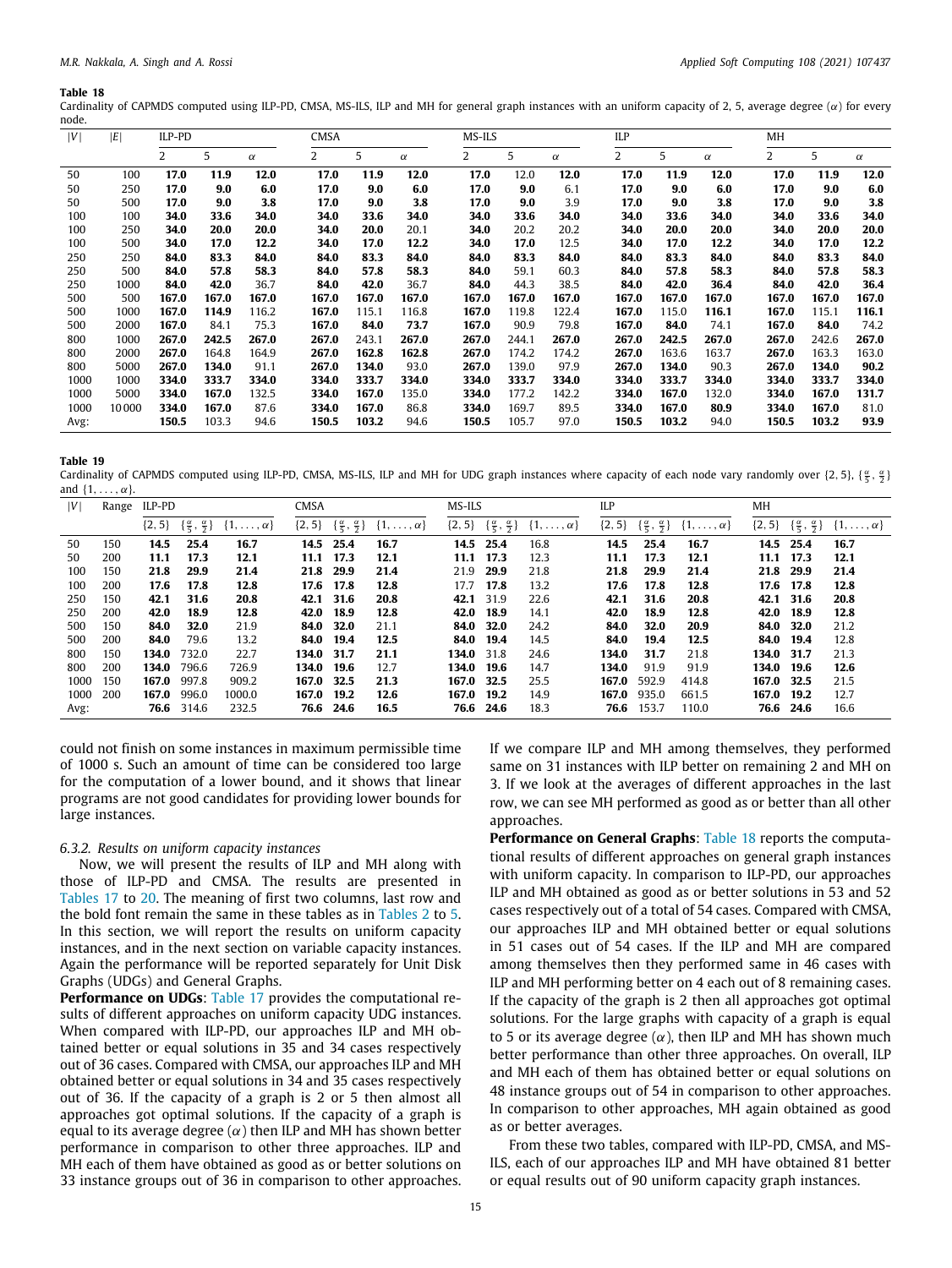<span id="page-15-0"></span>Cardinality of CAPMDS computed using ILP-PD, CMSA, MS-ILS, ILP and MH for general graph instances where capacity of each node vary randomly over {2, 5}, { $\frac{\alpha}{5}$ ,  $\frac{\alpha}{2}$ } and  $\{1, \ldots, \alpha\}$ .

| V    | E     | ILP-PD |                                                      |                       | <b>CMSA</b> |                                          |                       | MS-ILS     |                                          |                       | ILP        |                                          |                       | МH       |                                           |                       |
|------|-------|--------|------------------------------------------------------|-----------------------|-------------|------------------------------------------|-----------------------|------------|------------------------------------------|-----------------------|------------|------------------------------------------|-----------------------|----------|-------------------------------------------|-----------------------|
|      |       |        | $\{2, 5\}$ $\{\frac{\alpha}{5}, \frac{\alpha}{2}\}\$ | $\{1,\ldots,\alpha\}$ | $\{2, 5\}$  | $\{\frac{\alpha}{5}, \frac{\alpha}{2}\}$ | $\{1,\ldots,\alpha\}$ | $\{2, 5\}$ | $\{\frac{\alpha}{5}, \frac{\alpha}{2}\}$ | $\{1,\ldots,\alpha\}$ | $\{2, 5\}$ | $\{\frac{\alpha}{5}, \frac{\alpha}{2}\}$ | $\{1,\ldots,\alpha\}$ | ${2, 5}$ | $\{\frac{\alpha}{5}, \frac{\alpha}{2}\}\$ | $\{1,\ldots,\alpha\}$ |
| 50   | 100   | 13.0   | 17.7                                                 | 13.7                  | 13.0        | 17.7                                     | 13.7                  | 13.0       | 17.7                                     | 13.7                  | 13.0       | 17.7                                     | 13.7                  | 13.0     | 17.7                                      | 13.7                  |
| 50   | 250   | 9.0    | 9.0                                                  | 7.2                   | 9.0         | 9.0                                      | 7.2                   | 9.0        | 9.0                                      | 7.6                   | 9.0        | 9.0                                      | 7.2                   | 9.0      | 9.0                                       | 7.2                   |
| 50   | 500   | 9.0    | 5.0                                                  | 3.9                   | 9.0         | 5.0                                      | 3.9                   | 9.0        | 5.0                                      | 4.1                   | 9.0        | 5.0                                      | 3.9                   | 9.0      | 5.0                                       | 3.9                   |
| 100  | 100   | 33.7   | 50.0                                                 | 40.1                  | 33.7        | 50.0                                     | 40.1                  | 33.7       | 50.0                                     | 40.1                  | 33.7       | 50.0                                     | 40.1                  | 33.7     | 50.0                                      | 40.1                  |
| 100  | 250   | 21.9   | 34.3                                                 | 23.3                  | 21.9        | 34.3                                     | 23.3                  | 22.2       | 34.3                                     | 24.0                  | 21.9       | 34.3                                     | 23.3                  | 21.9     | 34.3                                      | 23.3                  |
| 100  | 500   | 17.0   | 17.0                                                 | 13.5                  | 17.0        | 17.0                                     | 13.6                  | 17.1       | 17.3                                     | 14.5                  | 17.0       | 17.0                                     | 13.5                  | 17.0     | 17.0                                      | 13.5                  |
| 250  | 250   | 83.7   | 125.0                                                | 98.9                  | 83.7        | 125.0                                    | 98.9                  | 83.7       | 125.0                                    | 98.9                  | 83.7       | 125.0                                    | 98.9                  | 83.7     | 125.0                                     | 98.9                  |
| 250  | 500   | 63.2   | 86.8                                                 | 67.3                  | 63.3        | 86.8                                     | 67.4                  | 65.0       | 88.9                                     | 70.3                  | 63.2       | 86.8                                     | 67.3                  | 63.2     | 86.8                                      | 67.3                  |
| 250  | 1000  | 43.7   | 51.4                                                 | 40.5                  | 43.6        | 51.4                                     | 40.2                  | 48.5       | 54.9                                     | 44.2                  | 43.6       | 51.4                                     | 40.0                  | 43.6     | 51.4                                      | 40.0                  |
| 500  | 500   | 167.0  | 250.0                                                | 202.7                 | 167.0       | 250.0                                    | 202.7                 | 167.0      | 250.0                                    | 202.7                 | 167.0      | 250.0                                    | 202.7                 | 167.0    | 250.0                                     | 202.7                 |
| 500  | 1000  | 125.5  | 172.9                                                | 135.9                 | 125.4       | 172.9                                    | 136.3                 | 131.7      | 178.0                                    | 146.0                 | 125.2      | 172.9                                    | 135.9                 | 125.2    | 172.9                                     | 135.9                 |
| 500  | 2000  | 88.2   | 101.3                                                | 83.1                  | 87.2        | 101.3                                    | 81.4                  | 99.3       | 111.5                                    | 92.1                  | 87.2       | 101.3                                    | 81.3                  | 87.1     | 101.3                                     | 81.1                  |
| 800  | 1000  | 248.1  | 400.0                                                | 300.2                 | 248.2       | 400.0                                    | 300.2                 | 252.4      | 400.0                                    | 304.6                 | 248.1      | 400.0                                    | 300.2                 | 248.3    | 400.0                                     | 300.2                 |
| 800  | 2000  | 181.2  | 273.4                                                | 186.6                 | 181.5       | 273.4                                    | 186.2                 | 193.6      | 283.1                                    | 205.4                 | 179.1      | 273.4                                    | 184.9                 | 179.3    | 273.4                                     | 184.8                 |
| 800  | 5000  | 134.1  | 115.0                                                | 100.3                 | 134.1       | 115.1                                    | 98.1                  | 145.8      | 131.3                                    | 110.5                 | 134.1      | 115.0                                    | 96.9                  | 134.1    | 115.0                                     | 96.5                  |
| 1000 | 1000  | 333.8  | 500.0                                                | 400.8                 | 333.8       | 500.0                                    | 400.8                 | 333.8      | 500.0                                    | 400.8                 | 333.8      | 500.0                                    | 400.8                 | 333.8    | 500.0                                     | 400.8                 |
| 1000 | 5000  | 169.0  | 168.1                                                | 149.5                 | 169.0       | 168.1                                    | 143.8                 | 191.8      | 189.8                                    | 162.0                 | 169.0      | 168.1                                    | 142.2                 | 169.0    | 168.1                                     | 142.7                 |
| 1000 | 10000 | 167.0  | 105.7                                                | 132.9                 | 167.0       | 107.1                                    | 90.1                  | 172.1      | 113.6                                    | 97.8                  | 167.0      | 102.4                                    | 90.1                  | 167.0    | 99.9                                      | 86.2                  |
| Avg: |       | 106.0  | 137.9                                                | 111.1                 | 106.0       | 138.0                                    | 108.2                 | 110.5      | 142.2                                    | 113.3                 | 105.8      | 137.7                                    | 107.9                 | 105.8    | 137.6                                     | 107.7                 |

## **Table 21**

<span id="page-15-3"></span>Execution times (in seconds) of CMSA, MS-ILS, ILP, MH and time to reach best solution of ILP-PD for UDG graph instances with an uniform capacity of 2, 5, and average degree  $(\alpha)$  for every node. L

| ۱V۱  | Range | $ILP-PDa$ |       |          | <b>CMSA</b> |        |          |  |     | MS-ILS |          | ILP  | MH   |          |     |     |          |
|------|-------|-----------|-------|----------|-------------|--------|----------|--|-----|--------|----------|------|------|----------|-----|-----|----------|
|      |       |           | 5     | $\alpha$ |             |        | $\alpha$ |  |     |        | $\alpha$ |      | 5    | $\alpha$ |     |     | $\alpha$ |
| 50   | 150   | 0.1       | 0.1   | 0.1      | 1000.0      | 1000.0 | 1000.0   |  | 0.0 | 0.1    | 0.1      | 0.0  | 0.0  | 0.0      | 0.1 | 0.1 | 0.1      |
| 50   | 200   | 0.1       | 0.1   | 0.1      | 1000.0      | 1000.0 | 1000.0   |  | 0.0 | 0.1    | 0.1      | 0.0  | 0.0  | 0.0      | 0.0 | 0.2 | 0.2      |
| 100  | 150   | 0.1       | 0.3   | 0.3      | 1000.0      | 1000.0 | 1000.0   |  | 0.0 | 0.5    | 0.5      | 0.1  | 0.1  | 0.1      | 0.0 | 0.6 | 0.6      |
| 100  | 200   | 0.2       | 0.4   | 0.4      | 1000.0      | 1000.0 | 1000.0   |  | 0.0 | 0.3    | 0.5      | 0.0  | 0.2  | 0.1      | 0.0 | 0.3 | 0.5      |
| 250  | 150   | 0.8       | 3.5   | 4.5      | 1000.0      | 1000.0 | 1000.0   |  | 0.0 | 0.0    | 2.3      | 0.2  | 1.1  | 4.0      | 0.0 | 0.0 | 5.6      |
| 250  | 200   | 0.9       | 3.5   | 6.3      | 1000.0      | 1000.0 | 1000.0   |  | 0.0 | 0.0    | 2.5      | 0.3  | 0.9  | 4.5      | 0.0 | 0.0 | 6.2      |
| 500  | 150   | 3.1       | 25.7  | 164.1    | 1000.0      | 1000.0 | 1000.0   |  | 0.0 | 0.0    | 7.2      | 1.4  | 5.9  | 62.6     | 0.0 | 0.0 | 45.0     |
| 500  | 200   | 4.4       | 50.7  | 90.9     | 1000.0      | 1000.0 | 1000.0   |  | 0.0 | 0.0    | 8.1      | 1.8  | 8.3  | 66.7     | 0.0 | 0.0 | 33.7     |
| 800  | 150   | 8.0       | 215.9 | 906.2    | 1000.0      | 1000.0 | 1000.0   |  | 0.0 | 0.0    | 15.8     | 4.2  | 25.9 | 639.4    | 0.0 | 0.0 | 359.3    |
| 800  | 200   | 11.7      | 387.9 | 733.4    | 1000.0      | 1000.0 | 1000.0   |  | 0.0 | 0.0    | 19.6     | 8.6  | 17.4 | 630.0    | 0.0 | 0.0 | 267.9    |
| 1000 | 150   | 13.9      | 459.6 | 942.4    | 1000.0      | 1000.0 | 1000.0   |  | 0.0 | 0.0    | 23.1     | 6.5  | 52.7 | 947.7    | 0.0 | 0.0 | 741.8    |
| 1000 | 200   | 19.1      | 787.6 | 953.4    | 1000.0      | 1000.0 | 1000.0   |  | 0.0 | 0.0    | 30.1     | 19.0 | 43.1 | 928.5    | 0.0 | 0.0 | 445.0    |
| Avg: |       | 5.2       | 161.3 | 316.8    | 1000.0      | 1000.0 | 1000.0   |  | 0.0 | 0.1    | 9.2      | 3.5  | 13.0 | 273.6    | 0.0 | 0.1 | 158.8    |

<span id="page-15-1"></span><sup>a</sup>Time to reach best solution.

## **Table 22**

Execution times (in seconds) of CMSA, MS-ILS, ILP, MH and time to reach best solution of ILP-PD for general graph instances with an uniform capacity of 2, 5, and average degree  $(\alpha)$  for every node.

| V    | ١E    | ILP-PD <sup>a</sup> |        |          | <b>CMSA</b>    |        |          | MS-ILS |       |          | ILP |        |          | MH  |        |          |  |
|------|-------|---------------------|--------|----------|----------------|--------|----------|--------|-------|----------|-----|--------|----------|-----|--------|----------|--|
|      |       | 2                   | 5      | $\alpha$ | $\overline{2}$ | 5      | $\alpha$ | 2      | 5     | $\alpha$ | 2   | 5      | $\alpha$ | 2   | 5      | $\alpha$ |  |
| 50   | 100   | 0.1                 | 0.1    | 0.2      | 1000.0         | 1000.0 | 1000.0   | 0.0    | 0.2   | 0.2      | 0.0 | 0.0    | 0.0      | 0.0 | 0.2    | 0.2      |  |
| 50   | 250   | 0.1                 | 0.2    | 0.5      | 1000.0         | 1000.0 | 1000.0   | 0.0    | 0.0   | 0.3      | 0.0 | 0.0    | 0.1      | 0.0 | 0.0    | 0.4      |  |
| 50   | 500   | 0.1                 | 0.2    | 0.9      | 1000.0         | 1000.0 | 1000.0   | 0.0    | 0.0   | 0.2      | 0.0 | 0.0    | 0.4      | 0.0 | 0.0    | 0.6      |  |
| 100  | 100   | 0.2                 | 0.1    | 0.2      | 1000.0         | 1000.0 | 1000.0   | 0.0    | 0.2   | 0.0      | 0.0 | 0.0    | 0.0      | 0.0 | 0.2    | 0.0      |  |
| 100  | 250   | 0.1                 | 0.9    | 1.0      | 1000.0         | 1000.0 | 1000.0   | 0.0    | 0.7   | 0.7      | 0.0 | 0.3    | 0.3      | 0.0 | 0.9    | 1.0      |  |
| 100  | 500   | 0.1                 | 0.6    | 5.5      | 1000.0         | 1000.0 | 1000.0   | 0.0    | 0.0   | 1.0      | 0.0 | 0.2    | 4.1      | 0.0 | 0.0    | 3.8      |  |
| 250  | 250   | 1.7                 | 0.2    | 2.1      | 1000.0         | 1000.0 | 1000.0   | 0.0    | 0.4   | 0.0      | 0.0 | 0.0    | 0.0      | 0.0 | 0.4    | 0.0      |  |
| 250  | 500   | 0.4                 | 9.7    | 30.6     | 1000.0         | 1000.0 | 1000.0   | 0.0    | 2.3   | 2.3      | 0.1 | 9.2    | 20.6     | 0.0 | 12.5   | 24.7     |  |
| 250  | 1000  | 0.6                 | 15.7   | 999.8    | 1000.0         | 1000.0 | 1000.0   | 0.0    | 4.1   | 3.8      | 0.1 | 4.4    | 1000.0   | 0.0 | 7.7    | 1000.0   |  |
| 500  | 500   | 10.8                | 0.9    | 15.8     | 1000.0         | 1000.0 | 1000.0   | 0.0    | 3.6   | 0.0      | 0.0 | 0.1    | 0.0      | 0.0 | 3.6    | 0.0      |  |
| 500  | 1000  | 1.7                 | 821.4  | 966.2    | 1000.0         | 1000.0 | 1000.0   | 0.0    | 7.0   | 6.8      | 0.6 | 841.5  | 1000.0   | 0.0 | 697.0  | 978.0    |  |
| 500  | 2000  | 1.7                 | 254.1  | 1000.0   | 1000.0         | 1000.0 | 1000.0   | 0.0    | 12.1  | 10.9     | 0.7 | 57.9   | 1000.0   | 0.0 | 38.5   | 1000.0   |  |
| 800  | 1000  | 2.7                 | 5.8    | 3.6      | 1000.0         | 1000.0 | 1000.0   | 0.2    | 16.5  | 0.2      | 0.4 | 5.6    | 0.4      | 0.2 | 20.0   | 0.2      |  |
| 800  | 2000  | 3.4                 | 1000.0 | 1001.0   | 1000.0         | 1000.0 | 1000.0   | 0.0    | 15.4  | 15.5     | 1.5 | 1000.0 | 1000.0   | 0.0 | 1000.0 | 1000.0   |  |
| 800  | 5000  | 4.6                 | 69.3   | 993.6    | 1000.0         | 1000.0 | 1000.0   | 0.0    | 40.6  | 31.0     | 1.7 | 13.8   | 1000.1   | 0.0 | 54.8   | 1000.0   |  |
| 1000 | 1000  | 145.8               | 3.1    | 131.7    | 1000.0         | 1000.0 | 1000.0   | 0.0    | 10.3  | 0.0      | 0.1 | 0.2    | 0.1      | 0.0 | 10.3   | 0.0      |  |
| 1000 | 5000  | 5.7                 | 205.6  | 951.3    | 1000.0         | 1000.0 | 1000.0   | 0.0    | 45.7  | 35.9     | 3.3 | 31.5   | 1000.0   | 0.0 | 78.6   | 1000.0   |  |
| 1000 | 10000 | 12.6                | 149.7  | 993.9    | 1000.0         | 1000.0 | 1000.0   | 0.0    | 103.0 | 55.4     | 2.9 | 27.9   | 1000.1   | 0.0 | 131.8  | 1000.1   |  |
| Avg: |       | 10.7                | 141.0  | 394.3    | 1000.0         | 1000.0 | 1000.0   | 0.0    | 14.6  | 9.1      | 0.6 | 110.7  | 390.3    | 0.0 | 114.2  | 389.4    |  |

<span id="page-15-2"></span><sup>a</sup>Time to reach best solution.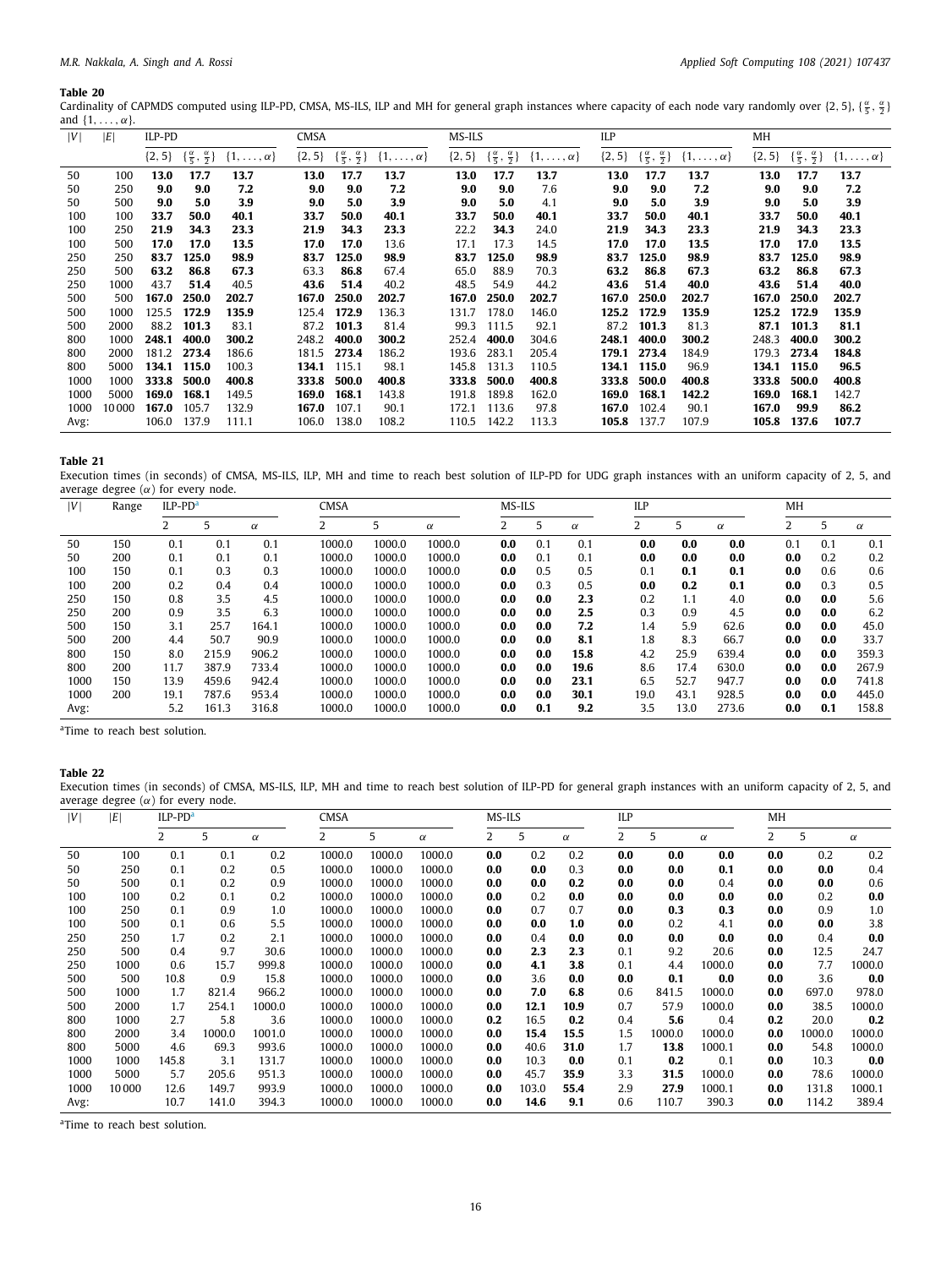Execution times (in seconds) of CMSA, MS-ILS, ILP, MH and time to reach best solution of ILP-PD for UDG graph instances where capacity of each node vary randomly over  $\{2, 5\}$ ,  $\{\frac{\alpha}{5}, \frac{\alpha}{2}\}$  and  $\{1, \ldots, \alpha\}$ .

| V    | Range | $ILP-PDa$  |                                           |                       | <b>CMSA</b> |                                           |                       | MS-ILS     |                                           |                       | ILP        |                                          |                       | MH         |                                          |                       |
|------|-------|------------|-------------------------------------------|-----------------------|-------------|-------------------------------------------|-----------------------|------------|-------------------------------------------|-----------------------|------------|------------------------------------------|-----------------------|------------|------------------------------------------|-----------------------|
|      |       | $\{2, 5\}$ | $\{\frac{\alpha}{5}, \frac{\alpha}{2}\}\$ | $\{1,\ldots,\alpha\}$ | $\{2, 5\}$  | $\{\frac{\alpha}{5}, \frac{\alpha}{2}\}\$ | $\{1,\ldots,\alpha\}$ | $\{2, 5\}$ | $\{\frac{\alpha}{5}, \frac{\alpha}{2}\}\$ | $\{1,\ldots,\alpha\}$ | $\{2, 5\}$ | $\{\frac{\alpha}{5}, \frac{\alpha}{2}\}$ | $\{1,\ldots,\alpha\}$ | $\{2, 5\}$ | $\{\frac{\alpha}{5}, \frac{\alpha}{2}\}$ | $\{1,\ldots,\alpha\}$ |
| 50   | 150   | 0.1        | 0.1                                       | 0.1                   | 1000.0      | 1000.0                                    | 1000.0                | 0.2        | 0.1                                       | 0.2                   | 0.0        | 0.0                                      | 0.0                   | 0.2        | 0.1                                      | 0.2                   |
| 50   | 200   | 0.1        | 0.1                                       | 0.1                   | 1000.0      | 1000.0                                    | 1000.0                | 0.2        | 0.2                                       | 0.2                   | 0.0        | 0.0                                      | 0.0                   | 0.2        | 0.2                                      | 0.2                   |
| 100  | 150   | 1.1        | 0.2                                       | 0.3                   | 1000.0      | 1000.0                                    | 1000.0                | 0.6        | 0.6                                       | 0.6                   | 0.6        | 0.1                                      | 0.1                   | 1.1        | 0.7                                      | 0.7                   |
| 100  | 200   | 0.4        | 0.4                                       | 1.5                   | 1000.0      | 1000.0                                    | 1000.0                | 0.6        | 0.6                                       | 0.5                   | 0.1        | 0.1                                      | 0.4                   | 0.6        | 0.7                                      | 0.9                   |
| 250  | 150   | 2.6        | 4.4                                       | 38.0                  | 1000.0      | 1000.0                                    | 1000.0                | 0.5        | 1.0                                       | 2.4                   | 0.7        | 2.7                                      | 12.9                  | 0.5        | 2.6                                      | 14.2                  |
| 250  | 200   | 2.3        | 26.3                                      | 58.2                  | 1000.0      | 1000.0                                    | 1000.0                | 0.0        | 0.3                                       | 2.6                   | 0.6        | 3.8                                      | 15.2                  | 0.0        | 0.5                                      | 18.1                  |
| 500  | 150   | 11.7       | 661.5                                     | 940.6                 | 1000.0      | 1000.0                                    | 1000.0                | 0.0        | 0.1                                       | 7.4                   | 3.9        | 27.6                                     | 405.4                 | 0.0        | 0.1                                      | 127.1                 |
| 500  | 200   | 15.2       | 602.3                                     | 926.1                 | 1000.0      | 1000.0                                    | 1000.0                | 0.0        | 0.0                                       | 8.5                   | 5.3        | 54.1                                     | 397.6                 | 0.0        | 0.0                                      | 54.1                  |
| 800  | 150   | 55.4       | 936.5                                     | 973.2                 | 1000.0      | 1000.0                                    | 1000.0                | 0.0        | 6.9                                       | 16.5                  | 16.2       | 300.2                                    | 954.7                 | 0.0        | 10.9                                     | 567.7                 |
| 800  | 200   | 71.1       | 1000.0                                    | 997.4                 | 1000.0      | 1000.0                                    | 1000.0                | 0.0        | 0.1                                       | 20.3                  | 13.7       | 698.3                                    | 912.3                 | 0.0        | 0.1                                      | 429.2                 |
| 1000 | 150   | 105.1      | 1000.0                                    | 1000.0                | 1000.0      | 1000.0                                    | 1000.0                | 0.0        | 1.0                                       | 24.6                  | 20.5       | 846.5                                    | 1000.2                | 0.0        | 1.0                                      | 1000.2                |
| 1000 | 200   | 119.0      | 1000.0                                    | 1000.0                | 1000.0      | 1000.0                                    | 1000.0                | 0.0        | 0.3                                       | 31.2                  | 23.6       | 1000.3                                   | 1000.3                | 0.1        | 0.4                                      | 550.7                 |
| Avg: |       | 32.0       | 436.0                                     | 494.6                 | 1000.0      | 1000.0                                    | 1000.0                | 0.2        | 0.9                                       | 9.6                   | 7.1        | 244.5                                    | 391.6                 | 0.2        | 1.4                                      | 230.3                 |

<span id="page-16-0"></span><sup>a</sup>Time to reach best solution.

#### **Table 24**

<span id="page-16-2"></span>Execution times (in seconds) of CMSA, MS-ILS, ILP, MH and time to reach best solution of ILP-PD for general graph instances where capacity of each node vary randomly over  $\{2, 5\}$ ,  $\{\frac{\alpha}{5}, \frac{\alpha}{2}\}$  and  $\{1, \ldots, \alpha\}$ .

| V    | ΙEΙ   | ILP-PD <sup>a</sup> |                                          |                       | CMSA     |                                          |                       | MS-ILS     |                                          |                       | ILP      |        |                                                                   | MH         |                                          |                       |  |
|------|-------|---------------------|------------------------------------------|-----------------------|----------|------------------------------------------|-----------------------|------------|------------------------------------------|-----------------------|----------|--------|-------------------------------------------------------------------|------------|------------------------------------------|-----------------------|--|
|      |       | $\{2, 5\}$          | $\{\frac{\alpha}{5}, \frac{\alpha}{2}\}$ | $\{1,\ldots,\alpha\}$ | ${2, 5}$ | $\{\frac{\alpha}{5}, \frac{\alpha}{2}\}$ | $\{1,\ldots,\alpha\}$ | $\{2, 5\}$ | $\{\frac{\alpha}{5}, \frac{\alpha}{2}\}$ | $\{1,\ldots,\alpha\}$ | ${2, 5}$ |        | $\{\frac{\alpha}{5}, \frac{\alpha}{2}\}\$ $\{1, \ldots, \alpha\}$ | $\{2, 5\}$ | $\{\frac{\alpha}{5}, \frac{\alpha}{2}\}$ | $\{1,\ldots,\alpha\}$ |  |
| 50   | 100   | 0.1                 | 0.1                                      | 0.1                   | 1000.0   | 1000.0                                   | 1000.0                | 0.2        | 0.2                                      | 0.2                   | 0.0      | 0.0    | 0.0                                                               | 0.2        | 0.2                                      | 0.2                   |  |
| 50   | 250   | 0.1                 | 0.1                                      | 0.4                   | 1000.0   | 1000.0                                   | 1000.0                | 0.0        | 0.0                                      | 0.3                   | 0.0      | 0.0    | 0.1                                                               | 0.0        | 0.0                                      | 0.4                   |  |
| 50   | 500   | 0.1                 | 0.4                                      | 1.2                   | 1000.0   | 1000.0                                   | 1000.0                | 0.0        | 0.0                                      | 0.2                   | 0.0      | 0.1    | 0.4                                                               | 0.0        | 0.0                                      | 0.6                   |  |
| 100  | 100   | 0.1                 | 0.1                                      | 0.1                   | 1000.0   | 1000.0                                   | 1000.0                | 0.2        | 0.0                                      | 0.3                   | 0.0      | 0.0    | 0.0                                                               | 0.2        | 0.0                                      | 0.3                   |  |
| 100  | 250   | 0.7                 | 0.1                                      | 0.7                   | 1000.0   | 1000.0                                   | 1000.0                | 0.7        | 0.3                                      | 0.8                   | 0.2      | 0.0    | 0.2                                                               | 0.8        | 0.4                                      | 0.9                   |  |
| 100  | 500   | 0.4                 | 0.4                                      | 5.7                   | 1000.0   | 1000.0                                   | 1000.0                | 0.5        | 0.6                                      | 1.0                   | 0.1      | 0.1    | 2.4                                                               | 0.5        | 0.6                                      | 3.4                   |  |
| 250  | 250   | 0.7                 | 0.2                                      | 0.3                   | 1000.0   | 1000.0                                   | 1000.0                | 0.6        | 0.0                                      | 1.4                   | 0.0      | 0.0    | 0.0                                                               | 0.6        | 0.0                                      | 1.4                   |  |
| 250  | 500   | 11.9                | 0.4                                      | 3.4                   | 1000.0   | 1000.0                                   | 1000.0                | 2.3        | 3.0                                      | 2.5                   | 2.3      | 0.1    | 1.4                                                               | 4.6        | 3.1                                      | 3.9                   |  |
| 250  | 1000  | 177.1               | 1.0                                      | 948.8                 | 1000.0   | 1000.0                                   | 1000.0                | 4.5        | 5.0                                      | 4.1                   | 28.2     | 0.5    | 683.1                                                             | 32.9       | 5.5                                      | 740.2                 |  |
| 500  | 500   | 4.5                 | 0.8                                      | 0.9                   | 1000.0   | 1000.0                                   | 1000.0                | 0.8        | 0.0                                      | 3.9                   | 0.1      | 0.0    | 0.0                                                               | 0.8        | 0.0                                      | 3.9                   |  |
| 500  | 1000  | 702.0               | 1.4                                      | 51.8                  | 1000.0   | 1000.0                                   | 1000.0                | 6.2        | 8.4                                      | 7.0                   | 381.9    | 0.3    | 23.9                                                              | 345.6      | 8.7                                      | 34.3                  |  |
| 500  | 2000  | 725.3               | 5.7                                      | 1000.0                | 1000.0   | 1000.0                                   | 1000.0                | 13.2       | 14.7                                     | 11.2                  | 818.1    | 2.5    | 1000.0                                                            | 771.8      | 16.9                                     | 1000.0                |  |
| 800  | 1000  | 23.1                | 2.1                                      | 2.1                   | 1000.0   | 1000.0                                   | 1000.0                | 10.9       | 0.3                                      | 9.4                   | 9.2      | 0.3    | 0.2                                                               | 16.1       | 0.4                                      | 9.5                   |  |
| 800  | 2000  | 1000.0              | 3.1                                      | 1000.0                | 1000.0   | 1000.0                                   | 1000.0                | 15.4       | 26.6                                     | 17.2                  | 1000.0   | 0.8    | 1000.0                                                            | 1000.0     | 27.4                                     | 1000.0                |  |
| 800  | 5000  | 34.9                | 74.3                                     | 985.7                 | 1000.0   | 1000.0                                   | 1000.0                | 46.9       | 44.0                                     | 33.8                  | 9.2      | 27.9   | 1000.0                                                            | 54.0       | 69.8                                     | 1000.0                |  |
| 1000 | 1000  | 31.0                | 3.0                                      | 3.6                   | 1000.0   | 1000.0                                   | 1000.0                | 9.0        | 0.0                                      | 12.2                  | 0.2      | 0.1    | 0.1                                                               | 9.0        | 0.0                                      | 12.3                  |  |
| 1000 | 5000  | 123.7               | 131.6                                    | 949.9                 | 1000.0   | 1000.0                                   | 1000.0                | 47.9       | 49.6                                     | 39.2                  | 20.9     | 16.6   | 1000.0                                                            | 66.2       | 64.7                                     | 1000.0                |  |
| 1000 | 10000 | 94.8                | 841.6                                    | 1000.0                | 1000.0   | 1000.0                                   | 1000.0                | 121.6      | 82.8                                     | 60.3                  | 16.3     | 1000.1 | 1000.1                                                            | 133.7      | 1000.1                                   | 1000.1                |  |
| Avg: |       | 162.8               | 59.2                                     | 330.8                 | 1000.0   | 1000.0                                   | 1000.0                | 15.6       | 13.1                                     | 11.4                  | 127.0    | 58.3   | 317.3                                                             | 135.4      | 66.5                                     | 322.9                 |  |

<span id="page-16-1"></span><sup>a</sup>Time to reach best solution.

#### *6.3.3. Results on variable capacity instances*

In this subsection, we will discuss the computational results of various approaches on variable capacity UDGs as well as general graphs.

**Performance on UDGs**: [Table](#page-14-1) [19](#page-14-1) presents the computational results of different approaches on UDG instances with variable capacity. When compared with ILP-PD, both of our approaches ILP and MH have obtained better or equal solutions in all 36 cases. Compared with CMSA, our approaches ILP and MH obtained better or equal solutions in 29 and 31 cases respectively out of 36. The UDG instances with variable capacity {2, 5} are solved to optimality by almost all five approaches. For the large graphs with capacity  $\{\frac{\alpha}{5}, \frac{\alpha}{2}\}$  and  $\{1, \ldots, \alpha\}$ , both ILP-PD and ILP have shown very poor performance and unable to find good solutions. Also, MH has shown slightly poor performance compared with CMSA on these graphs. The reason behind this is the reduced effectiveness of node frequency information provided by MS-ILS. By observing the averages of different approaches at the last row, CMSA performed slightly better than MH.

**Performance on General Graphs:** [Table](#page-15-0) [20](#page-15-0) reports the computational results of different approaches on general graph instances with variable capacity. The table clearly shows that ILP and MH performed better than the other three approaches. ILP has obtained better or equal results than ILP-PD and CMSA on all 54 cases. Likewise MH also obtained better or equal results in 53

cases out of 54 cases. When compared with ILP, MH has obtained better or equal solutions on 51 cases out of 54. Like in case of uniform general graphs, here also for large graphs ILP and MH have shown much better performance. By observing the averages of different approaches at the last row of the table, MH is the best approach.

From these two tables, compared with ILP-PD, CMSA, and MS-ILS, our approaches ILP and MH has obtained 77 and 82 better or equal results respectively out of 90 variable capacity graph instances.

From all the four tables, ILP has obtained 158 and MH has obtained better or equal results in 163 cases out of 180.

## *6.3.4. Comparison of execution times*

[Tables](#page-15-3) [21](#page-15-3) to [24](#page-16-2) report the execution times of various approaches, viz. CMSA, MS-ILS, ILP and MH and time to reach best solution for ILP-PD. Actually, [[16](#page-18-10)] reports the time to reach the best solutions for ILP-PD and CMSA instead of execution times allowing each approach a maximum permissible time of 1000 s. CMSA was executed on each instance in [[16](#page-18-10)] for maximum permissible time, so we can conclude that execution time of CMSA is 1000 s on each instance. However, ILP-PD can terminate in less than 1000 s in case it finds an optimal solution and hence, its execution time cannot be determined. So we will report time to reach best solution for ILP-PD. Furthermore, the data for ILP-PD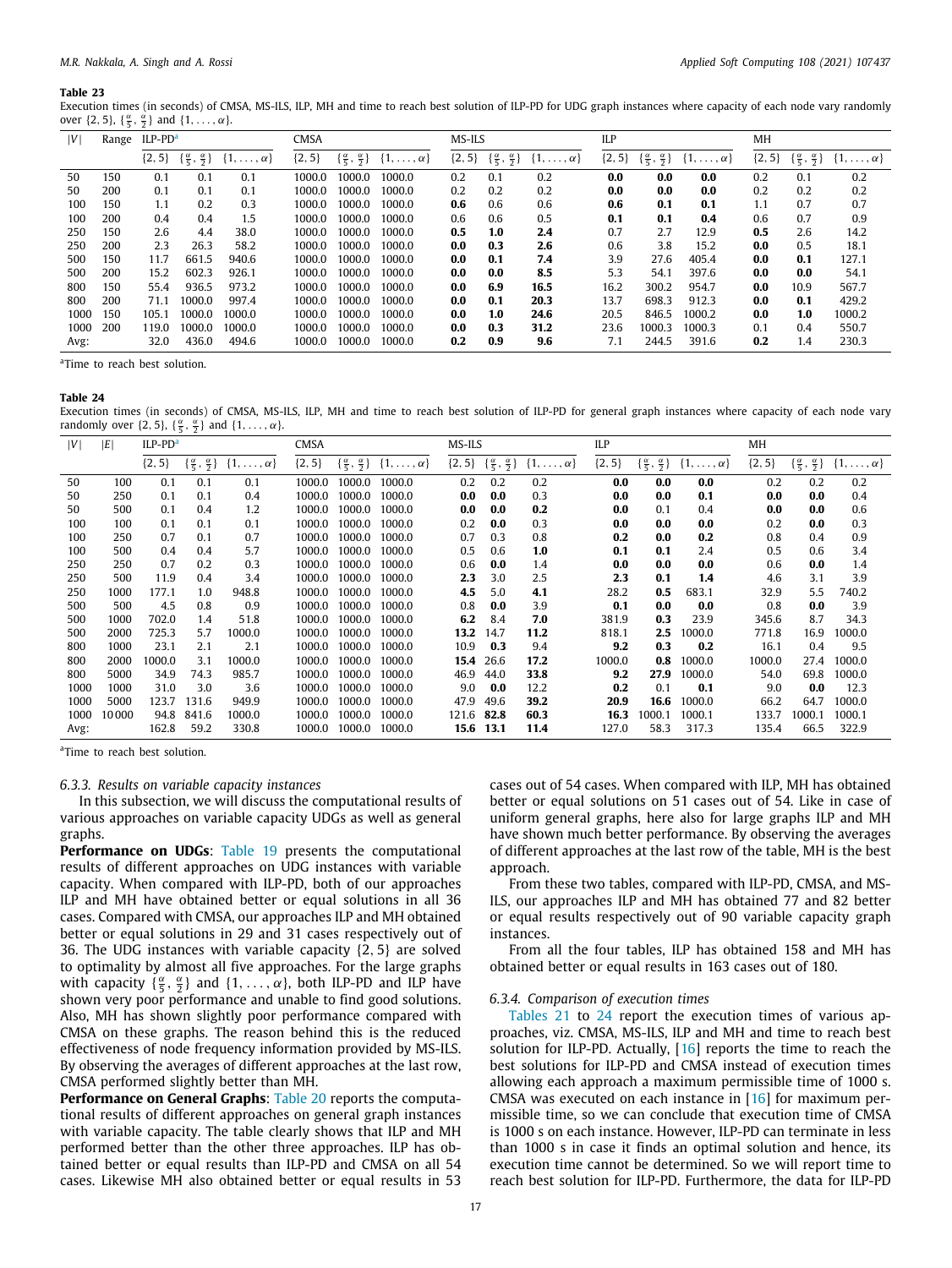<span id="page-17-1"></span>Performance comparison summary on various types of instance groups.

| Graph       | Method      | ILP-PD   |    |    | CMSA     |    |    | MS-ILS |    |          | ILP      |    |    | MH             |    |    |
|-------------|-------------|----------|----|----|----------|----|----|--------|----|----------|----------|----|----|----------------|----|----|
|             |             | B        | E  | W  | B        | E  | W  | B      | E  | W        | B        | E  | W  | B              | E  | W  |
|             | ILP-PD      |          |    |    | 5        | 27 | 4  | 11     | 22 | 3        |          | 31 | 4  | $\overline{2}$ | 29 | 5  |
|             | <b>CMSA</b> | 4        | 27 | 5  |          |    |    | 13     | 23 | $\bf{0}$ | 2        | 28 | 6  |                | 28 |    |
| Uni-UDG     | MS-ILS      | 3        | 22 | 11 | 0        | 23 | 13 |        |    |          |          | 23 | 12 | 0              | 23 | 13 |
|             | ILP         | 4        | 31 |    | 6        | 28 | 2  | 12     | 23 |          |          |    |    |                | 31 | 3  |
|             | MH          | 5        | 29 |    |          | 28 |    | 13     | 23 | 0        | 3        | 31 | 2  |                |    |    |
|             | ILP-PD      |          |    |    | 6        | 43 | 5  | 23     | 31 | $\Omega$ |          | 44 | 9  | $\mathfrak{D}$ | 43 | 9  |
|             | <b>CMSA</b> | 5        | 43 | 6  |          |    |    | 23     | 31 | 0        | 3        | 43 | 8  | 3              | 44 |    |
| Uni-General | MS-ILS      | $\Omega$ | 31 | 23 | $\Omega$ | 31 | 23 |        |    |          | 0        | 31 | 23 | $\Omega$       | 31 | 23 |
|             | ILP         | 9        | 44 |    | 8        | 43 | 3  | 23     | 31 | $\Omega$ |          |    |    | 4              | 46 | 4  |
|             | MH          | 9        | 43 | 2  |          | 44 | 3  | 23     | 31 | 0        | 4        | 46 | 4  |                |    |    |
|             | ILP-PD      |          |    |    | $\Omega$ | 25 | 11 | 12     | 16 | 8        | $\Omega$ | 25 | 11 | $\Omega$       | 25 | 11 |
|             | <b>CMSA</b> | 11       | 25 |    |          |    |    | 16     | 20 | 0        |          | 28 |    | 5              | 30 |    |
| Var-UDG     | MS-ILS      | 8        | 16 | 12 | 0        | 20 | 16 |        |    |          | 6        | 17 | 13 | 0              | 20 | 16 |
|             | ILP         | 11       | 25 |    |          | 28 |    | 13     | 17 | 6        |          |    |    | 2              | 27 |    |
|             | MH          | 11       | 25 | 0  |          | 30 | 5  | 16     | 20 | 0        | 7        | 27 | 2  |                |    |    |
|             | ILP-PD      |          |    |    | 8        | 37 | 9  | 32     | 21 |          | 0        | 43 | 11 |                | 42 | 11 |
|             | <b>CMSA</b> | 9        | 37 | 8  |          |    |    | 33     | 21 | $\Omega$ | 0        | 40 | 14 |                | 38 | 15 |
| Var-General | MS-ILS      |          | 21 | 32 | $\Omega$ | 21 | 33 |        |    |          | 0        | 21 | 33 | 0              | 21 | 33 |
|             | ILP         | 11       | 43 |    | 14       | 40 | 0  | 33     | 21 | 0        |          |    |    |                | 45 | 6  |

MH 11 42 1 15 38 1 33 21 0 6 45 3 – – –

### **Table 26**

<span id="page-17-2"></span>Performance comparison summary of ILP and MH with ILP-PD, CMSA and MS-ILS over all 180 instance groups.

| Method ILP-PD |   |          |     | CMSA |        |    | MS-ILS |         |   | ILP |     |     |  |  |  |
|---------------|---|----------|-----|------|--------|----|--------|---------|---|-----|-----|-----|--|--|--|
|               | R | E        | W   | R    | E      | W  | B      | E       | W | B   | E   | W   |  |  |  |
| ILP           |   | 35 143 2 |     | 29   | 139 12 |    |        | 81 92   |   |     |     |     |  |  |  |
| MH            |   | 36 139   | - 5 | 30   | 140    | 10 |        | 85 95 0 |   | 20  | 149 | -11 |  |  |  |

and CMSA are taken from [\[16\]](#page-18-10), where these approaches had been executed on a 3.4 GHz Intel Core i7-3770 CPU based system which is different from the system used to execute our approaches. Therefore, exact comparison of execution times are not possible. However, a rough comparison can always be made. Based on the information available in the public domain regarding the performance of these two processors on various benchmark instances, our system is only slightly faster (less than 10%) than the one used in [[16](#page-18-10)]. Even after compensating for this difference in processing speeds, MH is faster than CMSA on almost all instances. Furthermore, if we compare the execution times of ILP and MH with time to reach best solution for ILP-PD, we can safely conclude ILP and MH to be faster than ILP-PD on most instances. MS-ILS being a heuristic approach is fastest among all.

## *6.3.5. Performance comparison summary*

[Tables](#page-17-1) [25](#page-17-1) and [26](#page-17-2) are summary tables which report the performance of various approaches in terms of number of instance groups on which an approach mentioned in the first column obtained better (B), same (E) or worse (W) solution with respect to the approach mentioned in first row. [Table](#page-17-1) [25](#page-17-1) does this separately for various types of instance groups, whereas [Table](#page-17-2) [26](#page-17-2) does this overall instance groups. These tables clearly show the superiority of our approaches over other approaches.

## **7. Conclusions**

<span id="page-17-0"></span>In this paper, we have presented a multi-start iterated local search (MS-ILS), an exact approach based on an integer linear programming (ILP) model that utilizes the concept of strong vertices and other improvements to an existing integer linear programming model, and a matheuristic combining the ILP approach with MS-ILS through solution merging for the minimum capacitated dominating set (CAPMDS) problem for undirected

graphs. Computational results on standard benchmark instances of the CAPMDS problem show that our approaches outperformed state-of-the-art approaches in their respective categories not only in terms of solution quality, but also in terms of execution time.

Our approaches can be extended to related variants of dominating set problem particularly variants involving directed graphs which are relatively understudied. A key feature of our MS-ILS approach is that same heuristic is used for initial solution generation and local search. This shows that how degree of preference for nodes changes drastically by retaining a fraction of dominating nodes but recomputing the set of dominated nodes corresponding to them. Similar perturbation procedure can be tried for other dominating set variants also. Similarly the concept of strong vertices introduced in the context of ILP can be tried for other dominating set variants too. As a future work, we intend to develop new matheuristic approaches for the CAPMDS and related problems by exploring different ways of combining integer linear programming with problem specific heuristics and metaheuristics.

## **CRediT authorship contribution statement**

**Mallikarjun Rao Nakkala:** Conceptualization, Methodology, Software, Formal analysis, Investigation, Writing - original draft, Visualization. **Alok Singh:** Supervision, Conceptualization, Methodology, Validation, Formal analysis, Investigation, Writing - review & editing, Resources. **André Rossi:** Conceptualization, Methodology, Software, Validation, Formal analysis, Writing - original draft, Writing - review & editing.

## **Declaration of competing interest**

The authors declare that they have no known competing financial interests or personal relationships that could have appeared to influence the work reported in this paper.

## **Acknowledgement**

The first author acknowledges the financial support received from the Council of Scientific and Industrial Research (CSIR), Government of India in the form of a senior research fellowship.